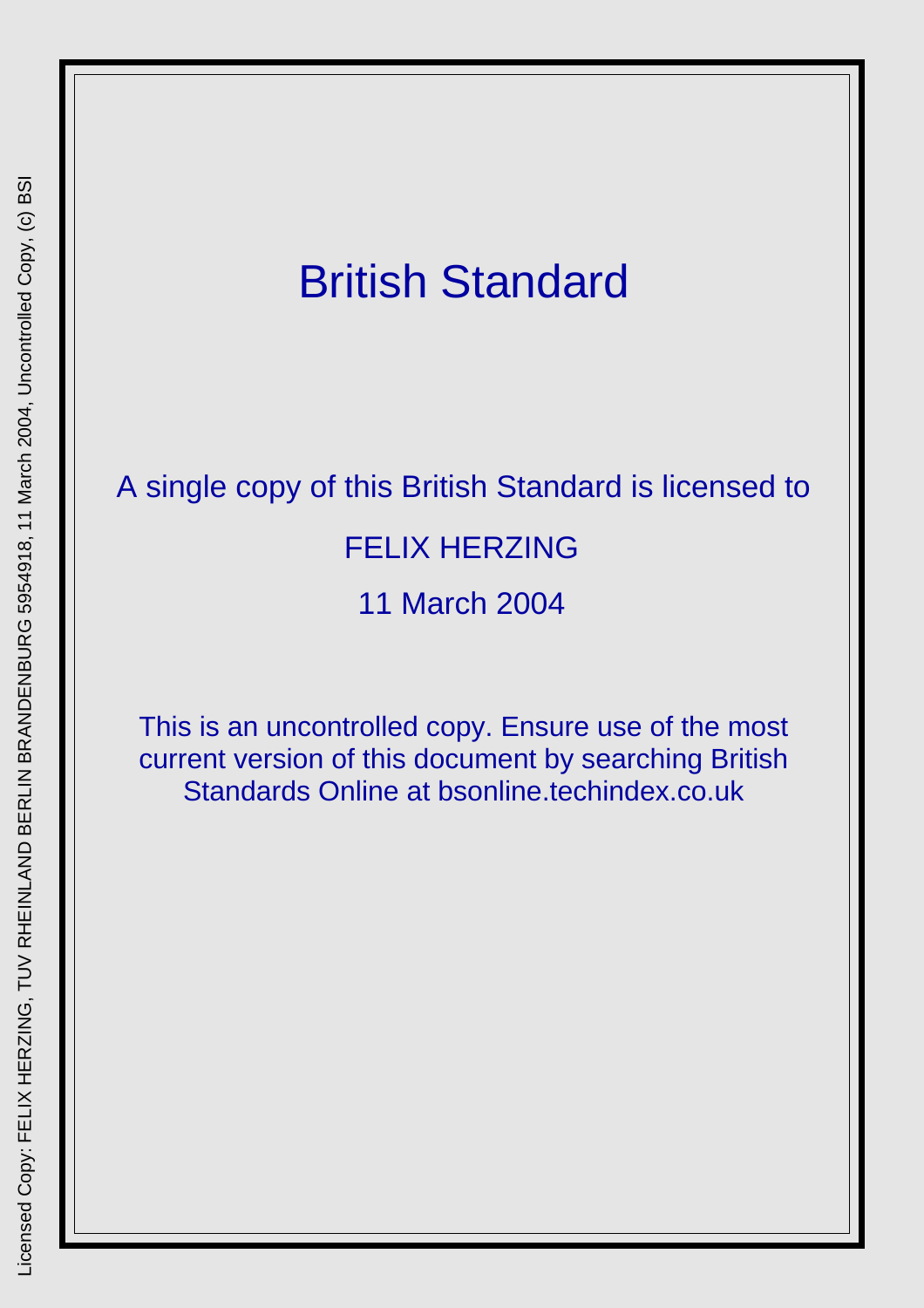# icensed Copy: FELIX HERZING, TUV RHEINLAND BERLIN BRANDENBURG 5954918, 11 March 2004, Uncontrolled Copy, (c) BSI Licensed Copy: FELIX HERZING, TUV RHEINLAND BERLIN BRANDENBURG 5954918, 11 March 2004, Uncontrolled Copy, (c) BSI

# **Seamless steel tubes for pressure purposes — Technical delivery conditions —**

**Part 3: Alloy fine grain steel tubes**

The European Standard EN 10216-3:2002 has the status of a British Standard

ICS 23.040.10; 77.140.75



**NO COPYING WITHOUT BSI PERMISSION EXCEPT AS PERMITTED BY COPYRIGHT LAW**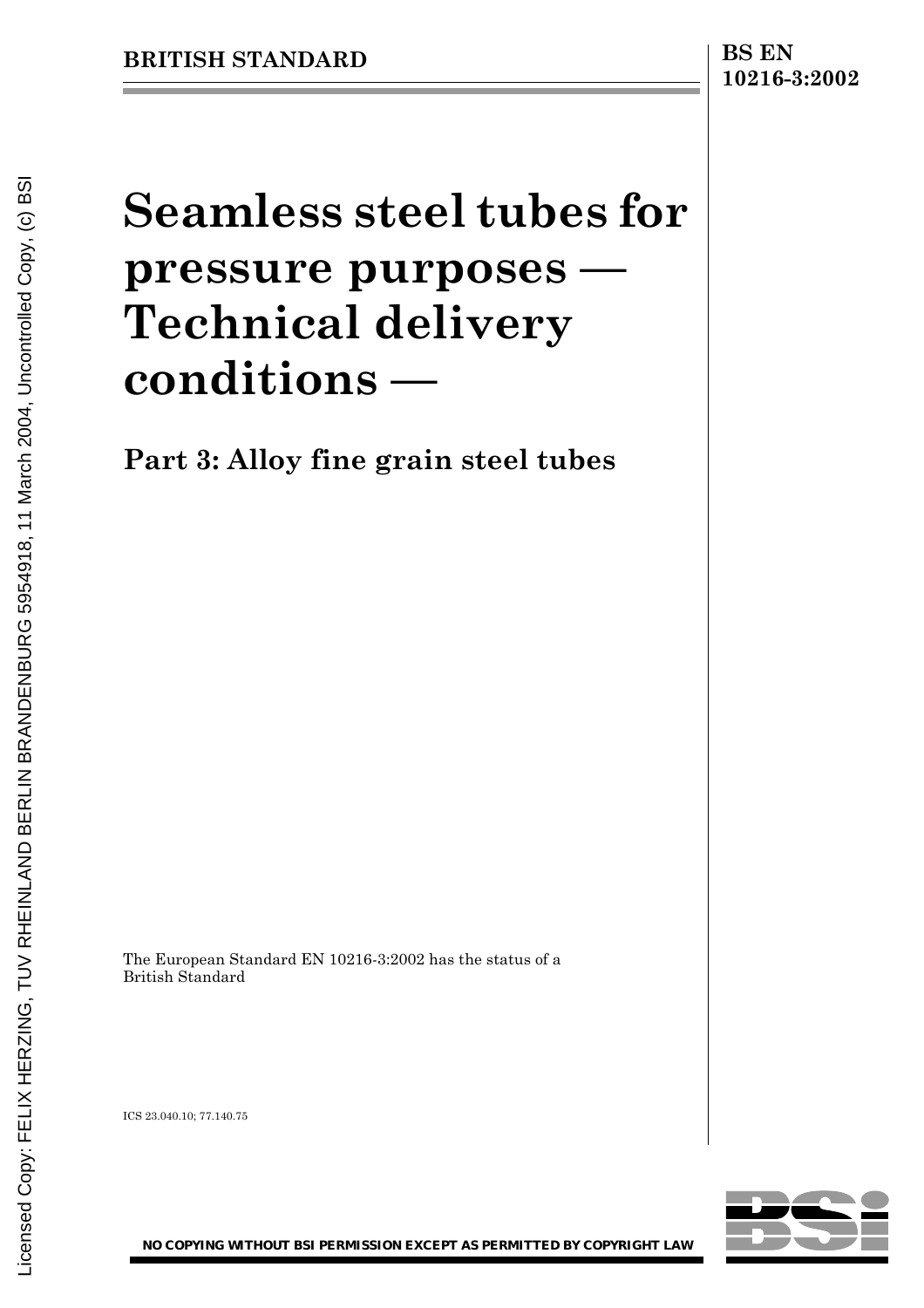# **National foreword**

This British Standard is the official English language version of EN 10216-3:2002.

The UK participation in its preparation was entrusted by Technical Committee ISE/73, Steels for pressure purposes, to Subcommittee ISE/73/1, Steel tubes for pressure purposes, which has the responsibility to:

- aid enquirers to understand the text;
- present to the responsible international/European committee any enquiries on the interpretation, or proposals for change, and keep the UK interests informed;
- monitor related international and European developments and promulgate them in the UK.

A list of organizations represented on this subcommittee can be obtained on request to its secretary.

#### **Cross-references**

The British Standards which implement international or European publications referred to in this document may be found in the *BSI Catalogue* under the section entitled "International Standards Correspondence Index", or by using the "Search" facility of the *BSI Electronic Catalogue* or of British Standards Online.

This publication does not purport to include all the necessary provisions of a contract. Users of this publication are responsible for their correct application.

#### **Compliance with a British Standard does not of itself confer immunity from legal obligations.**

This British Standard, having been prepared under the direction of the Engineering Sector Policy and Strategy Committee, was published under the authority of the Standards Policy and Strategy Committee on 19 June 2002

© BSI 19 June 2002

#### **Summary of pages**

This document comprises a front cover, an inside front cover, the EN title page, pages 2 to 34, an inside back cover and a back cover.

The BSI copyright date displayed in this document indicates when the document was last issued.

#### **Amendments issued since publication**

| Amd. No. | Date | Comments |
|----------|------|----------|
|          |      |          |
|          |      |          |
|          |      |          |
|          |      |          |
|          |      |          |

BERLIN BRANDENBURG 5954918, 11 March 2004, Uncontrolled Copy, (c) BSI Licensed Copy: FELIX HERZING, TUV RHEINLAND BERLIN BRANDENBURG 5954918, 11 March 2004, Uncontrolled Copy, (c) BSIRHEINLAND -icensed Copy: FELIX HERZING, TUV **ISBN 0 580 39839 0**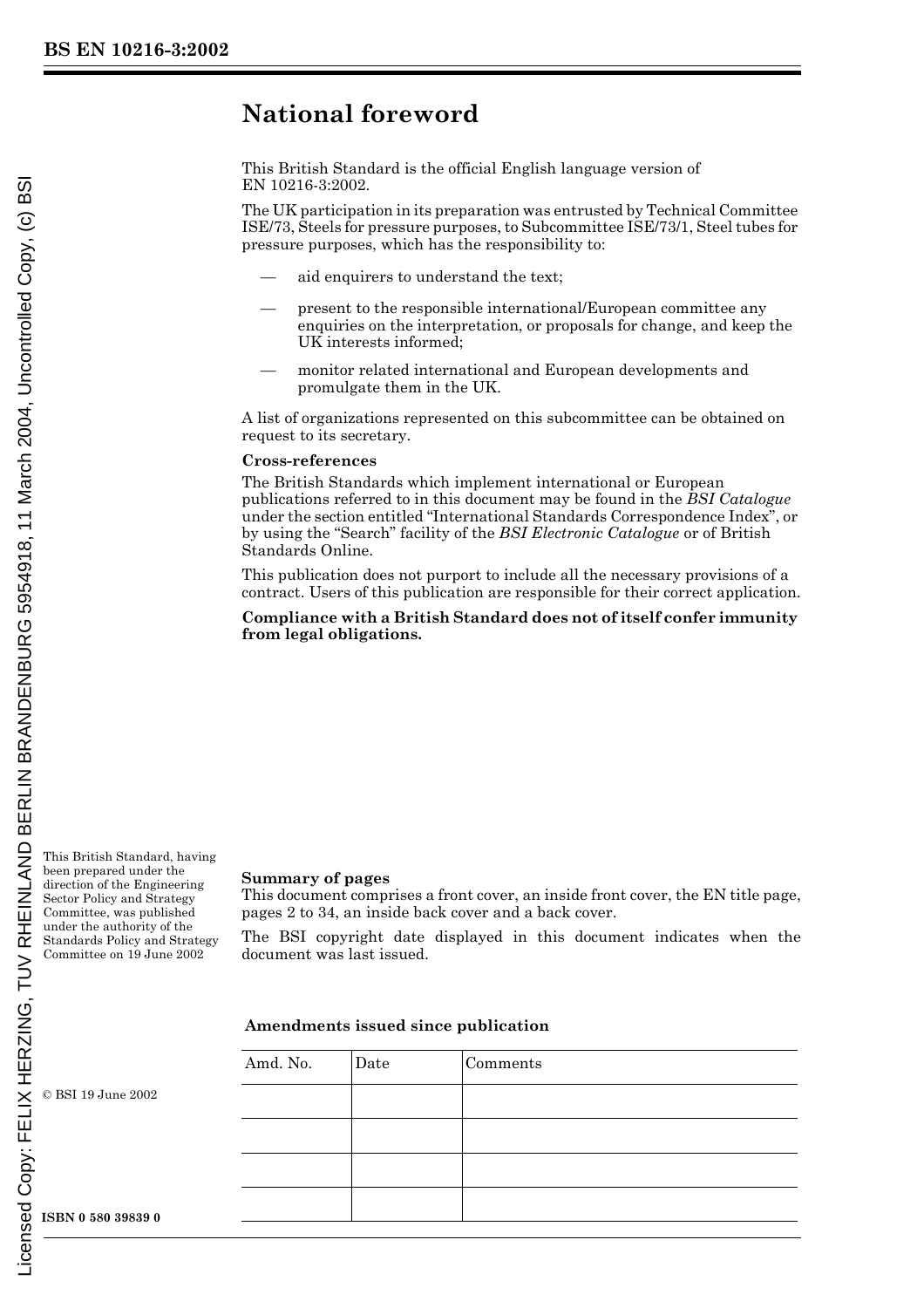# EUROPEAN STANDARD NORME EUROPÉENNE EUROPÄISCHE NORM

# **EN 10216-3**

May 2002

ICS 23.040.10; 77.140.75

English version

#### Seamless steel tubes for pressure purposes - Technical delivery conditions - Part 3: Alloy fine grain steel tubes

Tubes sans soudure en acier pour service sous pression - Conditions techniques de livraison - Partie 3: Tubes en acier allié à grain fin

Nahtlose Stahlrohre für Druckbeanspruchungen - Technische Lieferbedingungen - Teil 3: Rohre aus legierten Feinkornbaustählen

This European Standard was approved by CEN on 25 April 2002.

CEN members are bound to comply with the CEN/CENELEC Internal Regulations which stipulate the conditions for giving this European Standard the status of a national standard without any alteration. Up-to-date lists and bibliographical references concerning such national standards may be obtained on application to the Management Centre or to any CEN member.

This European Standard exists in three official versions (English, French, German). A version in any other language made by translation under the responsibility of a CEN member into its own language and notified to the Management Centre has the same status as the official versions.

CEN members are the national standards bodies of Austria, Belgium, Czech Republic, Denmark, Finland, France, Germany, Greece, Iceland, Ireland, Italy, Luxembourg, Malta, Netherlands, Norway, Portugal, Spain, Sweden, Switzerland and United Kingdom.



EUROPEAN COMMITTEE FOR STANDARDIZATION COMITÉ EUROPÉEN DE NORMALISATION EUROPÄISCHES KOMITEE FÜR NORMUNG

**Management Centre: rue de Stassart, 36 B-1050 Brussels**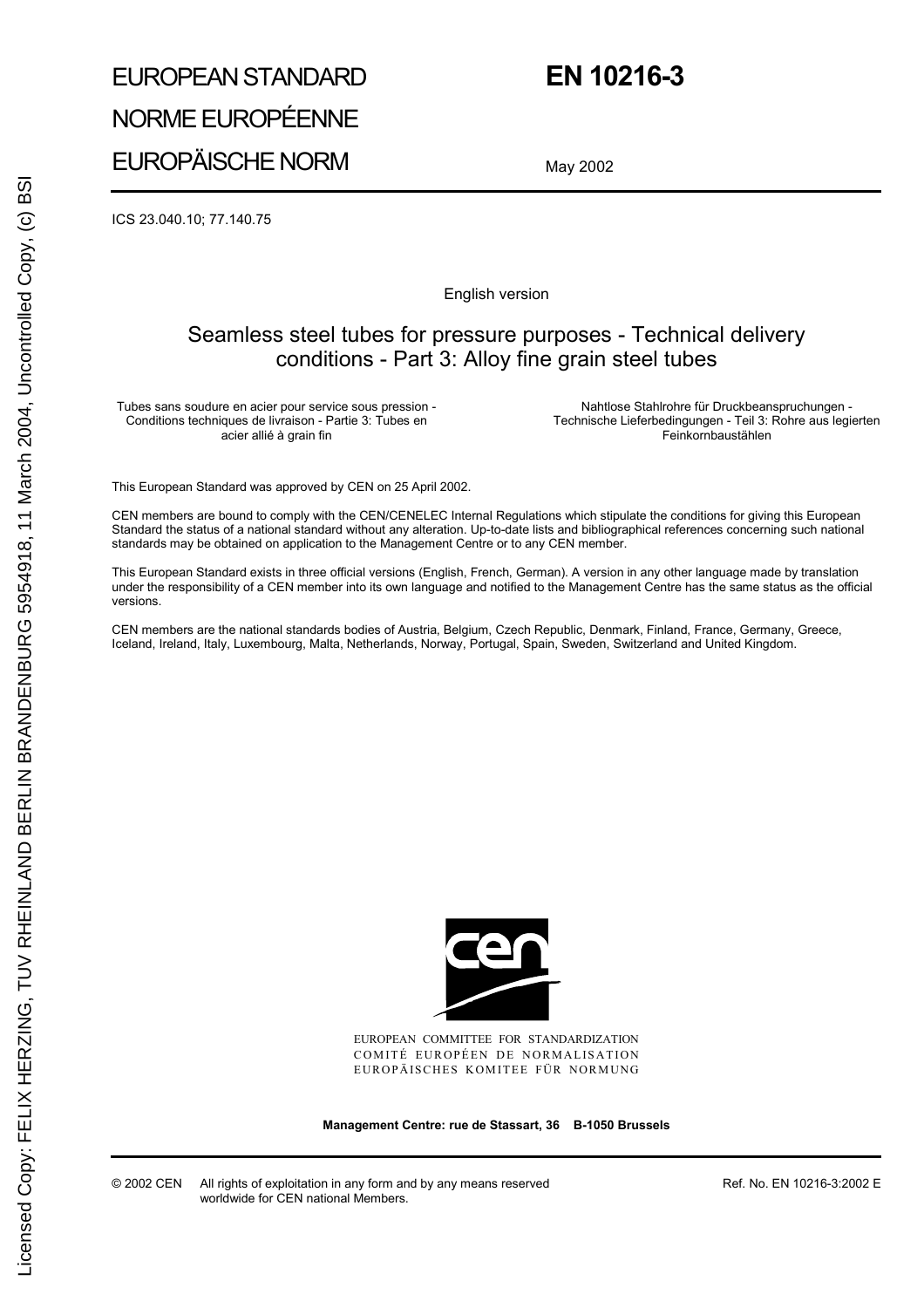# **Contents**

| 1              |  |
|----------------|--|
| 2              |  |
| 3              |  |
| 4              |  |
| 5              |  |
| 5.1            |  |
| 5.2            |  |
| 6<br>6.1       |  |
| 6.2            |  |
| 6.3            |  |
| 7<br>7.1       |  |
| 7.2            |  |
| 7.3            |  |
| 8              |  |
| 8.1<br>8.2     |  |
| 8.3            |  |
| 8.4<br>8.5     |  |
| 8.6            |  |
| 8.7            |  |
| 9              |  |
| 9.1<br>9.2     |  |
| 9.3            |  |
| 10             |  |
| 10.1<br>10.2   |  |
| 11             |  |
| 11.1           |  |
| 11.2<br>11.3   |  |
| 11.4           |  |
| 11.5           |  |
| 11.6<br>11.7   |  |
| 11.8           |  |
| 11.9<br>11.10  |  |
| 11.11          |  |
| 11.12<br>11.13 |  |
| 12             |  |
| 12.1           |  |
| 12.2           |  |
| 13             |  |
|                |  |
|                |  |
|                |  |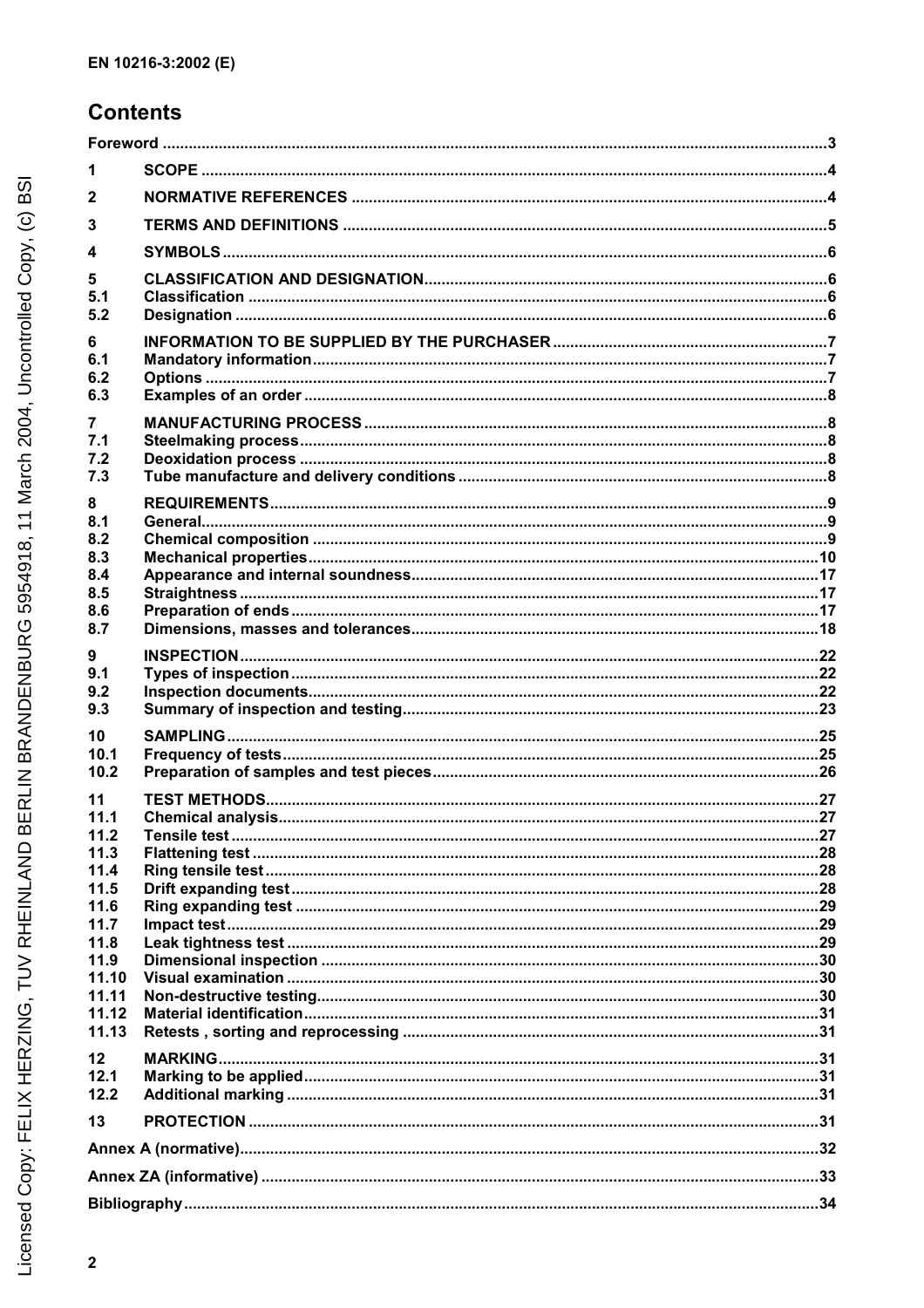## **Foreword**

This document (EN 10216-3:2002) has been prepared by Technical Committee ECISS/TC 29, "Steel tubes and fittings for steel tubes", the secretariat of which is held by UNI.

This European Standard shall be given the status of a national standard, either by publication of an identical text or by endorsement, at the latest by November 2002, and conflicting national standards shall be withdrawn at the latest by November 2002.

This document has been prepared under a mandate given to CEN by the European Commission and the European Free Trade Association, and supports essential requirements of EU Directive(s).

For relationship with EU Directive(s), see informative annex ZA, which is an integral part of this document.

Other Parts of EN 10216 are:

- Part 1 : Non-alloy steel tubes with specified room temperature properties
- Part 2 : Non-alloy and alloy steel tubes with specified elevated temperature properties
- Part 4 : Non-alloy and alloy steel tubes with specified low temperature properties
- Part 5 : Stainless steel tubes

Another European Standard series covering tubes for pressure purposes is:

EN 10217: Welded steel tubes for pressure purposes

According to the CEN/CENELEC Internal Regulations, the national standards organizations of the following countries are bound to implement this European Standard: Austria, Belgium, Czech Republic, Denmark, Finland, France, Germany, Greece, Iceland, Ireland, Italy, Luxembourg, Malta, Netherlands, Norway, Portugal, Spain, Sweden, Switzerland and the United Kingdom.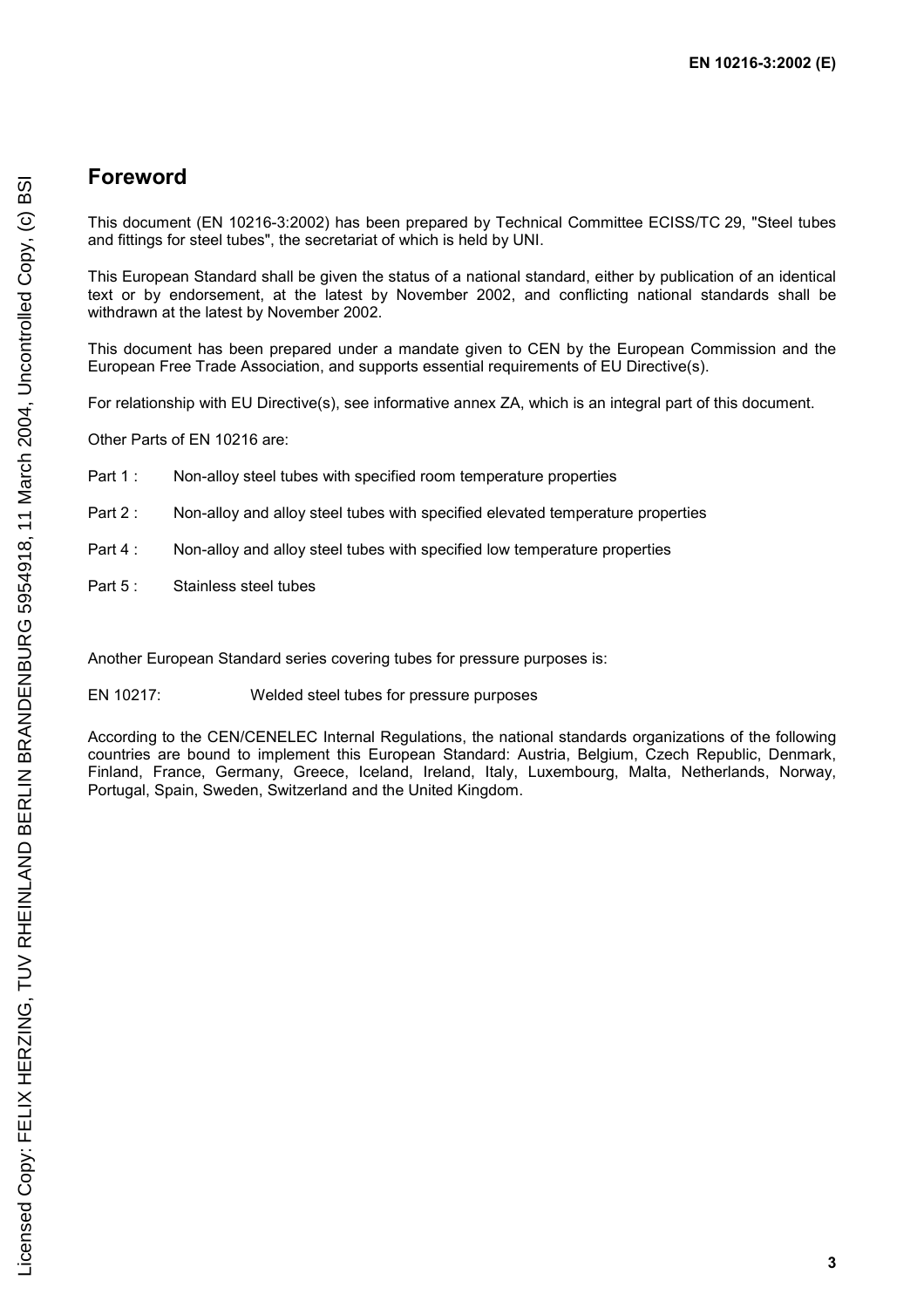#### **1 SCOPE**

This Part of EN 10216 specifies the technical delivery conditions in two test categories for seamless tubes of circular cross section, made of weldable alloyed fine grained steel.

#### **2 NORMATIVE REFERENCES**

This European Standard incorporates by date or undated reference, provisions from other publications. These normative references are cited at the appropriate places in the text and the publications are listed hereafter. For date references, subsequent amendments to or revisions of, any of these publications apply to this European Standard only when incorporated in it by amendment or revision. For undated references the latest edition of the publication referred to applies (including amendments).

The requirements of this European Standard rule when they differ from those in the standards and documents referred to below:

EN 10002-1*, Metallic materials - Tensile testing - Part 1: Method of test (at ambient temperature).*

EN 10002-5, *Metallic materials - Tensile testing - Part 5: Method of testing (at elevated temperature)*.

EN 10020, *Definitions and classification of grades of steel.*

EN 10021, *General technical delivery requirements for steel and iron products.*

EN 10045-1, *Metallic materials - Charpy impact test - Part 1: Test method.*

EN 10052, *Vocabulary of heat treatment terms for ferrous products.*

EN 10204, *Metallic products - Types of inspection documents.*

EN 10027-1, *Designation systems for steels - Part 1 : Steel names, principle symbols.*

EN 10027-2, *Designation systems for steels Part 2 : Numerical systems.*

ENV 10220, *Seamless and welded steel tubes - Dimensions and masses per unit length*

EN 10233, *Metallic materials - Tubes - Flattening test.*

EN 10234, *Metallic materials - Tubes - Drift expanding test.*

EN 10236, *Metallic materials - Tubes - Ring expanding test.*

EN 10237, *Metallic materials - Tubes - Ring tensile test.*

EN 10246-1, *Non-Destructive Testing of steel tubes Part 1 : Automatic electromagnetic testing of seamless and welded (except submerged arc welded) ferromagnetic steel tubes for verification of hydraulic leaktightness.*

EN 10246-5, *Non-Destructive Testing of steel tubes – Part 5: Automatic full peripheral magnetic transducer/flux leakage testing of seamless and welded (except submerged arc-welded) ferromagnetic steel tubes for the detection of longitudinal imperfections.*

EN 10246-6, *Non-Destructive Testing of steel tubes - Part 6: Automatic full peripheral ultrasonic testing of seamless steel tubes for the detection of transverse imperfections.*

EN 10246-7, *Non-Destructive Testing of steel tubes - Part 7 : Automatic full peripheral ultrasonic testing of seamless and welded (except submerged arc welded) steel tubes for the detection of longitudinal imperfections.*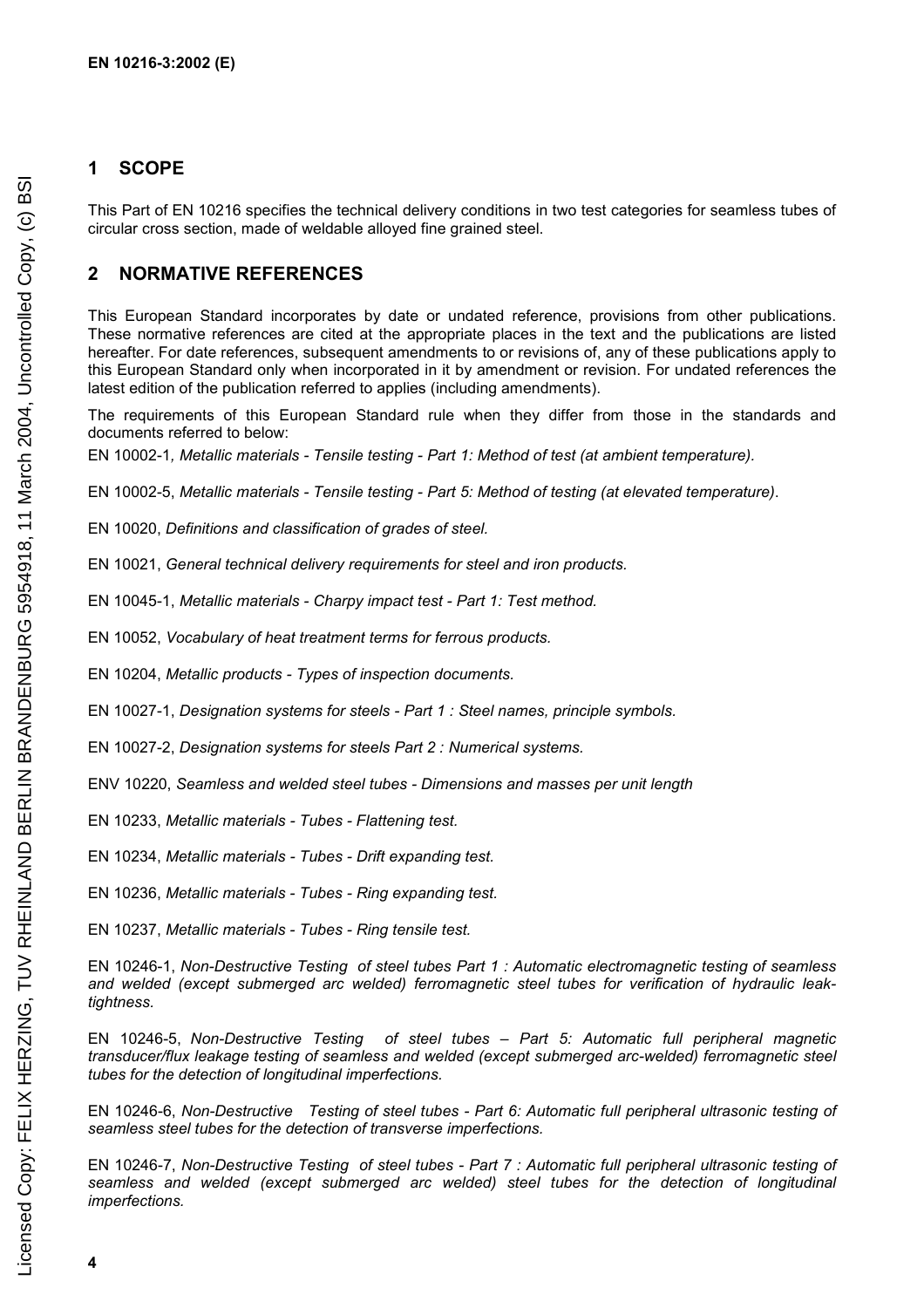EN 10246-14, *Non-Destructive Testing of steel tubes - Part 14:Automatic ultrasonic testing of seamless and welded (except submerged arc welded) steel tubes for the detection of laminar imperfections.*

EN 10256, *Non-Destructive Testing of steel tubes - Qualification and competence of level 1 and level 2 NDT personnel.*

EN ISO 377, *Steel and steel products - Location and preparation of samples and test pieces for mechanical testing (ISO 377:1997)*

EN ISO 2566-1, *Steel - Conversion of elongation values – Part 1: Carbon and low-alloy steels (ISO 2566- 1:1984)*

prEN 101681), *Iron and steel products - Inspection documents - List of information and description*

prEN 10266<sup>1),</sup> Steel tubes, fittings and structural hollow sections - Symbols and definition of terms for use in *product standards*

EURONORM 1032), *Microscopic determination of ferritic grain size of steel.*

ISO 14284, *Steel and iron - Sampling and preparation of samples for the determination of chemical composition*

CR 10260, *Designation systems for steel - Additional symbols*

CR 10261, *ECISS Information Circular IC 11 - Iron and steel - Review of available methods of chemical analysis.*

#### **3 TERMS AND DEFINITIONS**

For the purposes of this Part of EN 10216, the terms and definitions given in EN 10020, EN 10021, EN 10052, prEN 10266 and the following apply:

#### **3.1**

#### **test category**

classification that indicates the extent and level of inspection and testing.

#### **3.2**

#### **employer**

organisation for which a person works on a regular basis.

NOTE The employer may be either the tube manufacturer or supplier or a third party organisation providing Non-Destructive Testing (NDT) services.

#### **3.3**

l

#### **fine grain steel**

steel having a ferritic grain size equal to or finer than 6 in accordance with EURONORM 103

<sup>1)</sup> In preparation; until this document is published as a European Standard, the corresponding national standard(s) should be agreed at the time of enquiry and order.

<sup>2)</sup> Until this EURONORM is transformed into an a European Standard, it can be implemented or the corresponding national standard may be agreed at the time of enquiry and order.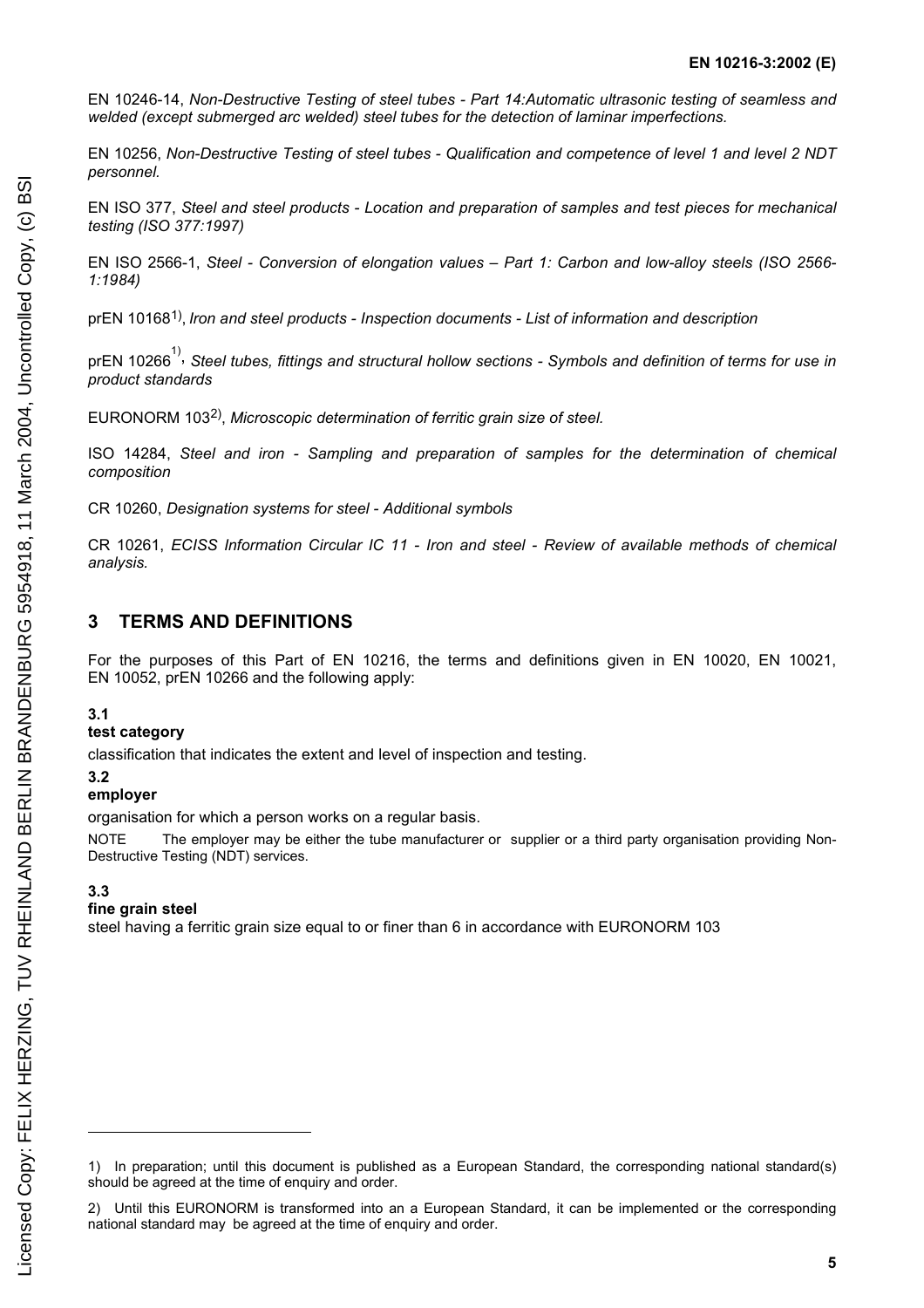#### **4 SYMBOLS**

For the purpose of this Part of EN 10216, the symbols given in prEN 10266 and the following apply:

- d specified inside diameter;
- $d_{min}$  specified minimum inside diameter;
- $T_{min}$  specified minimum wall thickness;
- D<sub>c</sub> calculated outside diameter;
- $d_c$  calculated inside diameter;
- $T_c$  calculated wall thickness;
- TC test category

#### **5 CLASSIFICATION AND DESIGNATION**

#### **5.1 Classification**

- **5.1.1** This Part of EN 10216 covers steel grades in four qualities (see Tables 2 and 4):
- $-$  the basic quality (P ... N, Q);
- $\equiv$  the elevated temperature quality (P ... NH, QH);
- $-$  the low temperature quality (P ... NL1, QL, QL1);
- $\frac{1}{1}$  the special low temperature quality (P ... NL2, QL2).

**5.1.2** In accordance with the classification system in EN 10020, the steel grades P275NL1, P355N, P355NH and P355NL1 are classified as alloy quality steels and the other steel grades are classified as alloy special steels.

#### **5.2 Designation**

- **5.2.1** For the tubes covered by this Part of EN 10216 steel the designation consists of:
- $-$  the number of this Part of EN 10216:

plus either:

the steel name in accordance with EN 10027-1 and CR 10260;

or :

- the steel number allocated in accordance with EN 10027-2.
- **5.2.2** The steel name is designated by:
- $-$  the capital letter P for pressure purposes;
- the indication of the specified minimum yield strength for the lowest applicable wall thickness group expressed in megapascals, (Table 4);
- one of the additional symbols N, NH, NL1, NL2, Q, QH, QL, QL1 or QL2 (see 5.1.1, Tables 2 and 4).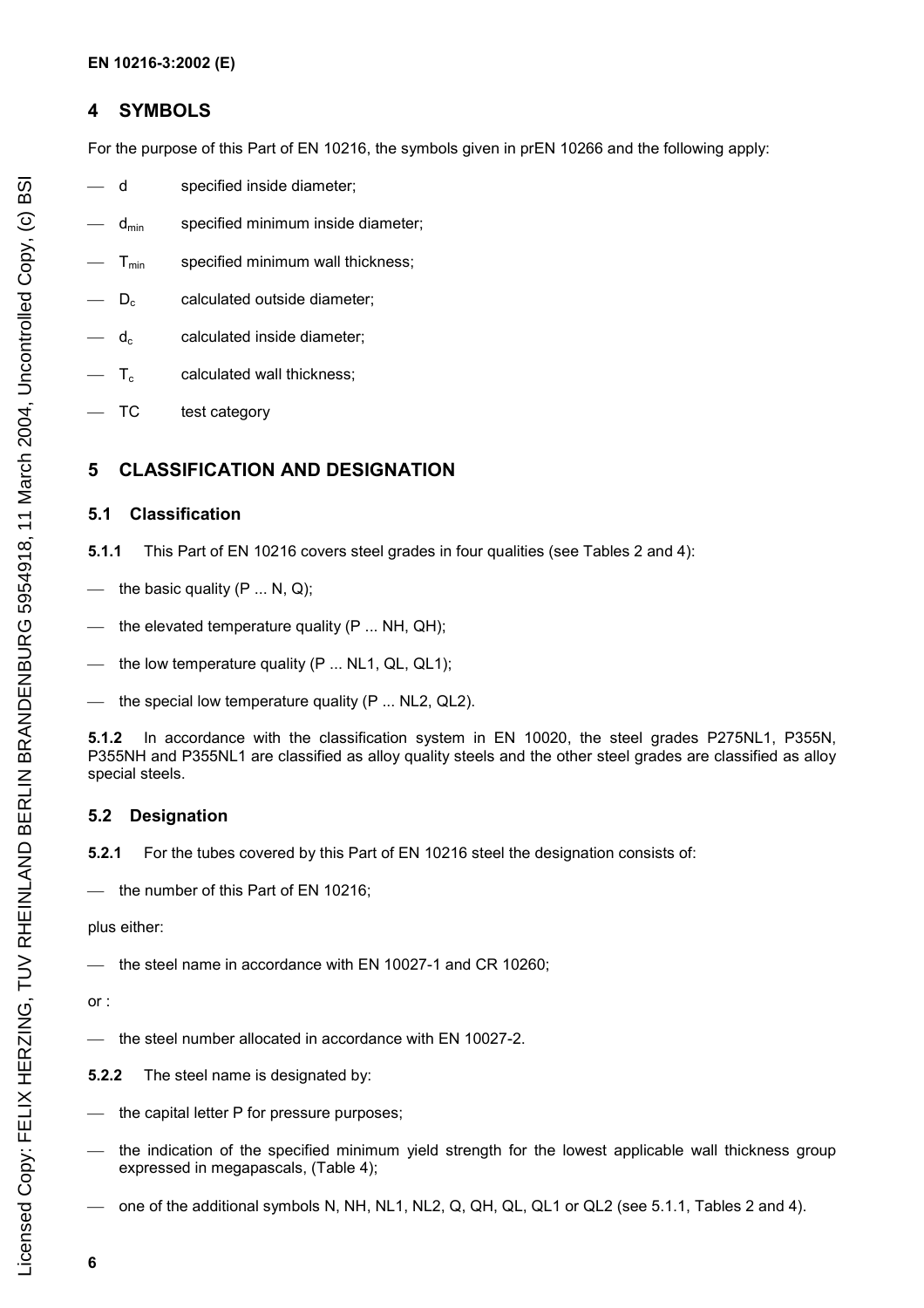#### **6 INFORMATION TO BE SUPPLIED BY THE PURCHASER**

#### **6.1 Mandatory information**

The following information shall be supplied by the purchaser at the time of enquiry and order :

- a) the quantity (mass or total length or number);
- b) the term "tube";
- c) the dimensions (outside diameter D and wall thickness T or a set of dimensions covered by option 10) (see Table 7);
- d) the designation of the steel grade in accordance with this Part of EN 10216 (see 5.2);
- e) the test category, except for P620 and P690 (see 9.3).

#### **6.2 Options**

A number of options are specified in this Part of EN 10216 and these are listed below. In the event that the purchaser does not indicate a wish to implement any of these options at the time of enquiry and order, the tubes shall be supplied in accordance with the basic specification (see 6.1).

- 1) Cold finishing (see 7.3.2).
- 2) Restriction on copper and tin content (see Table 2).
- 3) Product analysis (see 8.2.2).
- 4) Verification of elevated temperature properties of NH-grades (see 8.3.2).
- 5) Verification of elevated temperature properties of NL- and QL-grades (see 8.3.2).
- 6) Selection of leak-tightness test method (see 8.4.2.1).
- 7) Non-Destructive Testing for test category 2 tubes for detection of transverse imperfections (see 8.4.2.2)
- 8) Non-Destructive Testing for test category 2 tubes for the detection of laminar imperfections (see 8.4.2.2).
- 9) Special ends preparation (see 8.6).
- 10) Set of dimensions other than D and T (see 8.7.1).
- 11) Exact lengths (see 8.7.3).
- 12) The type of inspection document other than the standard document (see 9.2.1).
- 13) Additional impact test at test temperature different from standard test temperature (see Table 16).
- 14) Test pressure for hydrostatic leak-tightness test (see 11.8.1).
- 15) Wall thickness measurement away from the ends (see 11.9)
- 16) Non-Destructive Testing method (see 11.11.1)
- 17) Additional marking (see 12.2).
- 18) Protection (see clause 13).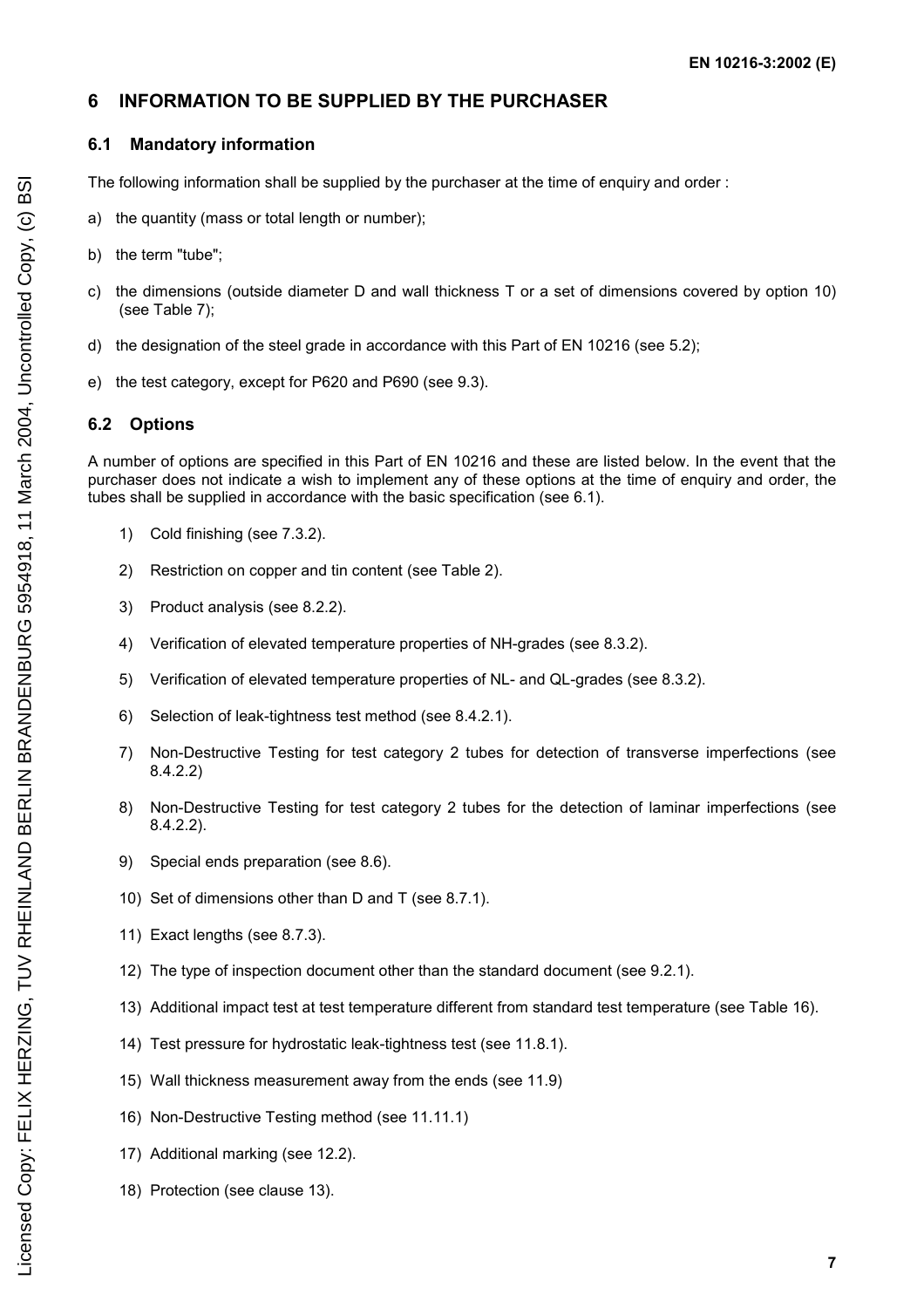#### **6.3 Examples of an order**

500 m of seamless tube with an outside diameter of 168,3 mm, a wall thickness of 4,5 mm in accordance with EN 10216-3, made of steel grade P355N, test category 1, with a 3.1.C inspection certificate in accordance with EN 10204:

```
500 m – Tube – 168,3 x 4,5 – EN 10216-3 – P355N – TC1 – Option 12: 3.1.C
```
#### **7 MANUFACTURING PROCESS**

#### **7.1 Steelmaking process**

The steelmaking process is at the discretion of the manufacturer.

#### **7.2 Deoxidation process**

Steels shall be fully killed and be made to a fine grain practice (see 3.3).

#### **7.3 Tube manufacture and delivery conditions**

**7.3.1** All NDT activities shall be carried out by qualified and competent level 1,2 and/or 3 personnel authorised to operate by the employer.

The qualification shall be in accordance with EN 10256 or, at least, an equivalent to it.

It is recommended that the level 3 personnel be certified in accordance with EN 473 or, at least, an equivalent to it.

The operating authorisation issued by the employer shall be in accordance with a written procedure.

NDT operations shall be authorised by level 3 NDT individual approved by the employer.

NOTE The definition of level 1, 2 and 3 can be found in appropriate Standards, e.g. EN 473 and EN 10256

**7.3.2** The tubes shall be manufactured by a seamless process.

Unless option 1 is specified, the tubes may be either hot or cold finished at the discretion of the manufacturer. The terms " hot finished " and " cold finished " apply to the condition of the tube before it is heat treated in accordance with 7.3.3.

*Option 1: The tubes shall be cold finished before heat treatment.*

**7.3.3** The tubes shall be supplied in the relevant heat treatment conditions as specified in Table 1 and Table 4.

| <b>Forming</b>             | <b>Heat treatment</b> | Symbol                     |  |  |  |  |
|----------------------------|-----------------------|----------------------------|--|--|--|--|
| operation                  | condition             | for the delivery condition |  |  |  |  |
| Hot finished               | Normalised a b        | $+N$                       |  |  |  |  |
|                            | Quenched and tempered | $+QT$                      |  |  |  |  |
| Hot rolled + cold finished | Normalised b          | $+N$                       |  |  |  |  |
|                            | Quenched and tempered | +QT                        |  |  |  |  |
| <sup>a</sup> See 7.3.4     |                       |                            |  |  |  |  |
| $b$ See 7.3.5              |                       |                            |  |  |  |  |

**Table 1 — Forming operation and delivery condition**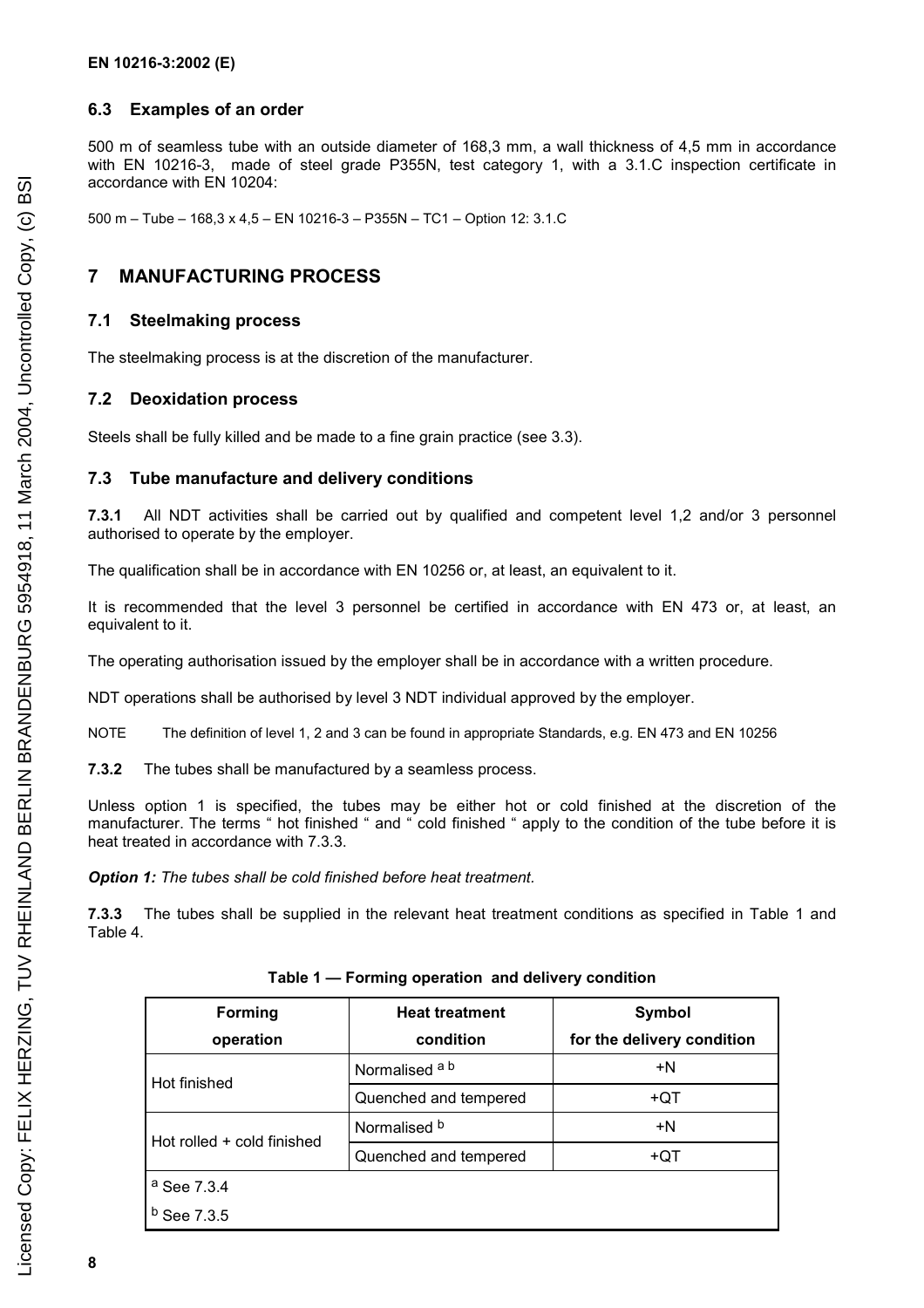**7.3.4** In case of steel grade P355N and P355NH normalising may be replaced by normalising forming.

**7.3.5** For steel grade P460 it may be necessary to apply delayed cooling or additional tempering after normalising. For N-steel grades accelerated cooling after austenitizing may be necessary in order to achieve the intended structure and material properties in case of wall thickness above 25 mm or T/D > 0,15

In both cases, the decision shall be left to the discretion of the manufacturer but shall be stated to the customer at the time of enquiry and order. Steel tubes treated with accelerated cooling shall be designated by the steel name supplemented by the symbol "+QT ".

#### **8 REQUIREMENTS**

#### **8.1 General**

When supplied in a delivery condition indicated in clause 7.3 and inspected in accordance with clauses 9, 10 and 11, the tubes shall conform to with the requirements of this Part of EN 10216.

In addition, the general technical delivery requirements specified in EN 10021 shall apply.

Tubes shall be suitable for hot and cold bending provided the bending is carried out in an appropriate manner.

When tubes are specified in the order by d,  $d_{min}$  or  $T_{min}$  the following equations, with all terms in mm, shall apply for the calculation of outside diameter  $D_c$ , inside diameter  $d_c$  and wall thickness  $T_c$ , instead of D, d and T for the relevant requirements in clauses 7.3.5, 8.4.1.4, 10.2.2.2, 11.3, 11.8.1, 11.9, 11.11.4, 12.1 and Table 1, footnote c, Tables 4, 5, 6, 7, 10, 12, 15 and 16:

$$
D_c = d + 2T \tag{1}
$$

$$
D_c = d_{min} + \frac{tolerance \cdot of \cdot d_{min}}{2} + 2T \tag{2}
$$

$$
d_c = d_{min} + \frac{tolerance \cdot of \cdot d_{min}}{2}
$$
 (3)

$$
T_c = T_{\min} + \frac{tolerance \cdot of \cdot T_{\min}}{2}
$$
 (4)

For tolerance see Tables 10, 11 and 12.

#### **8.2 Chemical composition**

#### **8.2.1 Cast analysis**

The cast analysis reported by the steel producer shall apply and conform to the requirements of Table 2.

NOTE When welding tubes produced in accordance with this Part of EN 10216, account should be taken of the fact that the behaviour of the steel during and after welding is dependent not only on the steel, but also on the applied heat treatment and the conditions of preparing for and carrying out the welding.

#### **8.2.2 Product analysis**

#### *Option 3: A product analysis for the tubes shall be supplied.*

Table 3 specifies the permissible deviations of the product analysis from the specified limits on cast analysis given in Table 2.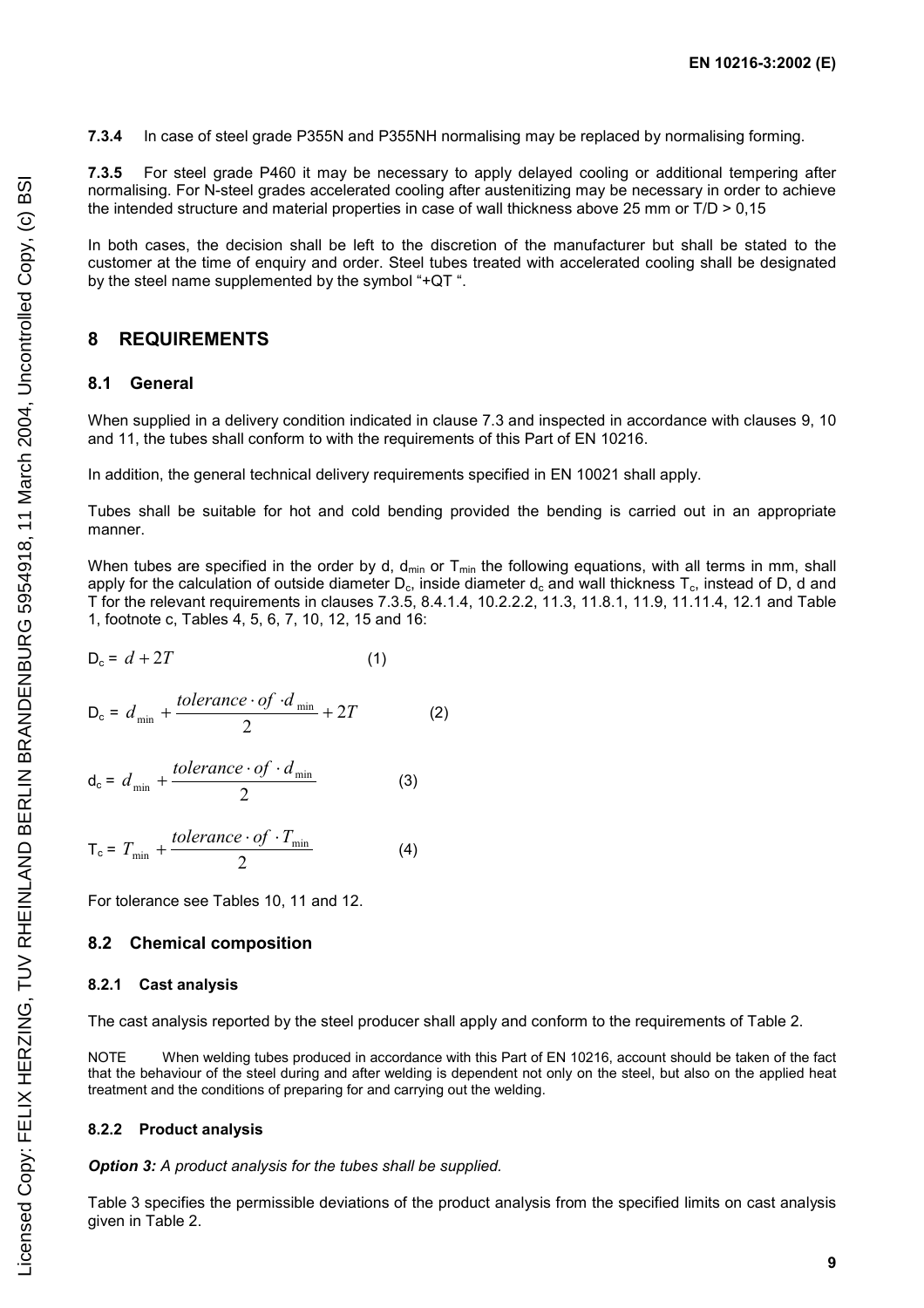#### **8.3 Mechanical properties**

**8.3.1** The mechanical properties of the tubes shall conform to the requirements in Tables 4, 5, 6, 7, Annex A, and in clauses 11.3, 11.4, 11.5 and 11.6.

**8.3.2** The elevated temperature properties given in Tables 5 and 6 shall be verified for steel grade P620QH and P690QH at 300 °C.

*Option 4: Elevated temperature properties given in Tables 5 and 6 shall be verified for NH-grades at 400 °C.*

The properties at elevated temperature given in Tables 5 and 6 for steel grades P355NH, P460NH, P620QH and P690QH, apply for the corresponding low and special low temperature quality steels if option 5 is specified.

The properties at the elevated temperature given in Annex A for steel grades P275NL1 and P275NL2 apply, if option 5 is specified

*Option 5: Elevated temperature properties given in Tables 5, 6 and Annex A shall be verified for NL- and QL-grades at the highest temperature for which a value is given.*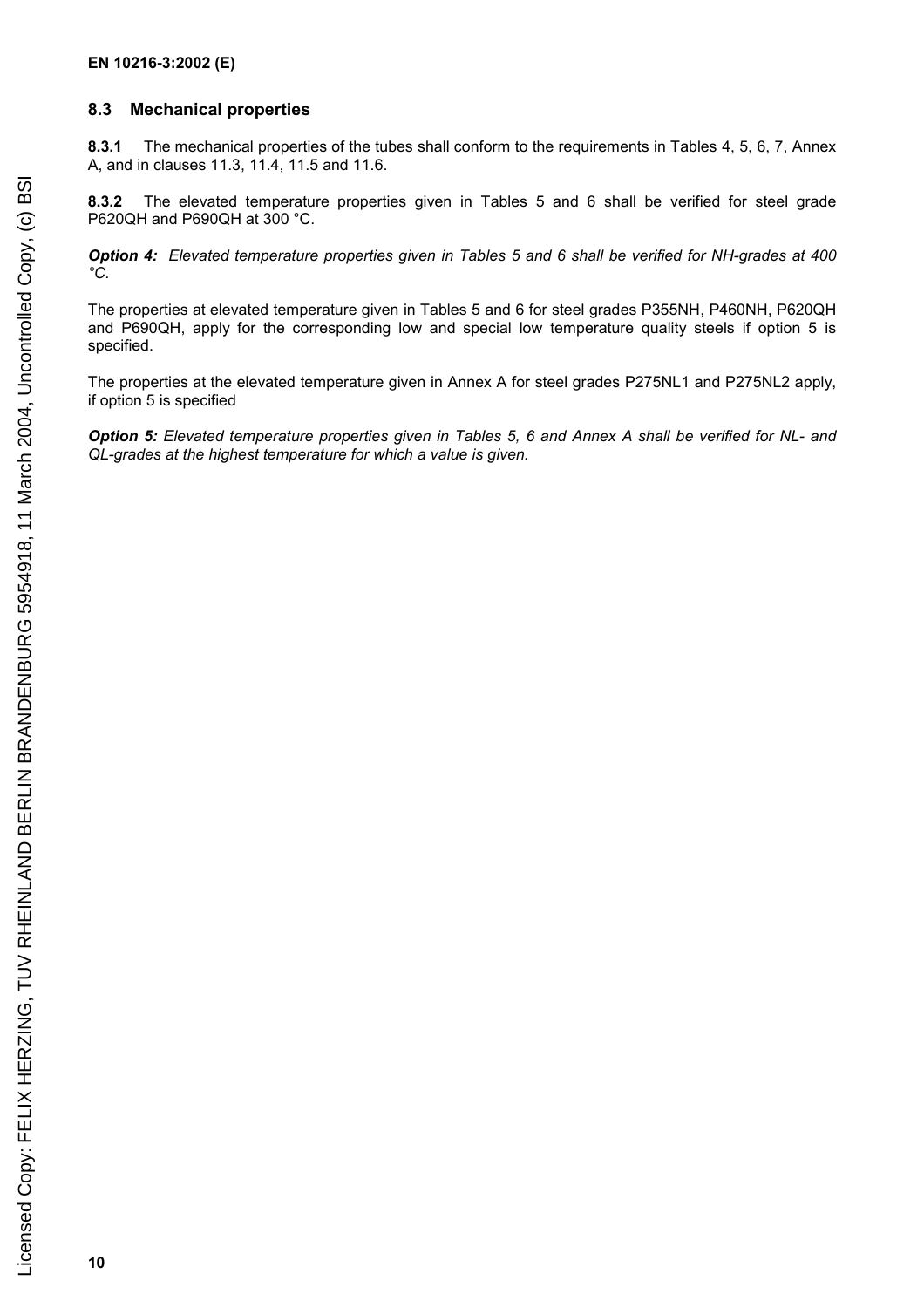**EN 10216-3:2002 (E)**

| Steel grade                        |                            | C    | Si   | Mn           | P     | S     | Cr                  | Mo                | Ni   | Al tot $\mathbf{b}$ | Cu                  | N     | <b>Nb</b> | Ti    | $\mathbf v$ | Nb+Ti+V |
|------------------------------------|----------------------------|------|------|--------------|-------|-------|---------------------|-------------------|------|---------------------|---------------------|-------|-----------|-------|-------------|---------|
| <b>Steel name</b>                  | <b>Steel</b><br>number     | max  | max  |              | max   | max   | max                 | max               | max  | min                 | max                 | max   | max       | max   | max         | max     |
| P275NL1                            | 1.0488                     | 0,16 | 0,40 | 0,50 to 1,50 | 0,025 | 0,020 | $0,30$ <sup>c</sup> | 0,08 <sup>c</sup> | 0,50 | 0,020               | $0,30$ c d          | 0,020 | 0,05      | 0,040 | 0,05        | 0,05    |
| <b>P275NL2</b>                     | 1.1104                     |      |      |              |       | 0,015 |                     |                   |      |                     |                     |       |           |       |             |         |
| P355N<br>P355NH                    | 1.0562<br>1.0565           | 0,20 | 0,50 | 0,90 to 1,70 | 0,025 | 0,020 | $0,30$ <sup>c</sup> | 0,08 <sup>c</sup> | 0,50 | 0,020               | $0,30$ c d          | 0,020 | 0,05      | 0,040 | 0, 10       | 0,12    |
| P355NL1<br>P355NL2                 | 1.1106<br>1.0566           | 0,18 |      |              |       | 0,015 |                     |                   |      |                     |                     |       |           |       |             |         |
| P460N<br><b>P460NH</b><br>P460 NL1 | 1.8905<br>1.8935<br>1.8915 | 0,20 | 0,60 | 1,00 to 1,70 | 0,025 | 0,020 | 0,30                | 0, 10             | 0.80 | 0,020               | 0,70e               | 0,020 | 0,05      | 0,040 | 0,20        | 0,22    |
| <b>P460NL2</b>                     | 1.8918                     |      |      |              |       | 0,015 |                     |                   |      |                     |                     |       |           |       |             |         |
| P620Q<br>P620QH                    | 1.8876<br>1.8877           | 0,20 | 060  | 1,00 to 1,70 | 0,025 | 0,020 | 0,30                | 0,10              | 0,80 | 0,020               | $0,30$ <sup>d</sup> | 0,020 | 0,05      | 0.040 | 0,20        | 0,22    |
| <b>P620QL</b>                      | 1.8890                     |      |      |              |       | 0,015 |                     |                   |      |                     |                     |       |           |       |             |         |
| P690Q<br>P690QH<br>P690QL1         | 1.8879<br>1.8880<br>1.8881 | 0,20 | 0,80 | 1,20 to 1,70 | 0,025 | 0,015 | 1,50                | 0,70              | 2,50 | 0,020               | 0,30 <sup>d</sup>   | 0,015 | 0,06      | 0,05  | 0,12        |         |
| P690QL2                            | 1.8888                     |      |      |              | 0,020 | 0,010 |                     |                   |      |                     |                     |       |           |       |             |         |

**Table 2 — Chemical composition (cast analysis) a, in % by mass**

a Elements not included in this Table shall not be intentionally added to the steel without the agreement of the purchaser, except for elements which may be added for finishing the cast. All appropriate measures shall be taken to prevent the addition of undesirable elements from scrap or other materials used in the steel making process.

bAl/N  $\geq$  2, if nitrogen is fixed by niobium, titanium or vanadium the requirements for Al<sub>tot</sub> and Al/N do not apply.

cThe sum of the percentage by mass of the three elements chromium, copper and molybdenum shall not exceed 0,45 %.

d*Option 2: In order to facilitate subsequent forming operation, an agreed maximum copper content lower than indicated and an agreed specified maximum tin content shall apply.*

eIf the percentage by mass of copper exceeds 0,30 %, the percentage by mass of nickel shall be at least half the percentage by mass of copper.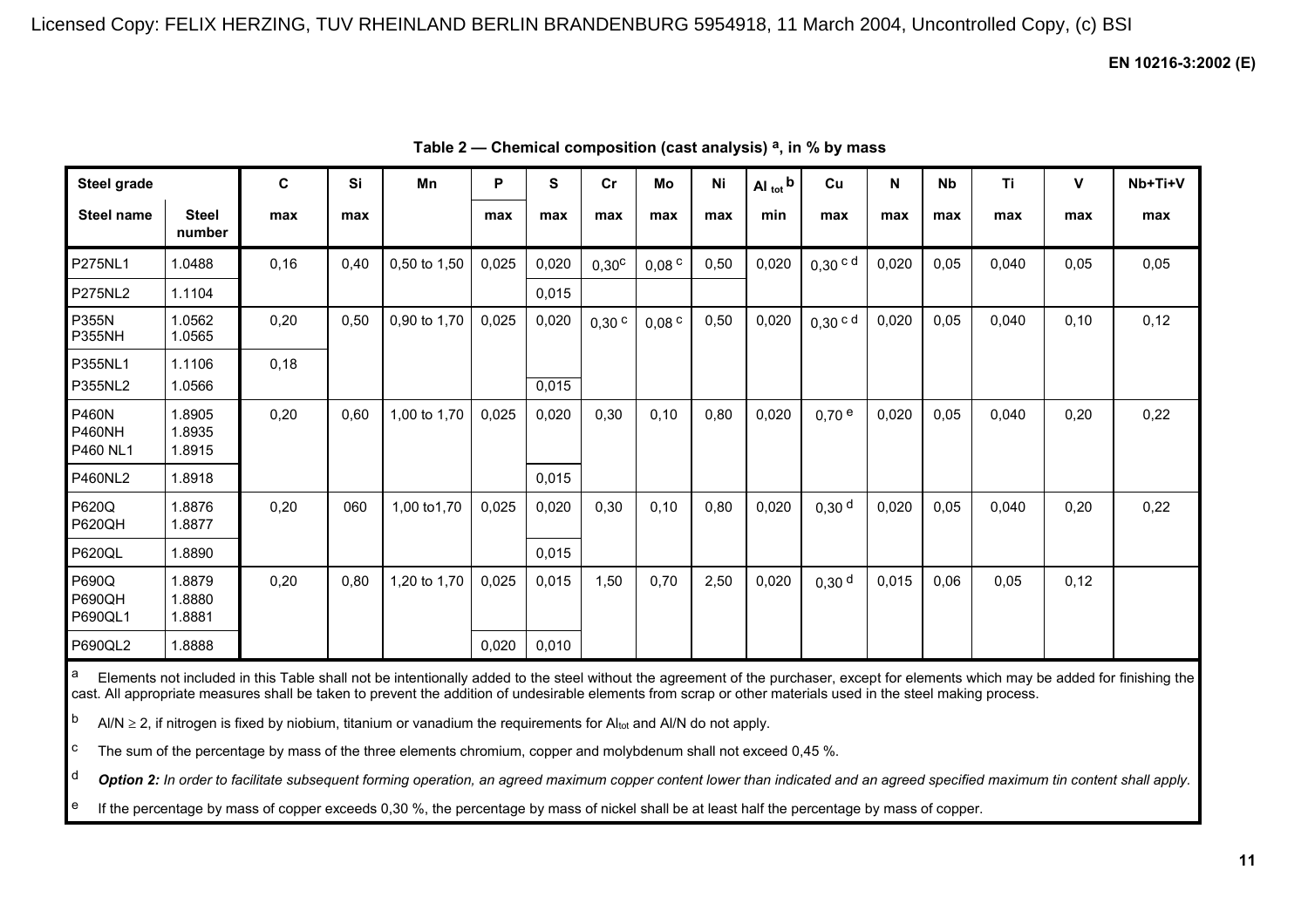| Element      | Limiting value for the cast<br>analysis in accordance with<br>Table 2 | Permissible deviation of the product<br>analysis<br>% by mass |  |  |  |  |  |
|--------------|-----------------------------------------------------------------------|---------------------------------------------------------------|--|--|--|--|--|
|              | % by mass                                                             |                                                               |  |  |  |  |  |
| $\mathsf C$  | $\leq 0,20$                                                           | $+0,02$                                                       |  |  |  |  |  |
| Si           | $\leq 0,40$                                                           | $+0,05$                                                       |  |  |  |  |  |
|              | $> 0,40$ to $0,80$                                                    | $+0,06$                                                       |  |  |  |  |  |
| Mn           | $\leq 1,70$                                                           | $+0,10$                                                       |  |  |  |  |  |
|              |                                                                       | $-0,05$                                                       |  |  |  |  |  |
| P            | $\leq 0,025$                                                          | $+0,005$                                                      |  |  |  |  |  |
| $\mathbf S$  | ≤ 0,015                                                               | $+0,003$                                                      |  |  |  |  |  |
|              | $> 0,015 \le 0,020$                                                   | $+0,005$                                                      |  |  |  |  |  |
| $\mathsf{A}$ | $\ge 0,020$                                                           | $-0,005$                                                      |  |  |  |  |  |
| Cr           | $\leq 0,30$                                                           | $+0,05$                                                       |  |  |  |  |  |
|              | $> 0,30$ to $\leq 1,50$                                               | $+0,10$                                                       |  |  |  |  |  |
| Cu           | $\leq 0,70$                                                           | $+0,05$                                                       |  |  |  |  |  |
| Mo           | $\leq 0,35$                                                           | $+0,03$                                                       |  |  |  |  |  |
|              | $> 035$ to $\leq 0,70$                                                | $+0,04$                                                       |  |  |  |  |  |
| ${\sf N}$    | $\leq 0,020$                                                          | $+0,002$                                                      |  |  |  |  |  |
| <b>Nb</b>    | $\leq 0,06$                                                           | $+0,005$                                                      |  |  |  |  |  |
| Ni           | $\leq 2,50$                                                           | $+0,05$                                                       |  |  |  |  |  |
| Ti           | $\leq 0,05$                                                           | $+0,01$                                                       |  |  |  |  |  |
| $\vee$       | $\leq 0,10$                                                           | $+0,01$                                                       |  |  |  |  |  |
|              | $> 0,10$ to $\leq 0,20$                                               | $+ 0,02$                                                      |  |  |  |  |  |

#### **Table 3 — Permissible deviations of the product analysis from specified limits on cast analysis given in Table 2**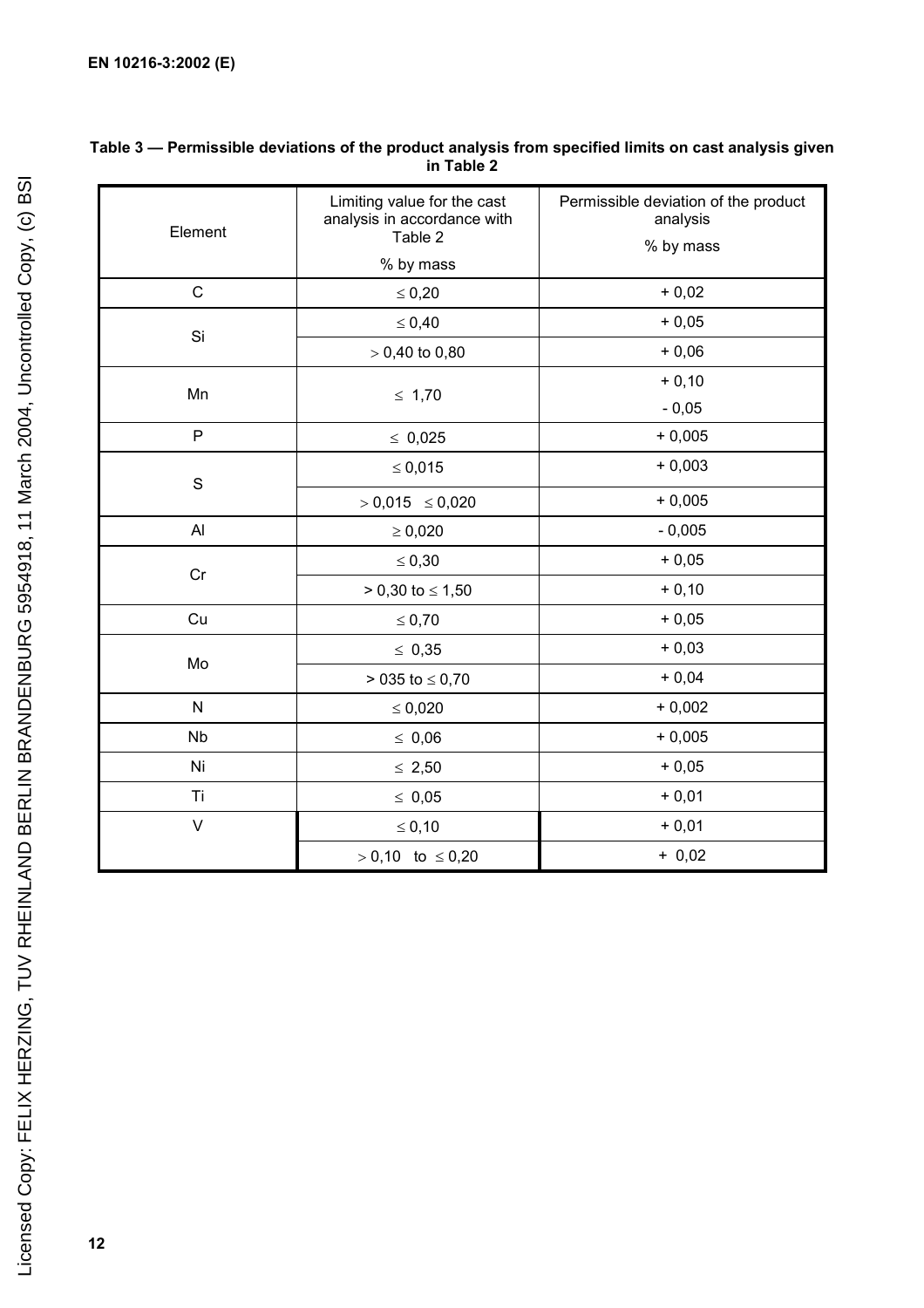### Licensed Copy: FELIX HERZING, TUV RHEINLAND BERLIN BRANDENBURG 5954918, 11 March 2004, Uncontrolled Copy, (c) BSI

**EN 10216-3:2002 (E)**

| Steel grade                                     |                                      |                                |           |                          |                                                                                                        |                                 |                         |                        | Tensile properties       |                                                         |                                   |                        |                         |      |                                      |  |  |
|-------------------------------------------------|--------------------------------------|--------------------------------|-----------|--------------------------|--------------------------------------------------------------------------------------------------------|---------------------------------|-------------------------|------------------------|--------------------------|---------------------------------------------------------|-----------------------------------|------------------------|-------------------------|------|--------------------------------------|--|--|
| Steel name                                      | <b>Steel</b><br>number               | Heat<br>Treatment<br>condition |           |                          | Upper yield strength or proof strength<br>$R_{eH}$ or $R_{p0,2}$<br>min.<br>for wall thickness T in mm |                                 |                         |                        |                          | Tensile strength<br>$R_m$<br>for wall thickness T in mm |                                   |                        |                         |      | Elongation <sup>a</sup><br>A<br>min. |  |  |
|                                                 |                                      |                                | $\leq 12$ | $>12$<br>to<br>$\leq 20$ | > 20<br>to<br>$\leq 40$                                                                                | >40<br>to<br>$\leq 50$<br>MPa * | > 50<br>to<br>$\leq 65$ | >65<br>to<br>$\leq 80$ | > 80<br>to<br>$\leq 100$ | $\leq 20$                                               | $>20$<br>to<br>$\leq 40$<br>MPa * | >40<br>to<br>$\leq 65$ | >65<br>to<br>$\leq 100$ | (% ) |                                      |  |  |
| P 275 NL 1<br>P 275 NL 2                        | 1.0488<br>1.1104                     | $+N$                           |           | 275                      |                                                                                                        | 265                             | 255                     | 245                    | 235                      | 390 to 530                                              | 390 to 510                        |                        | 360 to 480              | 24   | 22                                   |  |  |
| P 355 N<br>P 355 NH                             | 1.0562<br>1.0565                     | $+Nb$                          | 355       |                          | 345                                                                                                    | 335                             | 325                     | 315                    | 305                      | 490 to 650                                              | 490 to 630                        |                        | 450 to 590              | 22   | 20                                   |  |  |
| P 355 NL 1<br>P 355 NL 2                        | 1.0566<br>1.1106                     | $+N$                           |           |                          |                                                                                                        |                                 |                         |                        |                          |                                                         |                                   |                        |                         |      |                                      |  |  |
| P 460 N<br>P 460 NH<br>P 460 NL 1<br>P 460 NL 2 | 1.8905<br>1.8935<br>1.8915<br>1.8918 | $+Nc$                          | 460       | 450                      | 440                                                                                                    | 425                             | 410                     | 400                    | 390                      |                                                         | 560 to 730                        |                        | 490 to 690              | 19   | 17                                   |  |  |
| P 620 Q<br>P 620 QH<br>P 620 QL                 | 1.8876<br>1.8877<br>1.8890           |                                |           | 620                      | 580                                                                                                    | 540                             | 500                     |                        | $\blacksquare$           | 740 to 930                                              | 690 to 860                        | 630 to 800             |                         | 16   | 14                                   |  |  |
| P 690 Q<br>P 690 QH<br>P 690 QL 1               | 1.8879<br>1.8880<br>1.8881           | $+QT$                          |           | 690                      | 650                                                                                                    | 615                             | 580                     | 540                    | 500                      | 770 to 960                                              | 720 to 900                        | 670 to 850             | 620 to 800              |      |                                      |  |  |
| P 690 QL 2                                      | 1.8888                               |                                |           | 690                      | 690                                                                                                    | 650                             | 615                     | 580                    | 540                      | 770 to 960<br>700 to 880                                |                                   |                        | 680 to 860              |      |                                      |  |  |
| $al =$ I = longitudinal: t = transverse.        |                                      |                                |           |                          |                                                                                                        |                                 |                         |                        |                          |                                                         |                                   |                        |                         |      |                                      |  |  |

**Table 4 — Mechanical properties at room temperature**

<sup>a</sup> I = longitudinal; t = transverse.

 $^{\rm b}$  See 7.3.4.

<sup>c</sup> See 7.3.5.

\* 1 MPa = 1 N/mm<sup>2</sup>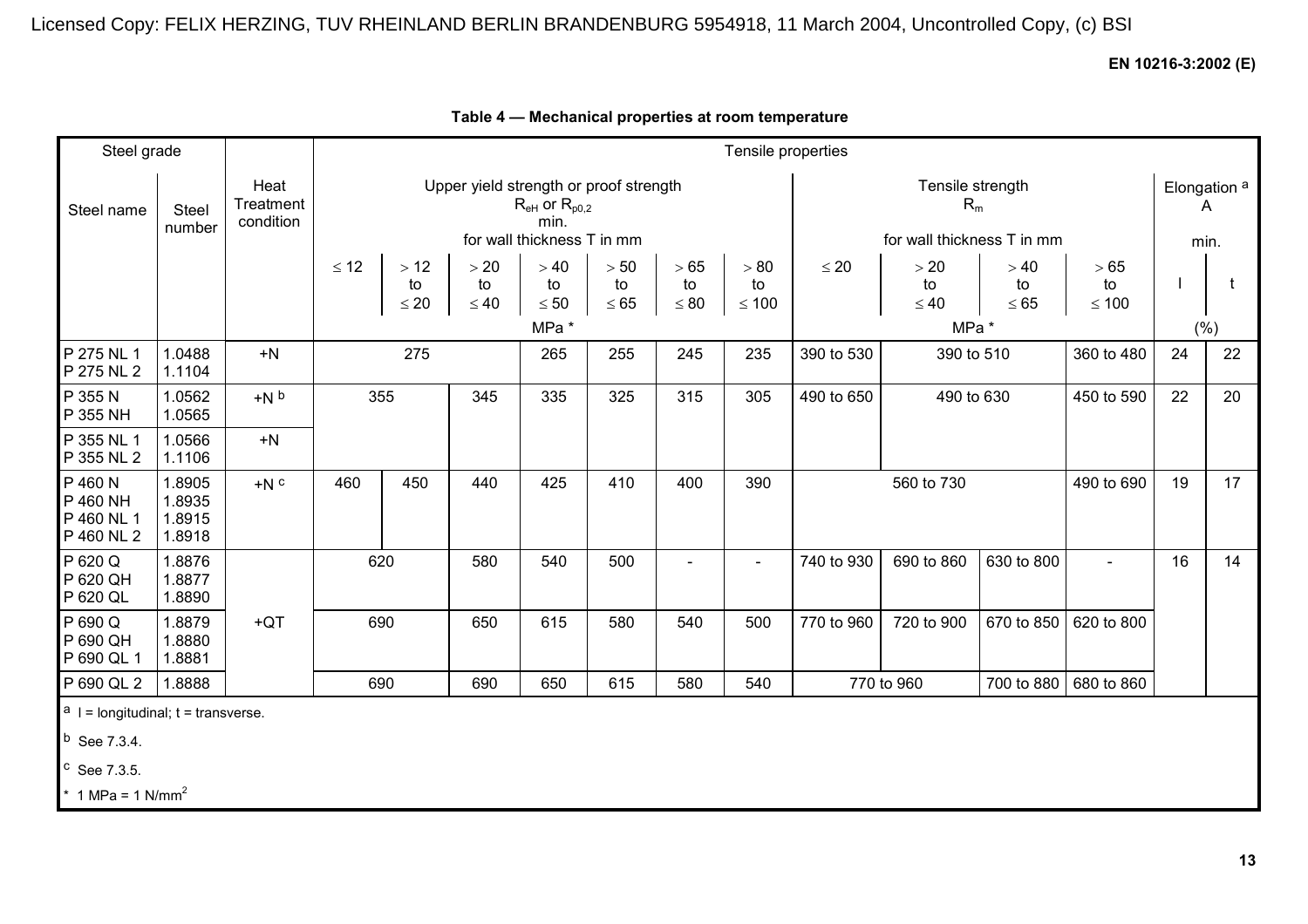# Licensed Copy: FELIX HERZING, TUV RHEINLAND BERLIN BRANDENBURG 5954918, 11 March 2004, Uncontrolled Copy, (c) BSI

#### **EN 10216-3:2002 (E)**

|                               | Steel grade  | Wall thickness<br>Τ  |     |     |     | $R_{p0,2}$ minimum<br>MPa * |     |                                       |                                       |
|-------------------------------|--------------|----------------------|-----|-----|-----|-----------------------------|-----|---------------------------------------|---------------------------------------|
|                               |              | mm                   |     |     |     | at a temperature of °C      |     |                                       |                                       |
| Steel name                    | Steel number |                      | 100 | 150 | 200 | 250                         | 300 | 350                                   | 400                                   |
| <b>P355 NH</b>                | 1.0565       | $\leq 20$            | 304 | 284 | 255 | 235                         | 216 | 196                                   | 167                                   |
|                               |              | $> 20$ to $\leq 50$  | 294 | 275 | 255 | 235                         | 216 | 196                                   | 167                                   |
|                               |              | $> 50$ to $\leq 65$  | 284 | 265 | 245 | 226                         | 206 | 186                                   | 157                                   |
|                               |              | $> 65$ to $\leq 80$  | 275 | 255 | 235 | 216                         | 196 | 177                                   | 147                                   |
|                               |              | $> 80$ to $\leq 100$ | 265 | 245 | 226 | 206                         | 186 | 167                                   | 137                                   |
| <b>P460NH</b>                 | 1.8935       | $\leq 12$            | 402 | 373 | 343 | 314                         | 294 | 265                                   | 235                                   |
|                               |              | $> 12$ to $\leq 20$  | 392 | 363 | 343 | 314                         | 294 | 265                                   | 235                                   |
|                               |              | $> 20$ to $\leq 50$  | 382 | 353 | 333 | 304                         | 284 | 255                                   | 226                                   |
|                               |              | $> 50$ to $\le 65$   | 373 | 343 | 324 | 294                         | 275 | 245                                   | 216                                   |
|                               |              | $> 65$ to $\leq 80$  | 363 | 333 | 314 | 284                         | 265 | 235                                   | 206                                   |
|                               |              | $> 80$ to $\leq 100$ | 353 | 324 | 304 | 275                         | 255 | 226                                   | 196                                   |
| <b>P620QH</b>                 | 1.8877       | $\leq 20$            | 490 | 480 | 470 | 460                         | 450 | $\overline{\phantom{a}}$              | $--$                                  |
|                               |              | $> 20$ to $\leq 40$  | 470 | 460 | 450 | 440                         | 430 | $\overline{\phantom{a}}$              | $--$                                  |
|                               |              | $> 40$ to $\le 65$   | 430 | 420 | 410 | 400                         | 390 | $\hspace{0.05cm}$ $\hspace{0.05cm}$   | $\overline{\phantom{a}}$              |
| <b>P690QH</b>                 | 1.8880       | $\leq 20$            | 590 | 580 | 570 | 560                         | 550 | $\hspace{0.05cm}$ – $\hspace{0.05cm}$ | $\hspace{0.05cm}$ – $\hspace{0.05cm}$ |
|                               |              | $> 20$ to $\leq 40$  | 550 | 540 | 530 | 520                         | 510 | $\overline{\phantom{a}}$              | −−                                    |
|                               |              | $> 40$ to $\le 65$   | 510 | 500 | 490 | 480                         | 470 | $-\!$                                 | −−                                    |
|                               |              | $> 65$ to $\leq 80$  | 490 | 480 | 470 | 460                         | 450 | $\overline{\phantom{a}}$              | $\overline{a}$                        |
|                               |              | $> 80$ to $\leq 100$ | 450 | 440 | 430 | 420                         | 410 | $\hspace{0.05cm}$ – $\hspace{0.05cm}$ | $\hspace{0.05cm}$ – $\hspace{0.05cm}$ |
| a<br>See 8.3.2                |              |                      |     |     |     |                             |     |                                       |                                       |
| * 1 MPa = 1 N/mm <sup>2</sup> |              |                      |     |     |     |                             |     |                                       |                                       |

Table 5 – Minimum 0,2 %-proof strength (R<sub>p0,2</sub>) at elevated temperature <sup>a</sup>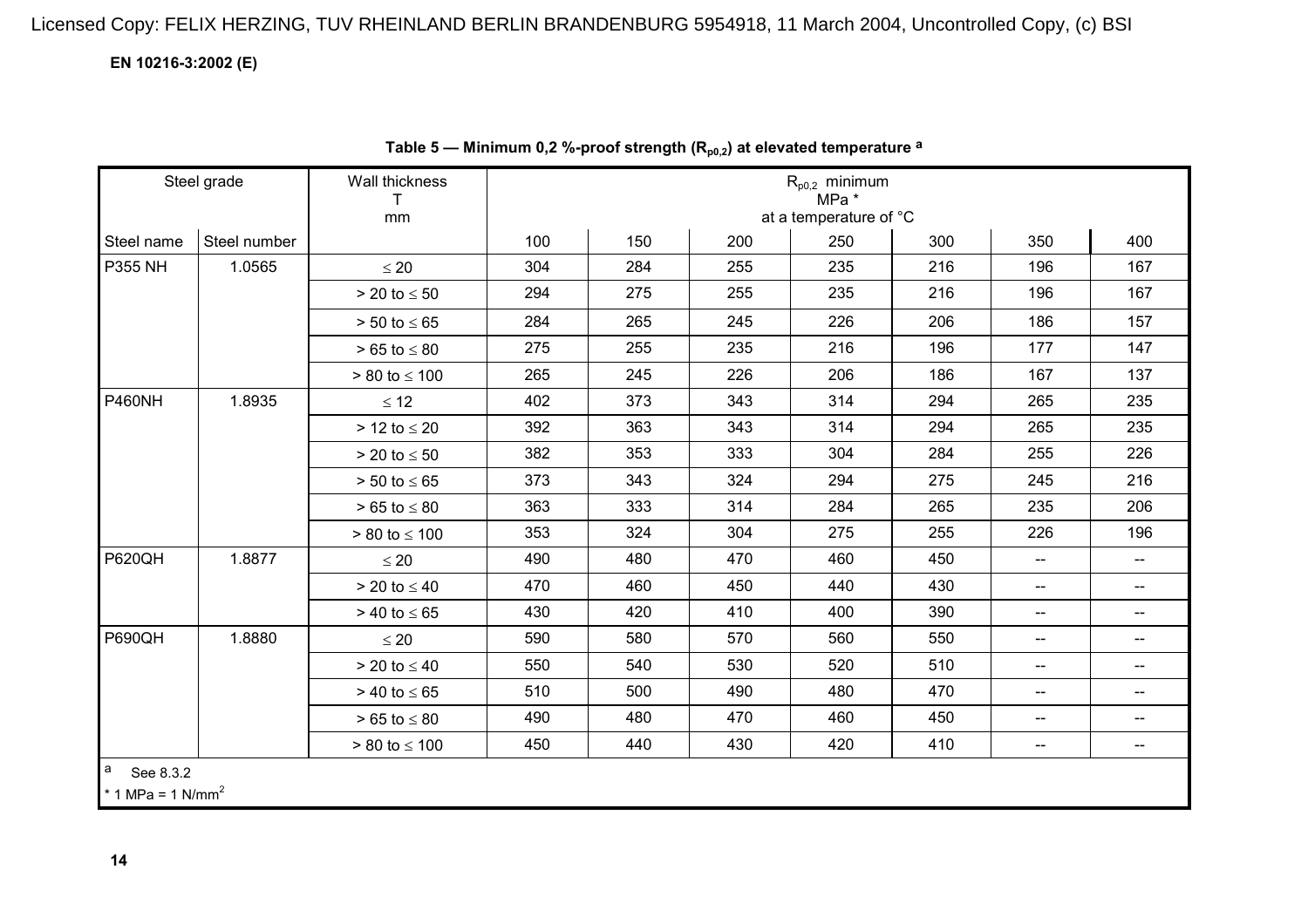**EN 10216-3:2002 (E)**

| Steel grade    |              | Wall thickness       |     |     |     | $R_m$ minimum<br>MPa * |     |                                       |                   |
|----------------|--------------|----------------------|-----|-----|-----|------------------------|-----|---------------------------------------|-------------------|
| <b>Steel</b>   | <b>Steel</b> | $\top$               |     |     |     | at a temperature of °C |     |                                       |                   |
| name           | number       | mm                   | 100 | 150 | 200 | 250                    | 300 | 350                                   | 400               |
| <b>P355 NH</b> | 1.0565       | $\leq 30$            | 440 | 430 | 410 | 410                    | 410 | 400                                   | 390               |
|                |              | $> 30$ to $\leq 50$  | 420 | 410 | 390 | 390                    | 390 | 380                                   | 370               |
|                |              | $> 50$ to $\leq 80$  | 400 | 390 | 370 | 370                    | 370 | 360                                   | 350               |
|                |              | $> 80$ to $\leq 100$ | 390 | 380 | 360 | 360                    | 360 | 350                                   | 340               |
| <b>P460NH</b>  | 1.8935       | $\leq 30$            | 510 | 490 | 480 | 480                    | 480 | 470                                   | 460               |
|                |              | $> 30$ to $\leq 50$  | 490 | 470 | 460 | 460                    | 460 | 450                                   | 440               |
|                |              | $> 50$ to $\leq 80$  | 480 | 460 | 450 | 450                    | 450 | 440                                   | 430               |
|                |              | $> 80$ to $\leq 100$ | 470 | 450 | 440 | 440                    | 440 | 430                                   | 420               |
| <b>P620QH</b>  | 1.8877       | $\leq 20$            | 640 | 620 | 600 | 600                    | 600 | $\overline{\phantom{a}}$              | $\qquad \qquad -$ |
|                |              | $> 20$ to $\leq 40$  | 600 | 580 | 560 | 560                    | 560 | $\overline{\phantom{m}}$              | --                |
|                |              | $> 40$ to $\le 65$   | 540 | 520 | 500 | 500                    | 500 | $\hspace{0.05cm}$ – $\hspace{0.05cm}$ | --                |
| <b>P690QH</b>  | 1.8880       | $\leq 20$            | 710 | 690 | 670 | 670                    | 670 | $\overline{\phantom{a}}$              | $-$               |
|                |              | $> 20$ to $\leq 40$  | 660 | 640 | 620 | 620                    | 620 | $\hspace{0.05cm}$ – $\hspace{0.05cm}$ | --                |
|                |              | $> 40$ to $\leq 80$  | 610 | 590 | 570 | 570                    | 570 | $\hspace{0.05cm}$ – $\hspace{0.05cm}$ | --                |
|                |              | $> 80$ to $\leq 100$ | 580 | 560 | 540 | 540                    | 540 | $\overline{\phantom{a}}$              | --                |

<sup>a</sup> See 8.3.2.

\* 1 MPa = 1  $N/mm^2$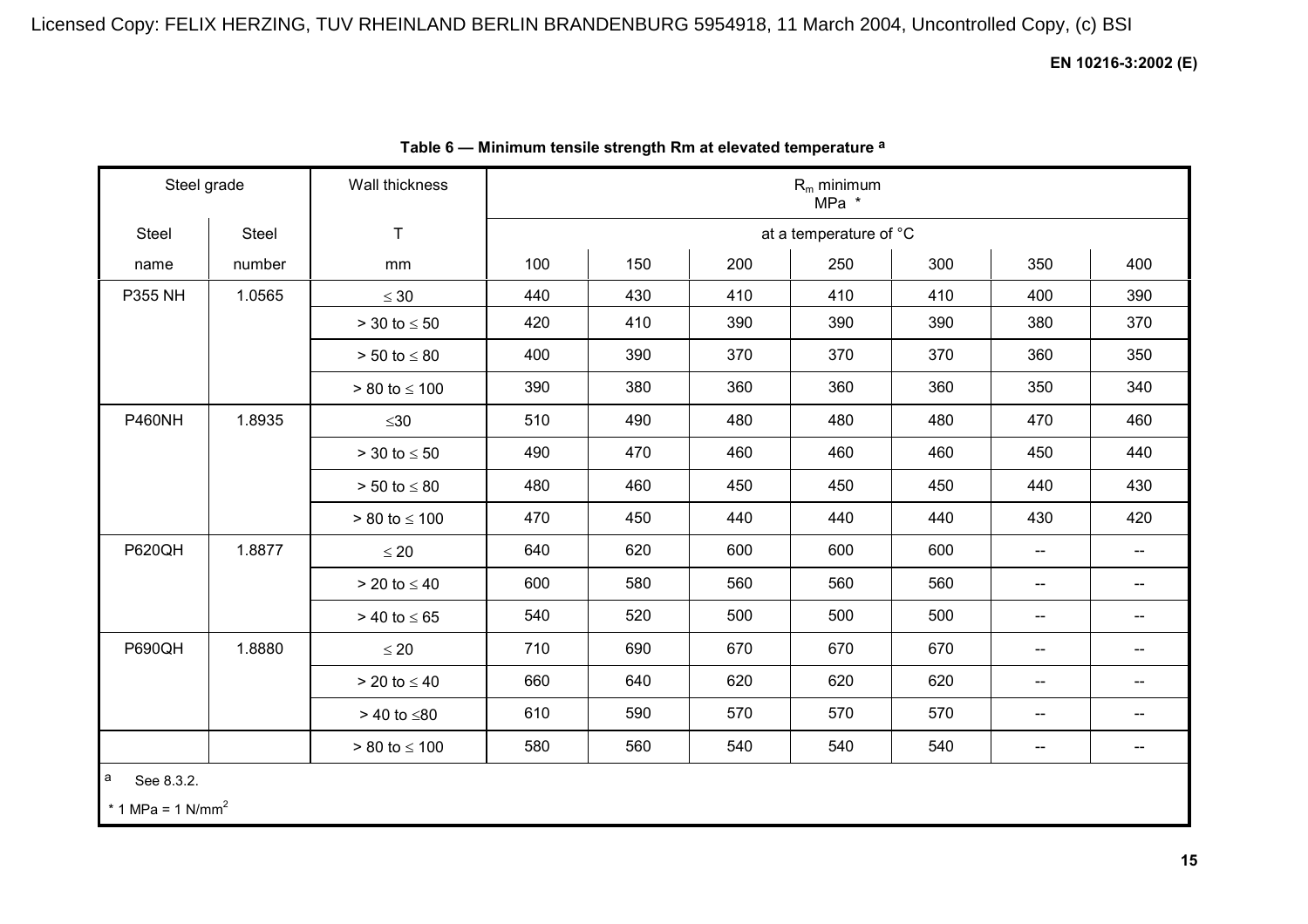|                                                                | Steel grades                         | Wall thickness     |                          |                          |       |                        |       |                | Minimum average impact energy KV J |                          |                          | for                      |                      |       |                |       |
|----------------------------------------------------------------|--------------------------------------|--------------------|--------------------------|--------------------------|-------|------------------------|-------|----------------|------------------------------------|--------------------------|--------------------------|--------------------------|----------------------|-------|----------------|-------|
|                                                                |                                      |                    |                          |                          |       | longitudinal direction |       |                |                                    |                          |                          |                          | transverse direction |       |                |       |
|                                                                |                                      | T                  |                          |                          |       |                        |       |                | at a temperature of °C             |                          |                          |                          |                      |       |                |       |
| Steel name                                                     | Steel number                         | mm                 | - 50                     | $-40$                    | $-30$ | $-20$                  | $-10$ | $\overline{0}$ | $+20$                              | 50                       | $-40$                    | $-30$                    | $-20$                | $-10$ | $\overline{0}$ | $+20$ |
| <b>P355N</b><br><b>P355NH</b><br><b>P460N</b><br><b>P460NH</b> | 1.0562<br>1.0565<br>1.8905<br>1.8935 | $\leq 40$          | $\overline{\phantom{m}}$ |                          |       | 40                     | 43    | 47             | 55                                 | $\blacksquare$           | $\overline{\phantom{a}}$ | $\blacksquare$           | 27                   | 31    | 35             | 39    |
| P620Q<br><b>P620QH</b><br>P690Q<br><b>P690QH</b>               | 1.8876<br>1.8877<br>1.8879<br>1.8880 | $> 40$ to $\le 65$ | $\overline{\phantom{a}}$ |                          |       |                        | 40    | 45             | 50                                 | $\overline{\phantom{0}}$ | $\overline{\phantom{0}}$ | $\overline{\phantom{a}}$ |                      | 27    | 31             | 35    |
| P275NL1<br>P355NL1<br>P460NL1                                  | 1.0488<br>1.0566<br>1.8915           | $\leq 40$          | $\overline{\phantom{a}}$ | 40                       | 47    | 53                     | 60    | 65             | 70                                 | ÷                        | 27                       | 31                       | 35                   | 39    | 43             | 47    |
| <b>P620QL</b><br>P690QL1                                       | 1.8890<br>1.8881                     | $> 40$ to $\le 65$ | $\overline{\phantom{a}}$ | $\overline{\phantom{a}}$ | 40    | 47                     | 53    | 60             | 65                                 | $\overline{\phantom{a}}$ | $\overline{\phantom{a}}$ | 27                       | 31                   | 35    | 39             | 43    |
| <b>P275NL2</b><br>P355NL2                                      | 1.1104<br>1.1106                     | $\leq 40$          | 40                       | 50                       | 60    | 70                     | 80    | 90             | 100                                | 27                       | 33                       | 40                       | 47                   | 53    | 60             | 70    |
| <b>P460NL2</b><br><b>P690QL2</b>                               | 1.8918<br>1.8888                     | $> 40$ to $\le 65$ | $\sim$                   | 40                       | 50    | 60                     | 70    | 80             | 90                                 | $\overline{\phantom{a}}$ | 27                       | 33                       | 40                   | 47    | 53             | 60    |

#### **Table 7 — Minimum impact energy**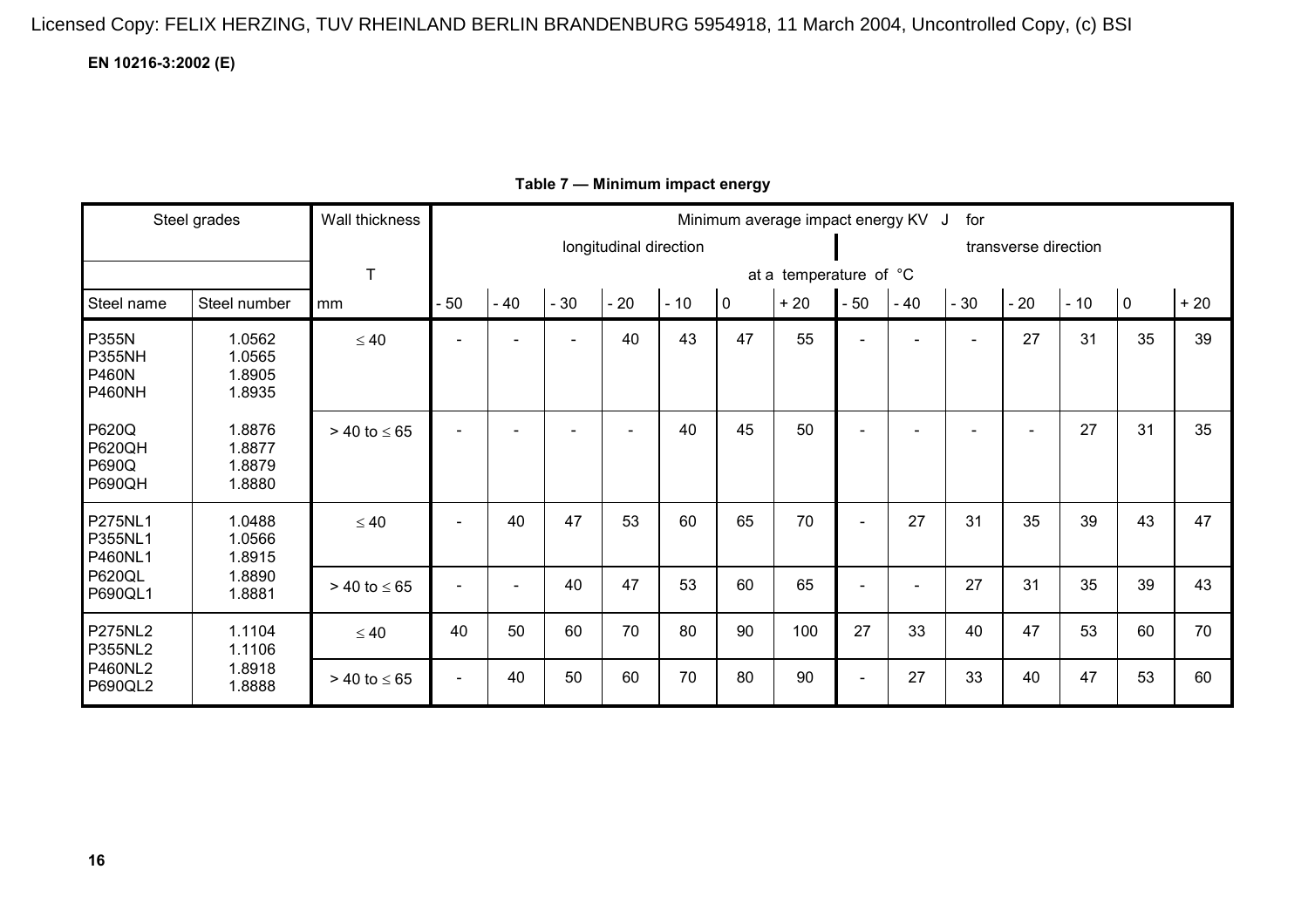#### **8.4 Appearance and internal soundness**

#### **8.4.1 Appearance**

**8.4.1.1** The tubes shall be free from external and internal surface defects, that can be detected by visual examination.

**8.4.1.2** The internal and external surface finish of the tubes shall be typical of the manufacturing process and, where applicable, the heat treatment employed. Normally the finish and surface condition shall be such that any surface imperfections requiring dressing can be identified.

**8.4.1.3** It shall be permissible to dress, only by grinding or machining, surface imperfections provided that, after doing so, the wall thickness in the dressed area is not less than the specified minimum wall thickness. All dressed areas shall blend smoothly into the contour of the tube.

**8.4.1.4** Any surface imperfection, which is demonstrated to be deeper than 5 % of the wall thickness T or 3 mm whichever is the smaller, shall be dressed.

This requirement does not apply to surface imperfection with a depth equal or less 0,3 mm

**8.4.1.5** Surface imperfections which encroach on the specified minimum wall thickness shall be considered defects and tubes containing these shall be deemed not to comply with this Part EN 10216.

#### **8.4.2 Internal soundness**

#### **8.4.2.1 Leak-tightness**

The tubes shall pass a hydrostatic test (see 11.8.1) or electromagnetic test (see 11.8.2) for leak tightness.

Unless option 6 is specified, the choice of the test method is at the discretion of the manufacturer.

*Option 6:The test method for verification of leak-tightness in accordance with 11.8.1 or 11.8.2 is specified by the purchaser.*

#### **8.4.2.2 Non-Destructive testing**

The tubes of test category 2 shall be subjected to a Non-Destructive testing for the detection of longitudinal imperfections, in accordance with 11.11.1.

*Option 7: The tubes of test category 2 shall be subjected to a Non-Destructive testing for the detection of transverse imperfections in accordance with 11.11.2.*

*Option 8: The tubes of test category 2 shall be subjected to a Non-Destructive testing for the detection of the laminar imperfections in accordance with 11.11.3.*

#### **8.5 Straightness**

The deviation from straightness of any tube length L shall not exceed 0,0015 L. Deviations from straightness over any one metre length shall not exceed 3 mm.

#### **8.6 Preparation of ends**

Tubes shall be delivered with square cut ends. The ends shall be free from excessive burrs.

**Option 9:** The tubes shall be delivered with bevelled ends (see figure 1). The bevel shall have an angle  $\alpha$  of 30°  $+5^\circ$  $^{+5^{\circ}}_{0^{\circ}}$  with a root face C of 1,6 mm  $\pm$  0,8 mm, except that for wall thickness T greater than 20 mm, an alternative bevel may be specified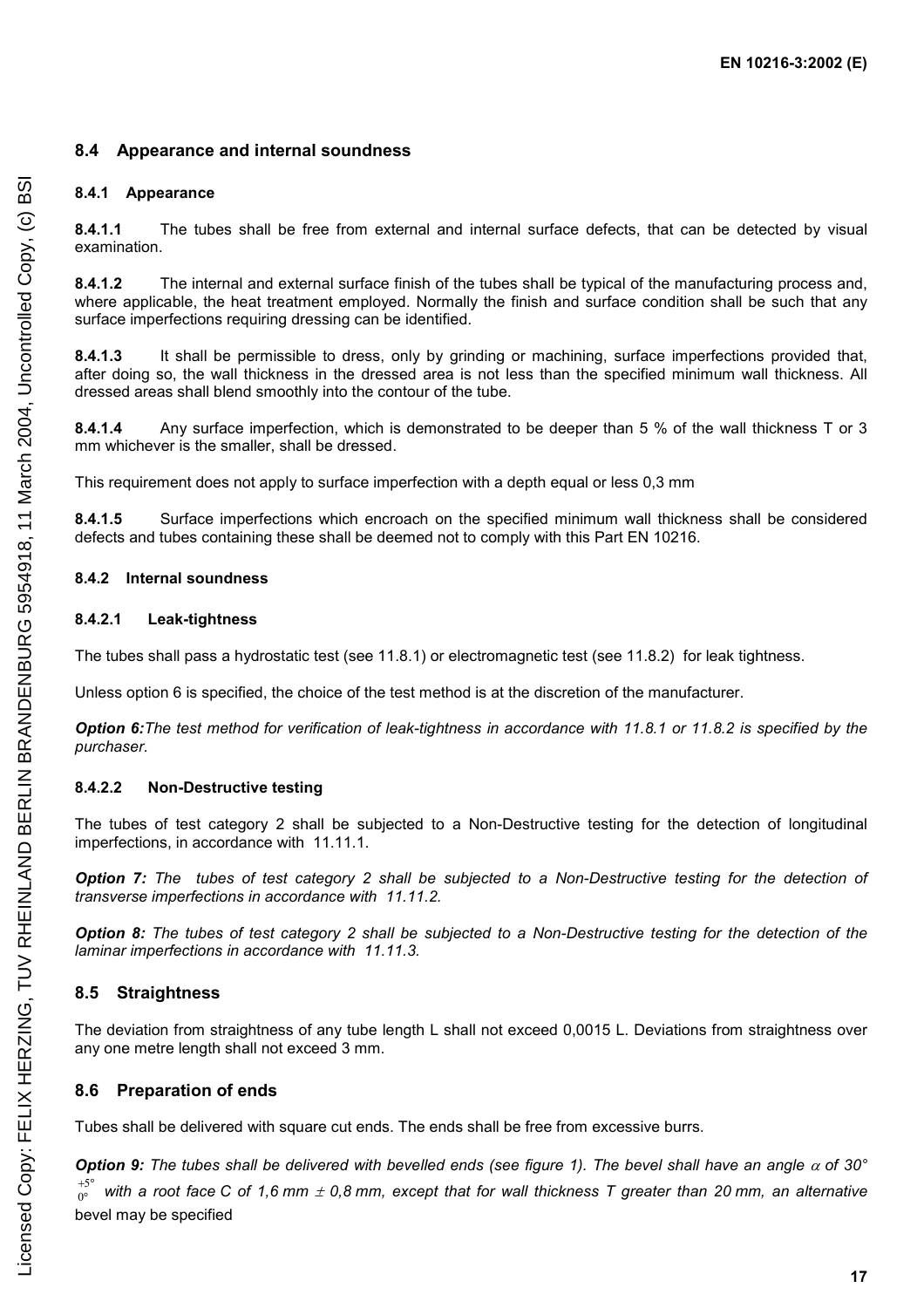

**Figure 1 — Tube end bevel**

#### **8.7 Dimensions, masses and tolerances**

#### **8.7.1 Diameter and wall thickness**

Unless option 10 is specified, tubes shall be delivered by outside diameter D and wall thickness T.

Preferred outside diameters D and wall thicknesses T have been selected from ENV 10220 and are given in Table 8.

NOTE Dimensions which are different from those in Table 8 may be agreed.

*Option 10: The tubes shall be delivered to one of the following sets of dimensions as specified at the time of enquiry and order:*

- outside diameter D and minimum wall thickness  $T_{min}$ ;
- $-$  inside diameter d and wall thickness T for d  $\geq 220$  mm;
- inside diameter d and minimum wall thickness T<sub>min</sub> for d  $\geq 220$  mm;
- $-$  minimum inside diameter d<sub>min</sub> and wall thickness T for d<sub>min</sub>  $\geq 220$  mm;
- minimum inside diameter d<sub>min</sub> and minimum wall thickness T<sub>min</sub> for d<sub>min</sub>  $\geq 220$  mm.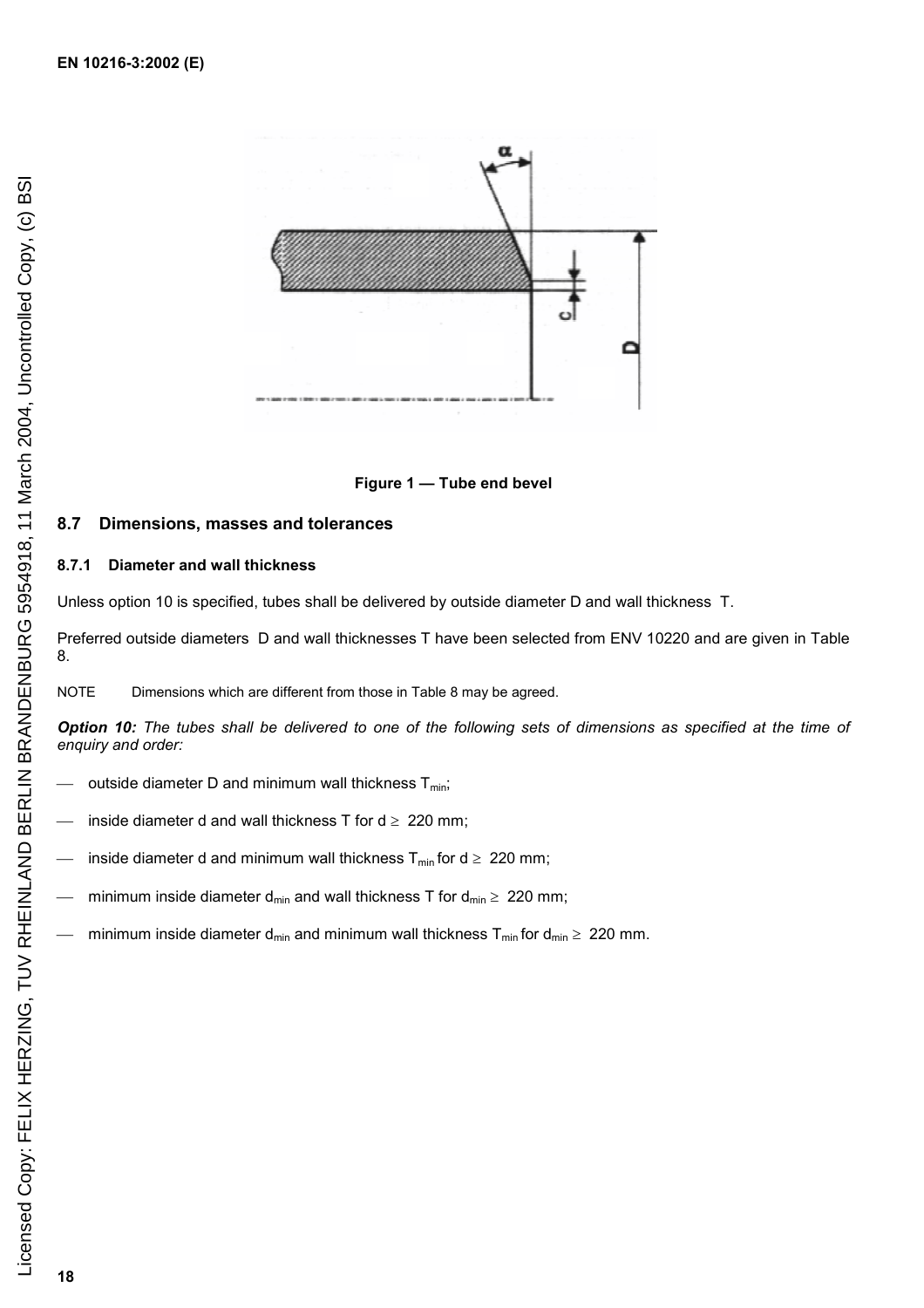|       |                                                          |                       | dimensions in mm |     |                |     |     |     |     |     |   |                |                 |     |     |     |                         |     |    |    |             |  |
|-------|----------------------------------------------------------|-----------------------|------------------|-----|----------------|-----|-----|-----|-----|-----|---|----------------|-----------------|-----|-----|-----|-------------------------|-----|----|----|-------------|--|
|       | Outside diameter                                         |                       |                  |     |                |     |     |     |     |     |   | Wall thickness |                 |     |     |     |                         |     |    |    |             |  |
|       | $\mathsf D$                                              |                       |                  |     |                |     |     |     |     |     |   | $\top$         |                 |     |     |     |                         |     |    |    |             |  |
|       | Series $\begin{array}{c c} 3 \ \hline 1 & 2 \end{array}$ | $\overline{3}$        | 1,6              | 1,8 | $\overline{2}$ | 2,3 | 2,6 | 2,9 | 3,2 | 3,6 | 4 | 4,5            | $5\overline{)}$ | 5,6 | 6,3 | 7,1 | $\overline{\mathbf{8}}$ | 8,8 | 10 | 11 | $12,5$ 14,2 |  |
|       |                                                          |                       |                  |     |                |     |     |     |     |     |   |                |                 |     |     |     |                         |     |    |    |             |  |
| 10,2  |                                                          |                       |                  |     |                |     |     |     |     |     |   |                |                 |     |     |     |                         |     |    |    |             |  |
|       | 12                                                       |                       |                  |     |                |     |     |     |     |     |   |                |                 |     |     |     |                         |     |    |    |             |  |
|       | 12,7                                                     |                       |                  |     |                |     |     |     |     |     |   |                |                 |     |     |     |                         |     |    |    |             |  |
| 13,5  |                                                          | 14                    |                  |     |                |     |     |     |     |     |   |                |                 |     |     |     |                         |     |    |    |             |  |
|       | $16\,$                                                   |                       |                  |     |                |     |     |     |     |     |   |                |                 |     |     |     |                         |     |    |    |             |  |
| 17,2  |                                                          |                       |                  |     |                |     |     |     |     |     |   |                |                 |     |     |     |                         |     |    |    |             |  |
|       |                                                          | 18                    |                  |     |                |     |     |     |     |     |   |                |                 |     |     |     |                         |     |    |    |             |  |
|       | 19                                                       |                       |                  |     |                |     |     |     |     |     |   |                |                 |     |     |     |                         |     |    |    |             |  |
|       | 20                                                       |                       |                  |     |                |     |     |     |     |     |   |                |                 |     |     |     |                         |     |    |    |             |  |
| 21,3  |                                                          | 22                    |                  |     |                |     |     |     |     |     |   |                |                 |     |     |     |                         |     |    |    |             |  |
|       | 25                                                       |                       |                  |     |                |     |     |     |     |     |   |                |                 |     |     |     |                         |     |    |    |             |  |
|       |                                                          | 25,4                  |                  |     |                |     |     |     |     |     |   |                |                 |     |     |     |                         |     |    |    |             |  |
| 26,9  |                                                          |                       |                  |     |                |     |     |     |     |     |   |                |                 |     |     |     |                         |     |    |    |             |  |
|       |                                                          | $30\,$                |                  |     |                |     |     |     |     |     |   |                |                 |     |     |     |                         |     |    |    |             |  |
|       | 31,8<br>32                                               |                       |                  |     |                |     |     |     |     |     |   |                |                 |     |     |     |                         |     |    |    |             |  |
| 33,7  |                                                          |                       |                  |     |                |     |     |     |     |     |   |                |                 |     |     |     |                         |     |    |    |             |  |
|       |                                                          | 35                    |                  |     |                |     |     |     |     |     |   |                |                 |     |     |     |                         |     |    |    |             |  |
|       | 38                                                       |                       |                  |     |                |     |     |     |     |     |   |                |                 |     |     |     |                         |     |    |    |             |  |
|       | 40                                                       |                       |                  |     |                |     |     |     |     |     |   |                |                 |     |     |     |                         |     |    |    |             |  |
| 42,4  |                                                          |                       |                  |     |                |     |     |     |     |     |   |                |                 |     |     |     |                         |     |    |    |             |  |
|       |                                                          | 44,5                  |                  |     |                |     |     |     |     |     |   |                |                 |     |     |     |                         |     |    |    |             |  |
| 48,3  | 51                                                       |                       |                  |     |                |     |     |     |     |     |   |                |                 |     |     |     |                         |     |    |    |             |  |
|       |                                                          | 54                    |                  |     |                |     |     |     |     |     |   |                |                 |     |     |     |                         |     |    |    |             |  |
|       | 57                                                       |                       |                  |     |                |     |     |     |     |     |   |                |                 |     |     |     |                         |     |    |    |             |  |
| 60,3  |                                                          |                       |                  |     |                |     |     |     |     |     |   |                |                 |     |     |     |                         |     |    |    |             |  |
|       | 63,5<br>70                                               |                       |                  |     |                |     |     |     |     |     |   |                |                 |     |     |     |                         |     |    |    |             |  |
|       |                                                          | 73                    |                  |     |                |     |     |     |     |     |   |                |                 |     |     |     |                         |     |    |    |             |  |
| 76,1  |                                                          |                       |                  |     |                |     |     |     |     |     |   |                |                 |     |     |     |                         |     |    |    |             |  |
|       |                                                          | 82,5                  |                  |     |                |     |     |     |     |     |   |                |                 |     |     |     |                         |     |    |    |             |  |
| 88,9  |                                                          |                       |                  |     |                |     |     |     |     |     |   |                |                 |     |     |     |                         |     |    |    |             |  |
|       | 101,6                                                    | 108                   |                  |     |                |     |     |     |     |     |   |                |                 |     |     |     |                         |     |    |    |             |  |
| 114,3 |                                                          |                       |                  |     |                |     |     |     |     |     |   |                |                 |     |     |     |                         |     |    |    |             |  |
|       | $\overline{127}$                                         |                       |                  |     |                |     |     |     |     |     |   |                |                 |     |     |     |                         |     |    |    |             |  |
|       | 133                                                      |                       |                  |     |                |     |     |     |     |     |   |                |                 |     |     |     |                         |     |    |    |             |  |
| 139,7 |                                                          |                       |                  |     |                |     |     |     |     |     |   |                |                 |     |     |     |                         |     |    |    |             |  |
|       |                                                          | $\frac{141,3}{152,4}$ |                  |     |                |     |     |     |     |     |   |                |                 |     |     |     |                         |     |    |    |             |  |
|       |                                                          | 159                   |                  |     |                |     |     |     |     |     |   |                |                 |     |     |     |                         |     |    |    |             |  |
| 168,3 |                                                          |                       |                  |     |                |     |     |     |     |     |   |                |                 |     |     |     |                         |     |    |    |             |  |
|       |                                                          | 177,8                 |                  |     |                |     |     |     |     |     |   |                |                 |     |     |     |                         |     |    |    |             |  |
|       |                                                          | 193,7                 |                  |     |                |     |     |     |     |     |   |                |                 |     |     |     |                         |     |    |    |             |  |
| 219,1 |                                                          | 244,5                 |                  |     |                |     |     |     |     |     |   |                |                 |     |     |     |                         |     |    |    |             |  |
| 273   |                                                          |                       |                  |     |                |     |     |     |     |     |   |                |                 |     |     |     |                         |     |    |    |             |  |
| 323,9 |                                                          |                       |                  |     |                |     |     |     |     |     |   |                |                 |     |     |     |                         |     |    |    |             |  |
| 355,6 |                                                          |                       |                  |     |                |     |     |     |     |     |   |                |                 |     |     |     |                         |     |    |    |             |  |
| 406,4 |                                                          |                       |                  |     |                |     |     |     |     |     |   |                |                 |     |     |     |                         |     |    |    |             |  |
| 457   |                                                          |                       |                  |     |                |     |     |     |     |     |   |                |                 |     |     |     |                         |     |    |    |             |  |
| 508   |                                                          |                       |                  |     |                |     |     |     |     |     |   |                |                 |     |     |     |                         |     |    |    |             |  |
|       |                                                          | 559                   |                  |     |                |     |     |     |     |     |   |                |                 |     |     |     |                         |     |    |    |             |  |
| 610   |                                                          | 660                   |                  |     |                |     |     |     |     |     |   |                |                 |     |     |     |                         |     |    |    |             |  |
| 711   |                                                          |                       |                  |     |                |     |     |     |     |     |   |                |                 |     |     |     |                         |     |    |    |             |  |

#### **Table 8 — Preferred dimensions**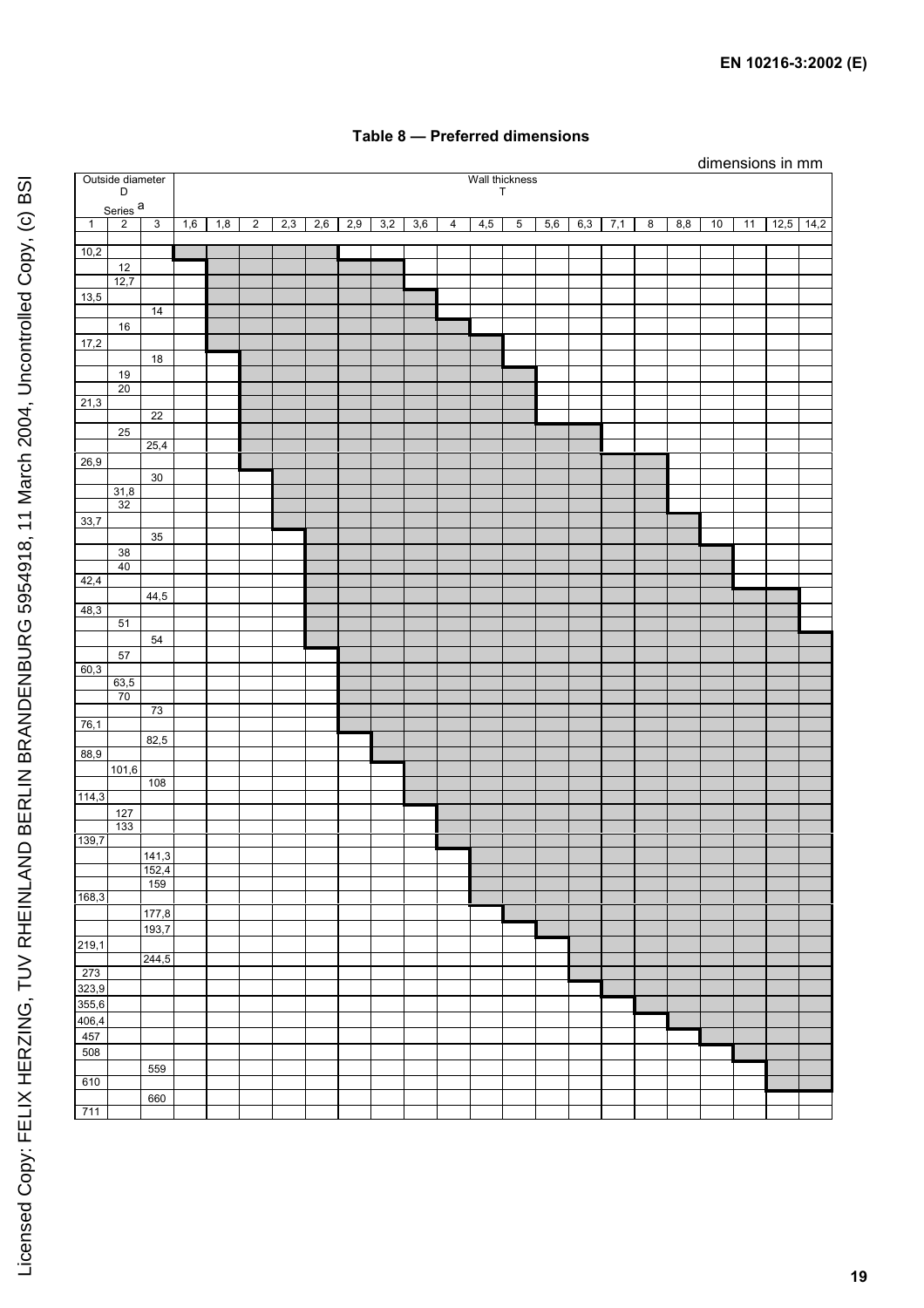dimensions in mm Outside diameter D series<sup>a</sup> Wall thickness T 1 | 2 | 3 | 16 | 17,5 | 20 | 22,2 | 25 | 28 | 30 | 32 | 36 | 40 | 45 | 50 | 55 | 60 | 65 | 70 | 80 | 90 | 100 10,2 12 12,7 13,5 14 16 17,2 18 19 20 21,3 22 25 25,4 26,9 30 31,8 32 33,7 35 38 40 42,4 44,5 48,3 51 54 57 60,3 63,5 70 73 76,1 82,5 88,9 101,6 108 114,3 127 133 139,7 141,3  $152,4$  $\frac{155}{159}$ 168,3 177,8 193,7 219,1 244,5 273 323,9 355,6 406,4 457 508 559 610 660 711  $a$  series 1 = diameter for which all the accessories needed for the construction of piping system are standardised:

series 2 = diameter for which not all the accessories are standardised;

series 3 = diameter for special application for which very few standardised accessories exist.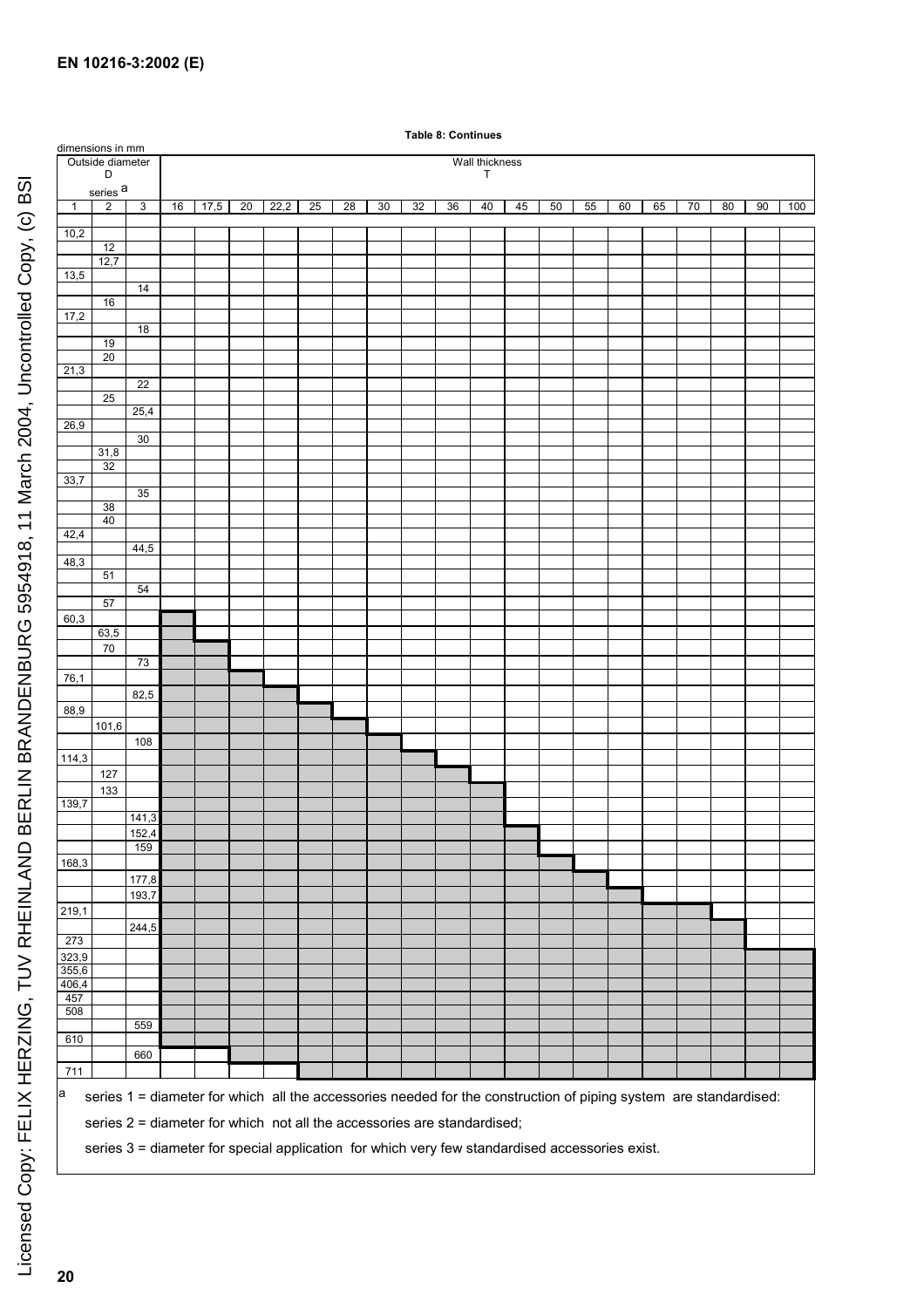#### **8.7.2 Mass**

For the mass per unit length the provisions of ENV 10220 apply.

#### **8.7.3 Lengths**

Unless option 11 is specified, the tubes shall be delivered in random length. The delivery range shall be agreed at the time of enquiry and order.

*Option 11: The tubes shall be delivered in exact length and the length shall be specified at the time of enquiry and order. For tolerances see 8.7.4.2.*

#### **8.7.4 Tolerances**

#### **8.7.4.1 Tolerances on diameter and thickness**

The diameter and the wall thickness of the tubes shall be within the relevant tolerance limits given in Tables 9, 10, 11,12 or 13.

Out of roundness is included in the tolerances on diameter and eccentricity is included in the tolerances on wall thickness.

| Outside diameter<br>D | Tolerances on            | Tolerances on T for a T/D ratio |                         |                          |                       |  |  |  |  |
|-----------------------|--------------------------|---------------------------------|-------------------------|--------------------------|-----------------------|--|--|--|--|
| mm                    |                          | $\leq 0,025$                    | > 0,025<br>$\leq 0,050$ | > 0.050<br>$\leq 0,10$   | > 0.10                |  |  |  |  |
| $D \le 219,1$         | $± 1\%$ or $± 0.5$ mm    | $± 12,5%$ or $± 0.4$ mm         |                         | whichever is the greater |                       |  |  |  |  |
| D > 219.1             | whichever is the greater | ±20%                            | ± 15%                   | ± 12,5%                  | $± 10\%$ <sup>a</sup> |  |  |  |  |

#### **Table 9 — Tolerances on outside diameter and wall thickness**

#### **Table 10 — Tolerances on inside diameter and on wall thickness**

| Tolerances on inside diameter                         |                              |                             |                       | Tolerances on T for a T/d ratio |         |                         |  |  |
|-------------------------------------------------------|------------------------------|-----------------------------|-----------------------|---------------------------------|---------|-------------------------|--|--|
|                                                       | $\mathsf{d}_{\mathsf{min}}$  | $\leq 0.03$                 | > 0,03<br>$\leq 0.06$ | > 0,06<br>$\leq 0,12$           | > 0.12  |                         |  |  |
| $\pm$ 1% or $\pm$ 2 mm<br>whichever is the<br>greater | $+2\%$<br>$+4$ mm<br>or<br>O | Whichever is the<br>greater | ± 20%                 | ±15%                            | ± 12,5% | $\pm$ 10% <sup>a)</sup> |  |  |

a For outside diameters  $D \ge 355.6$  mm it is permitted to exceed the upper wall thickness locally by a further 5% of the wall thickness T

| Table 11 — Tolerances on outside diameter and minimum wall thickness |
|----------------------------------------------------------------------|
|----------------------------------------------------------------------|

| Outside diameter | Tolerances on                | Tolerances on $T_{min}$ for a $T_{min}/D$ ratio |                       |                             |                |  |
|------------------|------------------------------|-------------------------------------------------|-----------------------|-----------------------------|----------------|--|
| D<br>mm          | D                            | $\leq 0.02$                                     | > 0,02<br>$\leq 0.04$ | > 0,04<br>$\leq 0.09$       | > 0.09         |  |
| $D \le 219,1$    | $± 1\%$<br>$\pm$ 0.5mm<br>or | $+28%$<br><b>or</b>                             | $+0.8$ mm<br>Ü        | whichever is the<br>greater |                |  |
| D > 219.1        | whichever is the greater     | $+50%$<br>0                                     | $+35%$<br>0           | $+28%$                      | $+22\%$ a<br>0 |  |

a) For outside diameters  $D \geq 355.6$  mm it is permitted to exceed the upper wall thickness locally by a further 5% of the wall thickness T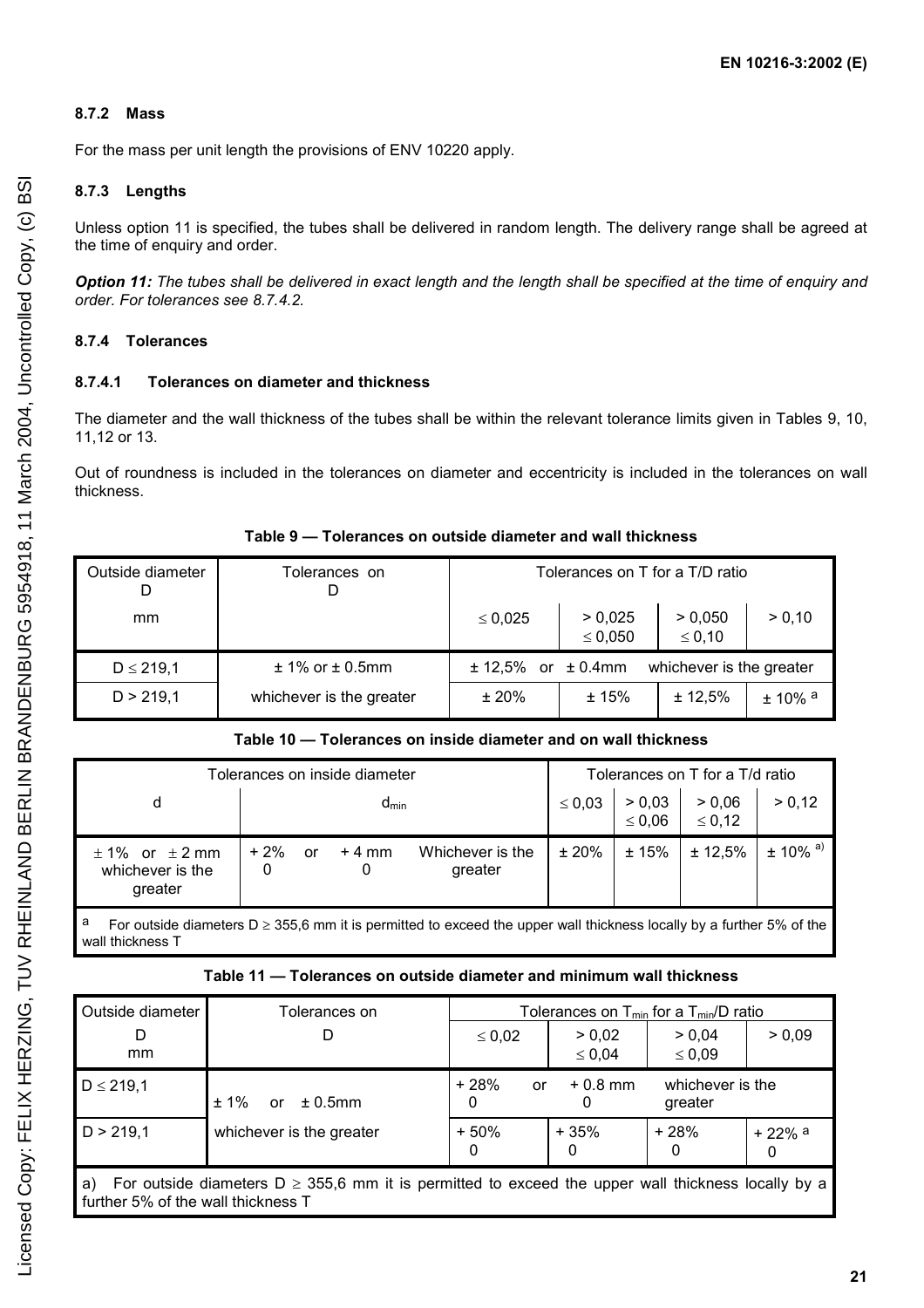| Tolerances on inside diameter                                                                                                                     |                                                                             | Tolerances on $T_{min}$ for a<br>$T_{min}/d$ ratio |                        |                |  |  |
|---------------------------------------------------------------------------------------------------------------------------------------------------|-----------------------------------------------------------------------------|----------------------------------------------------|------------------------|----------------|--|--|
| d                                                                                                                                                 | $d_{\text{min}}$                                                            | $\leq 0.05$                                        | $> 0,05$<br>$\leq 0,1$ | > 0,1          |  |  |
| $± 1\%$<br>or $\pm$ 2 mm<br>whichever is the greater                                                                                              | $+2\%$<br>whichever is the<br>$+4$ mm<br><sub>or</sub><br>0<br>greater<br>0 | + 35%<br>0                                         | $+28%$<br>0            | $+22\%$ a<br>0 |  |  |
| a<br>For outside diameters $D \ge 355.6$ mm it is permitted to exceed the upper wall thickness locally by a further 5% of the<br>wall thickness T |                                                                             |                                                    |                        |                |  |  |

|  | Table 12 – Tolerances on inside diameter and minimum wall thickness |  |
|--|---------------------------------------------------------------------|--|
|  |                                                                     |  |

#### **Table 13 — Tolerances on outside diameter and wall thickness for tube ordered cold finished**

| Tolerance on D |                                          |  | Tolerance on T |  |  |                                          |  |
|----------------|------------------------------------------|--|----------------|--|--|------------------------------------------|--|
| $± 0.5\%$      | or $\pm$ 0,3 mm whichever is the greater |  | $\pm$ 10%      |  |  | or $\pm$ 0,2 mm whichever is the greater |  |

#### **8.7.4.2 Tolerances on exact lengths**

The tolerances for exact lengths shall be as given in Table 14.

#### **Table 14 — Tolerances on exact lengths**

Dimensions in mm

| Length L             | Tolerance on exact length |
|----------------------|---------------------------|
| $2000 < L \leq 6000$ | $+10$                     |
| $6000 < L \le 12000$ | $+15$                     |
| L > 12000            | + by agreement            |

#### **9 INSPECTION**

#### **9.1 Types of inspection**

Conformity to the requirements of the order, for tubes in accordance with this Part of EN 10216, shall be checked by specific inspection.

#### **9.2 Inspection documents**

#### **9.2.1 Types of inspection documents**

Unless option 12 is specified, an inspection certificate 3.1.B, in accordance with EN 10204, shall be issued.

*Option 12: One of the inspection documents 3.1.A, 3.1.C or 3.2 in accordance with EN 10204 shall be issued*

If an inspection document 3.1.A, 3.1.C or 3.2 is specified, the purchaser shall notify the manufacturer of the name and address of the organisation or person who is to carry out the inspection and produce the inspection document. In the case of inspection report 3.2 it shall be agreed which party shall issue the certificate.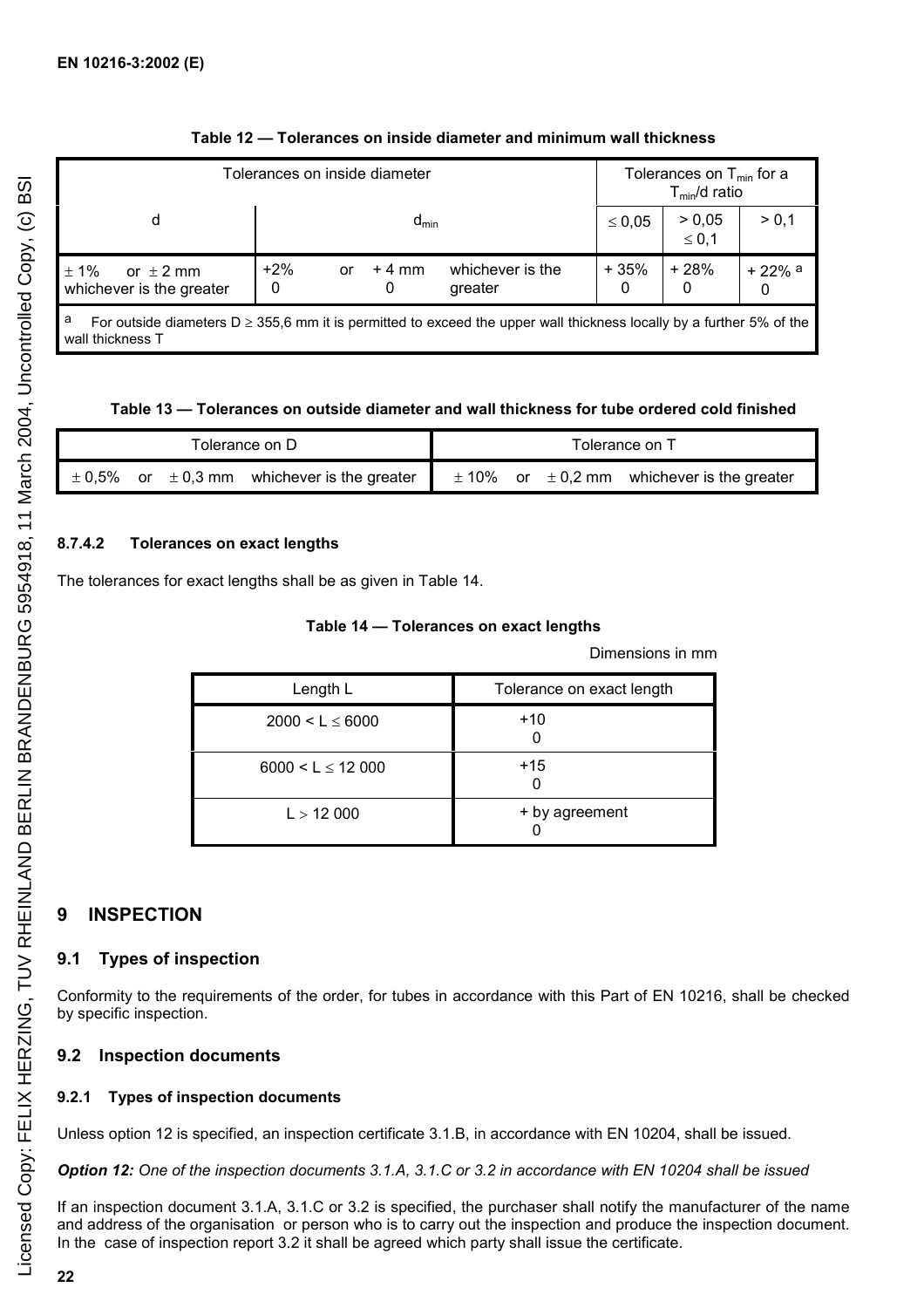#### **9.2.2 Content of inspection documents**

The content of the inspection document shall be in accordance with prEN 10168.

The inspection certificate or inspection report shall contain the following codes and information:

- A commercial transactions and parties involved;
- B description of products to which the inspection document applies;
- C02-C03 direction of the test pieces and testing temperature;
- C10-C13 tensile test;
- C40-C43 impact test;
- C60-C69 other tests (e.g. flattening);
- C71-C92 chemical composition on cast analysis (product analysis if applicable);
- D01 marking and identification, surface appearance, shape and dimensional properties;
- D02-D99 leak-tightness test, N D T, material identification if applicable;
- Z validation.

#### **9.3 Summary of inspection and testing**

The tubes shall be inspected and tested in test category 1 or test category 2 as specified in the order, except that P620 and P690 shall be tested to test category 2 (see 6.1).

Inspection and testing to be carried out are summarised in Table 15.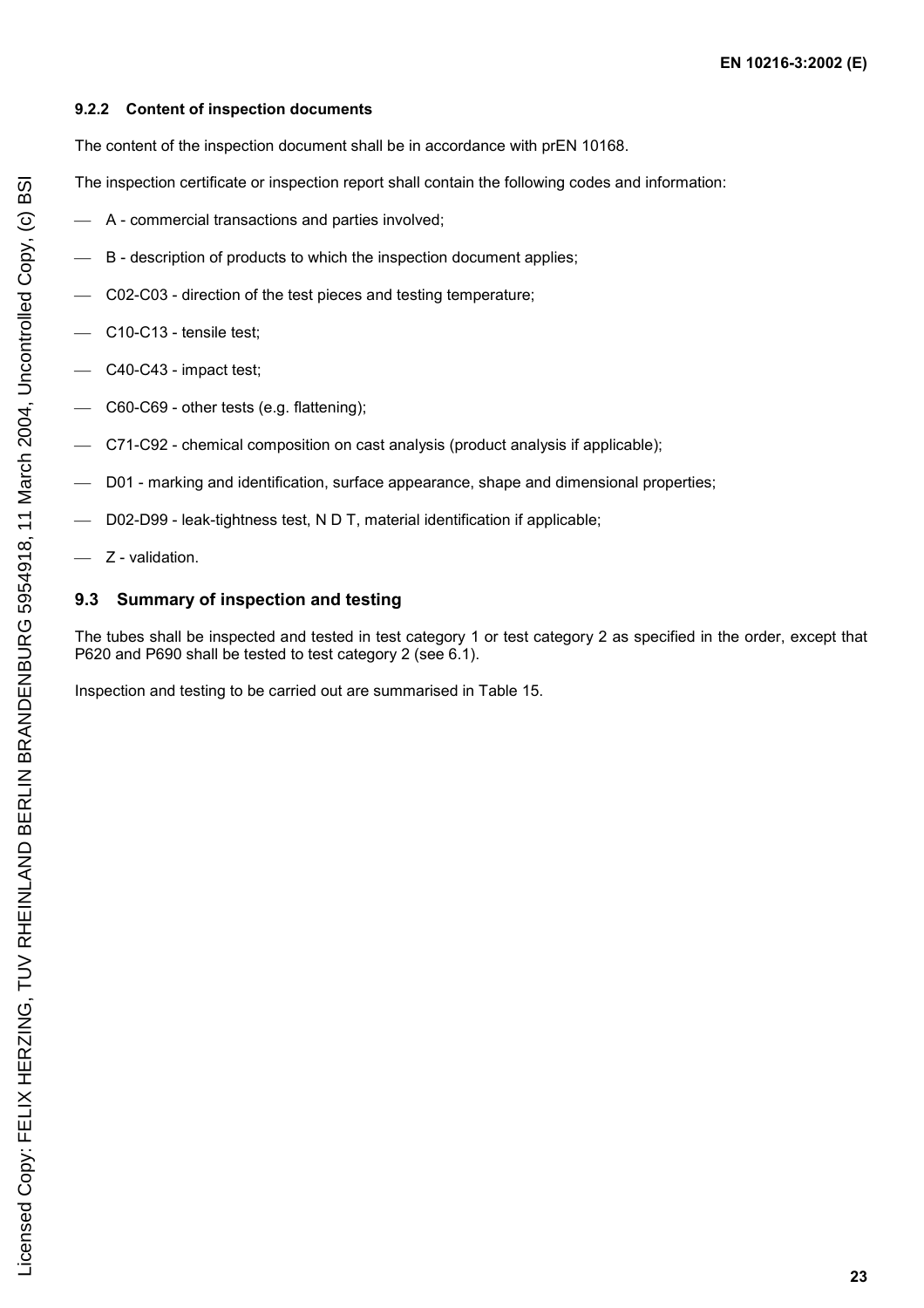| Type of inspection and test |                                                                                                                                                         | Frequency of                                               | Refer to            | Test category             |                |
|-----------------------------|---------------------------------------------------------------------------------------------------------------------------------------------------------|------------------------------------------------------------|---------------------|---------------------------|----------------|
|                             |                                                                                                                                                         | testing                                                    |                     | 1                         | $\overline{2}$ |
| Mandatory                   | Cast analysis                                                                                                                                           | one per cast                                               | $8.2.1 - 11.1$      | X                         | X              |
| tests                       | Tensile test at ambient temperature                                                                                                                     |                                                            | $8.3.1 - 11.2.1$    | X                         | X              |
|                             | Tensile test at elevated temperature (QH grades)                                                                                                        |                                                            | $8.3.2 - 11.2.2$    | $\boldsymbol{\mathsf{X}}$ | X              |
|                             | Flattening test for $D < 600$ mm and T/D ratio $\le 0.15$ but<br>$T \leq 40$ mm<br>$\alpha$ rab<br>Ring tensile test for $D > 150$ mm and $T \le 40$ mm | one per<br>sample tube                                     | $8.3 - 11.3 - 11.4$ | X                         | X              |
|                             | Drift expanding test for $D \le 150$ mm and T $\le 10$ mm<br>or a b<br>Ring expanding test for $D \le 114.3$ mm and T $\le 12.5$ mm                     |                                                            | $8.3 - 11.5 - 11.6$ | X                         | X.             |
|                             | Impact test c                                                                                                                                           |                                                            | $8.3 - 11.7$        | X                         | X.             |
|                             | Leak tightness test                                                                                                                                     | Each tube                                                  | $8.4.2.1 - 11.8$    | X                         | X.             |
|                             | Dimensional inspection                                                                                                                                  |                                                            | $8.7 - 11.9$        | $\boldsymbol{\mathsf{X}}$ | X              |
|                             | Visual examination                                                                                                                                      | 11.10                                                      |                     | X                         | X              |
|                             | NDT for the detection of longitudinal imperfections                                                                                                     | Each                                                       | $8.4.2.2 - 11.11.1$ | --                        | X              |
|                             | Material identification                                                                                                                                 | tube                                                       | 11.12               | X                         | X              |
| Optional                    | Product analysis (Option 3)                                                                                                                             | one per cast                                               | $8.2.2 - 11.1$      | X                         | X              |
| tests                       | Tensile test at elevated temperature (NH, NL, QL-grades)<br>(Options 4 or 5)                                                                            | one per cast<br>and same<br>heat<br>treatment<br>condition | $8.3 - 11.2.2$      | Χ                         | X              |
|                             | Impact test at temperature other than standard test<br>temperature (Option 13)                                                                          | one per<br>sample tube                                     | 11.7                | X                         | X              |
|                             | Wall thickness measurement away from tube ends<br>(Option 15)                                                                                           | see11.9                                                    |                     | $\pmb{\times}$            | X              |
|                             | NDT for the detection of transverse imperfections<br>(Option 7)                                                                                         | Each tube                                                  | 11.11.2             | --                        | X              |
|                             | NDT for the detection of laminar imperfections (Option 8)                                                                                               |                                                            | 11.11.3             |                           | X              |

#### **Table 15 — Summary of inspection and testing**

a The choice of flattening test or ring tensile test and of drift expanding test or ring expanding test is at the manufacturer's discretion.

b Tests not applicable for steel grades P620 and P690.

c *Option 13: Additional to the testing at standard test temperature the impact test shall be performed at a temperature selected from those given in Table 7 for the relevant steel grade.*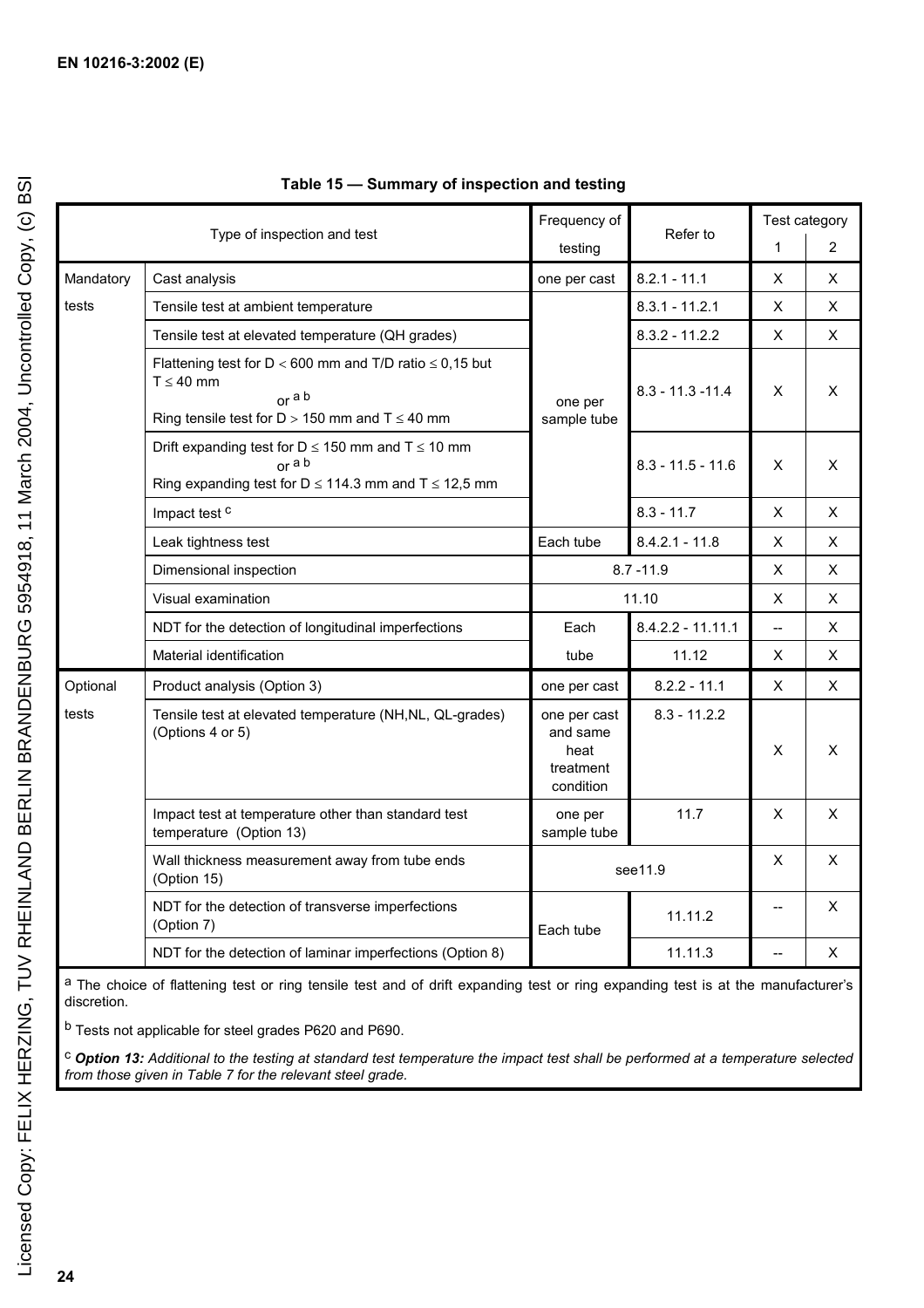#### **10 SAMPLING**

#### **10.1 Frequency of tests**

#### **10.1.1 Test unit**

For normalised formed tubes a test unit shall comprise tubes of the same specified diameter and wall thickness, the same steel grade, the same cast, the same manufacturing process.

For tubes which are furnace heat treated a test unit shall comprise tubes of the same specified diameter and wall thickness, the same steel grade, the same cast, the same manufacturing process, subjected to the same finishing treatment in a continuous furnace or heat treated in the same furnace charge in a batch-type furnace.

The number of tubes per test unit shall conform to Table 16:

| Outside diameter D (mm) | Maximum number of tubes per test unit |
|-------------------------|---------------------------------------|
| D $\leq$ 114,3          | 200                                   |
| $114.3 < D \leq 323.9$  | 100                                   |
| > 323.9                 | 50                                    |

**Table 16 — Number of tubes per test unit**

#### **10.1.2 Number of sample tubes per test unit**

The following number of sample tubes shall be selected from each test unit.

- Test category 1: one sample tube
- Test category 2: two sample tubes; when the total number of tubes is less than 20, only one sample tube.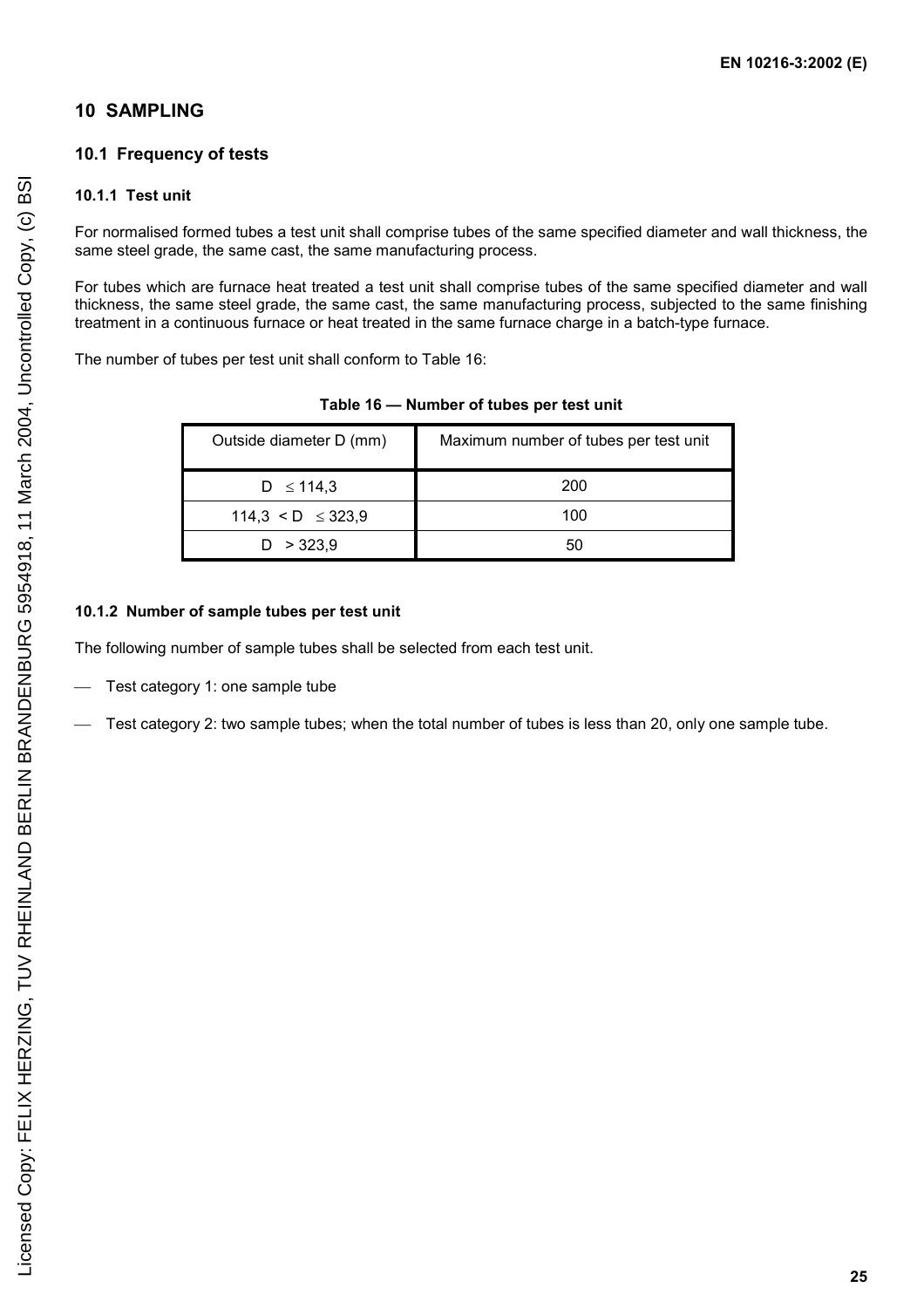#### **10.2 Preparation of samples and test pieces**

#### **10.2.1 Selection and preparation of samples for product analysis**

Samples for product analysis shall be taken from the test pieces or samples for mechanical testing or from the whole wall thickness of the tube at the same location as the mechanical test samples in accordance with ISO 14284.

#### **10.2.2 Location, orientation and preparation of samples and test pieces for mechanical tests**

#### **10.2.2.1 General**

Samples and test pieces shall be taken at the tube ends and in accordance with the requirements of EN ISO 377.

#### **10.2.2.2 Test pieces for tensile tests**

The test pieces for the tensile tests at room temperature shall be prepared in accordance with EN 10002-1.

The test pieces for the tensile tests at elevated temperature shall be prepared in accordance with EN 10002-5.

At the manufacturer's discretion:

for tubes with an outside diameter  $D \le 219.1$  mm the test piece shall be either a full tube section or a strip section and shall be taken in a direction longitudinal to the axis of the tube;

for tubes with an outside diameter  $D > 219.1$  mm the test piece shall either a machined test piece with circular cross section from an unflattened sample or a strip section and be taken in a direction either longitudinal or transverse to the axis of the tube.

#### **10.2.2.3 Test pieces for the flattening test, ring tensile test, drift expanding test and ring expanding test**

The test pieces for the flattening test, ring tensile test, drift expanding test and the ring expanding test shall consist of a full tube section in accordance with EN 10233, EN 10237, EN 10234 or EN 10236 respectively.

#### **10.2.2.4 Test pieces for impact test**

Three standard Charpy V-notch test pieces shall be prepared in accordance with EN 10045-1. If the wall thickness is such that standard test pieces cannot be produced without flattening of the section, then test pieces of width less than 10 mm, but not less than 5 mm shall be prepared; the largest obtainable width shall be used.

Where test pieces at least 5 mm width cannot be obtained, the tubes shall not be subject to impact testing.

The test pieces shall be taken transverse to the tube axis unless  $D_{min}$ , as calculated by the following equation, is greater than the specified outside diameter, in which case longitudinal test pieces shall be used:

$$
D_{\min} = (T-5) + [756,25 / (T-5)] \tag{5}
$$

The test pieces shall prepared such that the axis of the notch is perpendicular to the surface of the tube, see figure

2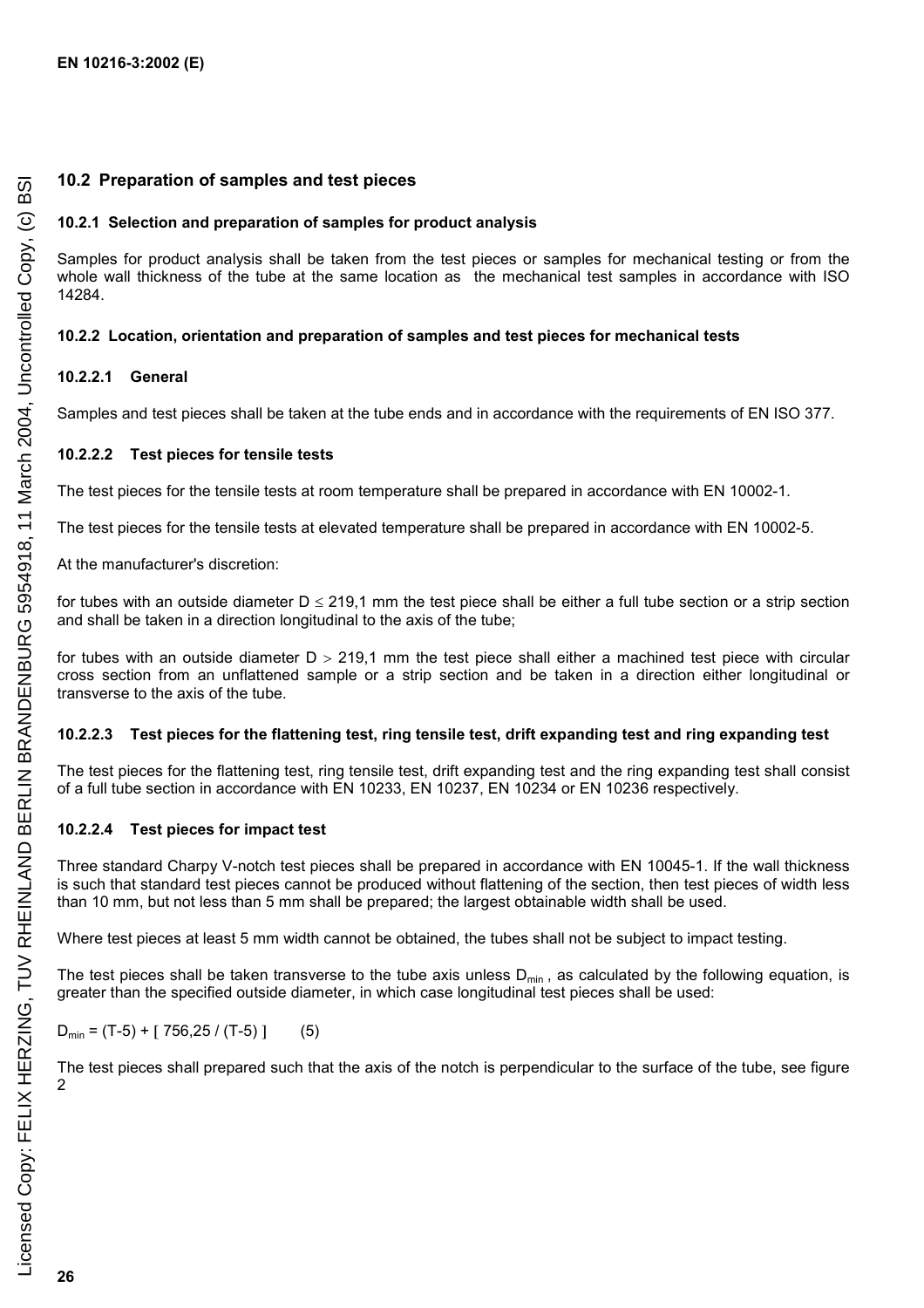Þ.



Key:

1 Longitudinal test piece

2 Transverse test piece

**Figure 2 — Impact test piece orientation**

#### **11 TEST METHODS**

#### **11.1 Chemical analysis**

The elements to be determined and reported shall be those specified in Table 2. The choice of a suitable physical or chemical analytical method for the analysis shall be at the discretion of the manufacturer. In cases of dispute the method used shall be agreed the between manufacturer and the purchaser, taking into account CR10261.

#### **11.2 Tensile test**

#### **11.2.1 Tensile test at room temperature**

The test shall be carried out at room temperature in accordance with EN 10002-1, and the following determined:

- the tensile strength  $(R_m)$ ;
- the upper yield strength ( $R_{\text{eH}}$ ) or if a yield phenomenon is not present the 0,2 % proof strength ( $R_{\text{p0,2}}$ );
- the percentage elongation after fracture with a reference to a gauge length ( $L_0$ ) of  $5.65 \cdot \sqrt{50}$ ; if a nonproportional test piece is used, the percentage elongation value shall be converted to the value for a gauge length  $\mathit{Lo}=5{,}65\cdot\sqrt{So}$  using the conversion Tables in EN ISO 2566-1.

#### **11.2.2 Tensile test at elevated temperature**

The test shall be carried out in accordance with EN 10002-5 at 400 °C or 300°C in accordance with the steel grade concerned and the following shall be determined:

- the 0,2% proof strength  $(R_{p0,2})$ ;
- the tensile strength  $(R_m)$ .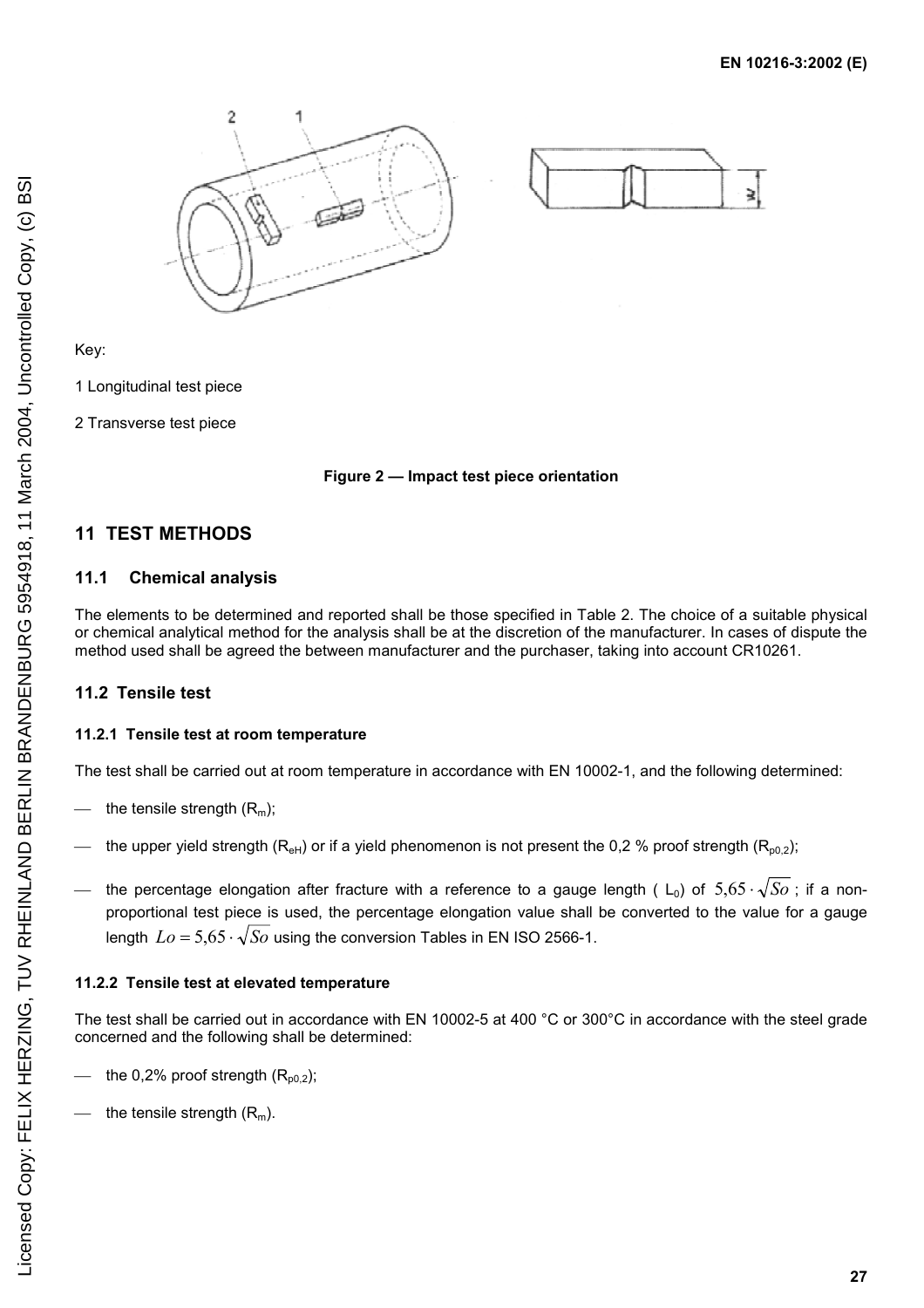#### **11.3 Flattening test**

The test shall be carried out in accordance with EN 10233.

The tube section shall be flattened in a press until the distance H between the platens reaches the value given by the following equation:

$$
H = \frac{(1+C)}{C + (T/D)} xT
$$
 (6)

where :

- H is the distance between platens, in mm, to be measured under load;
- D is the specified outside diameter, in mm;
- T is the specified wall thickness, in mm;
- C is the constant factor of deformation the value of which is:
	- $-$  0,07 for steel grades with specified minimum yield strength  $\leq$  355 MPa;
	- $-$  0,05 for steel grades with specified minimum yield strength  $\geq$  460 MPa.

After testing, the test piece shall be free from cracks or breaks. However, slight incipient cracks at its edges shall not be regarded as justification for rejection.

#### **11.4 Ring tensile test**

The test shall be carried out in accordance with EN 10237.

The tube section shall be subjected to strain in the circumferential direction until fracture occurs.

After fracture the test pieces shall not show any visible cracks without the use of magnifying aids (excluding the fracture point).

#### **11.5 Drift expanding test**

The test shall be carried out in accordance with EN 10234.

The tube section shall be expanded with a 60° conical tool until the percentage increase in outside diameter shown in Table 17 is reached.

| Steel grade      | % increase in outside diameter for d/D <sup>a</sup> |    |    |  |  |  |
|------------------|-----------------------------------------------------|----|----|--|--|--|
|                  | $> 0.6 \le 0.8$<br>$\leq 0.6$<br>> 0.8              |    |    |  |  |  |
| All steel grades |                                                     | 10 | 15 |  |  |  |
| $a$ d = D - 2T   |                                                     |    |    |  |  |  |

After testing, the test piece shall be free from cracks or breaks. However, slight incipient cracks at its edges shall not be regarded as justification for rejection.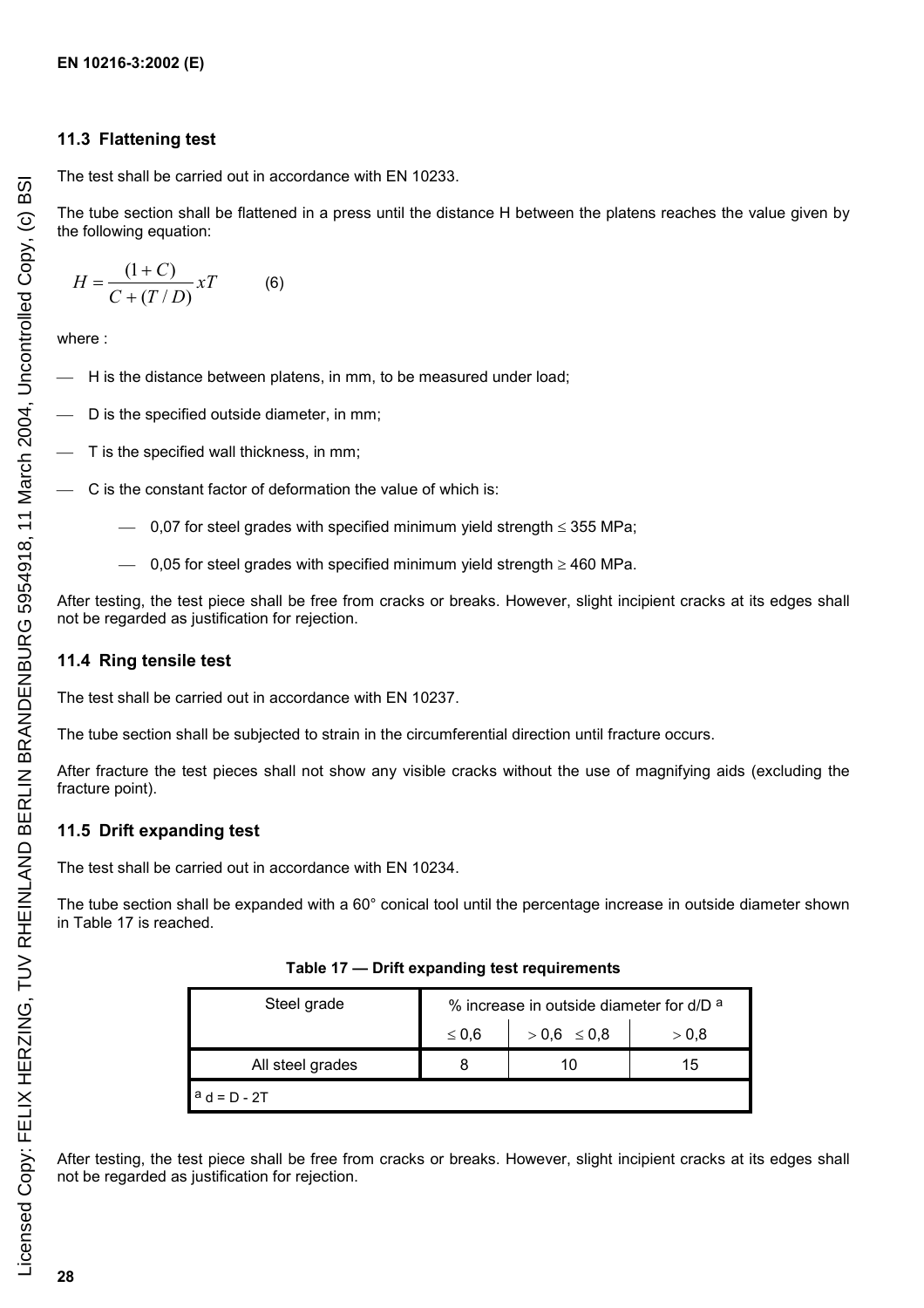#### **11.6 Ring expanding test**

The test shall be carried out in accordance with EN 10236.

The tube section shall be expanded with a conical tool until it breaks. The surface outside the fracture zone shall be free from cracks or breaks. However, slight incipient cracks at its edges shall not be regarded as justification for rejection.

#### **11.7 Impact test**

**11.7.1** The test shall be carried out in accordance with EN 10045-1, at - 20 °C for the basic and elevated temperature quality and at the relevant lowest temperature in accordance with Table 7 for the low and special low temperature quality.

**11.7.2** The mean value of the three test pieces shall meet requirements given in Table 7. One individual value may be below the specified value, provided that it is not less than 70 % of that value.

**11.7.3** If the width (W) of the test piece is less than 10 mm, the measured impact energy  $(KV_p)$  shall be converted to the calculated impact energy (KV) using the following equation:

$$
KV_c = \frac{10 \times KV_p}{W}
$$
 (7)

where:

Licensed Copy: FELIX HERZING, TUV RHEINLAND BERLIN BRANDENBURG 5954918, 11 March 2004, Uncontrolled Copy, (c) BSIicensed Copy: FELIX HERZING, TUV RHEINLAND BERLIN BRANDENBURG 5954918, 11 March 2004, Uncontrolled Copy, (c) BSI

- $\overline{K}$  KV<sub>c</sub> is the calculated impact energy, in J;
- KV<sub>p</sub> is the measured impact energy, in J;

W is the width of the test piece, in mm.

The calculated impact energy  $KV<sub>c</sub>$  shall conform to the requirements given in 11.7.2.

**11.7.4** If the requirements of 11.7.2 are not met, then an additional set of three test pieces may be taken at the discretion of the manufacturer from the same sample and tested. To consider the test unit as conforming, after testing the second set, the following conditions shall be satisfied simultaneously:

the average value of the six tests shall be equal to or greater than the specified minimum average value;

not more than two of the six individual values may be lower than the specified minimum average value;

not more than one of the six individual values may be lower than 70 % of the specified minimum average value.

**11.7.5** The dimensions in millimetres of the test pieces, the measured impact energy values and the resulting average value shall be reported.

#### **11.8 Leak tightness test**

#### **11.8.1 Hydrostatic test**

The hydrostatic test shall be carried out at a test pressure of 70 bar<sup>3)</sup> or at a test pressure P calculated using the following equation, whichever is lower:

$$
P = 20 \frac{S \times T}{D}
$$
 (8)

where :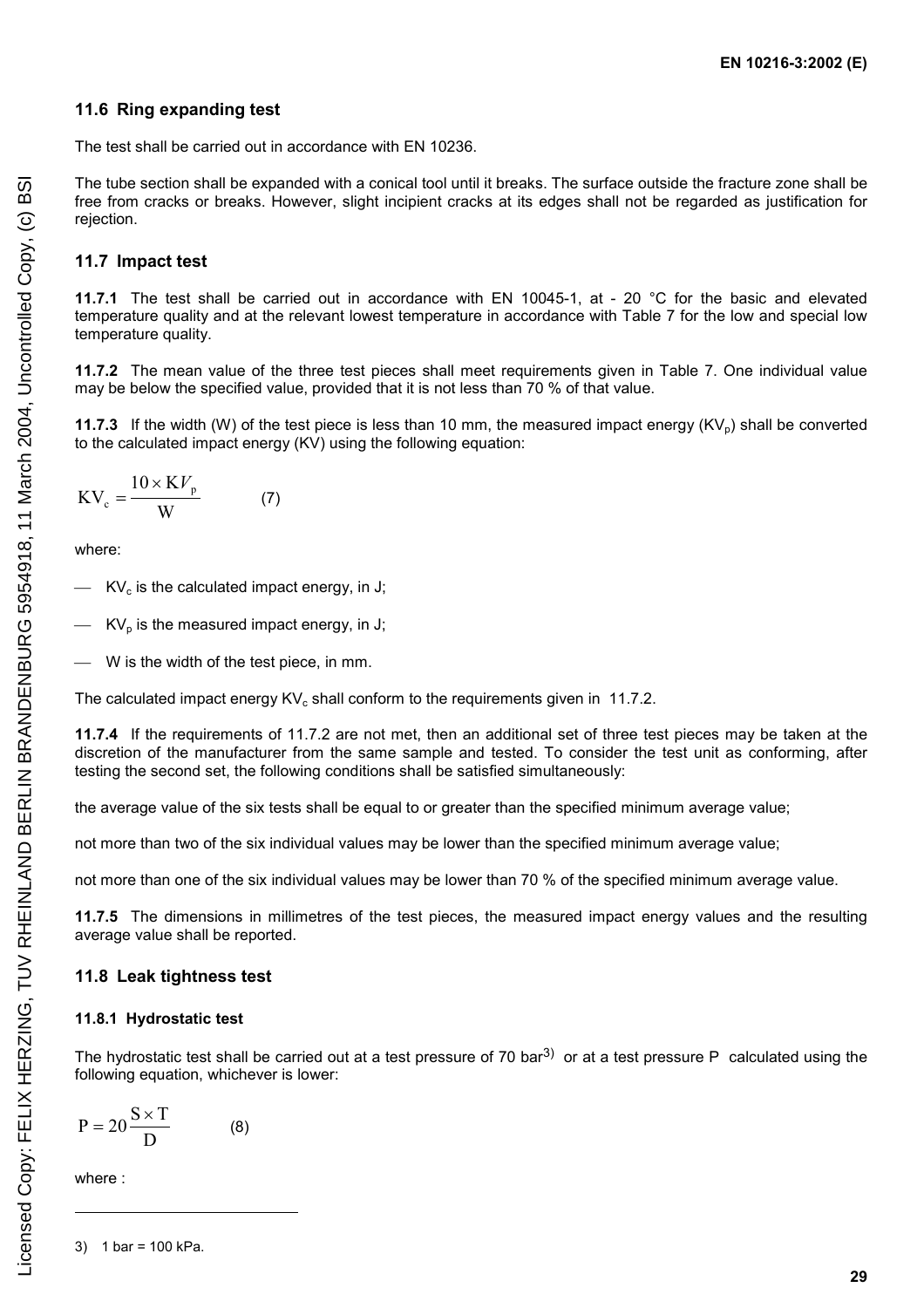- P is the test pressure, in bar;
- D is the specified outside diameter, in mm;
- T is the specified wall thickness, in mm;
- S is the stress, in MPa, corresponding to 70 % of the specified minimum yield strength (see Table 4) for the steel grade concerned.

The test pressure shall be held for not less than 5 s for tubes with an outside diameter D less than or equal to 457 mm and for not less than 10 s for tubes with an outside diameter D greater than 457 mm.

The tube shall withstand the test without showing leakage or visible deformation.

NOTE This hydrostatic leak-tightness test is not a strength test.

*Option 14: A test pressure different from that specified in 11.8.1 and corresponding to stresses below 90% of the specified minimum yield strength (see Table 4) for the steel grade concerned is specified.*

#### **11.8.2 Electromagnetic test**

The test shall be carried out in accordance with EN 10246-1.

#### **11.9 Dimensional inspection**

Specified dimensions, including straightness, shall be verified.

The outside diameter shall be measured at tube ends. For tubes with outside diameter D  $\geq$  406,4 mm, the diameter may be measured using a circumference tape.

Unless option 15 is specified the wall thickness shall be measured at both tube ends.

*Option 15: The wall thickness shall be measured away from the tube ends in accordance with an agreed procedure.*

#### **11.10 Visual examination**

Tubes shall be visually examined to ensure conformity to the requirements of 8.4.1.

#### **11.11 Non-destructive testing**

**11.11.1** Tubes of test category 2 shall be subjected Non-Destructive Testing for the detection of longitudinal imperfections, in accordance with EN 10246-7, to acceptance level U2 sub-category C or EN 10246-5 acceptance level F2.

Unless option 16 is specified, the selection of the method is at the discretion of the manufacture.

*Option 16: The test method is specified by the purchaser.*

Regions at the tube ends not automatically tested shall either be subjected to manual/semi-automatic ultrasonic testing in accordance with EN 10246-7 t5o acceptance Level U 2, sub-category C, or be cropped off.

**11.11.2** If option 7 is specified, the tubes shall be submitted to ultrasonic testing for the detection of transverse imperfections in accordance with EN 10246-6 to acceptance level U2 sub-category C.

**11.11.3** If option 8 is specified, the tubes shall be submitted to ultrasonic testing for the detection of the laminar imperfections in accordance with EN 10246-14 to acceptance level U2.

**11.11.4** For tubes ordered by minimum wall thickness T<sub>min</sub> (see option 10), the acceptance level shall apply to the calculated wall thickness  $T_c$  as determined in accordance with the formula stated in clause 8.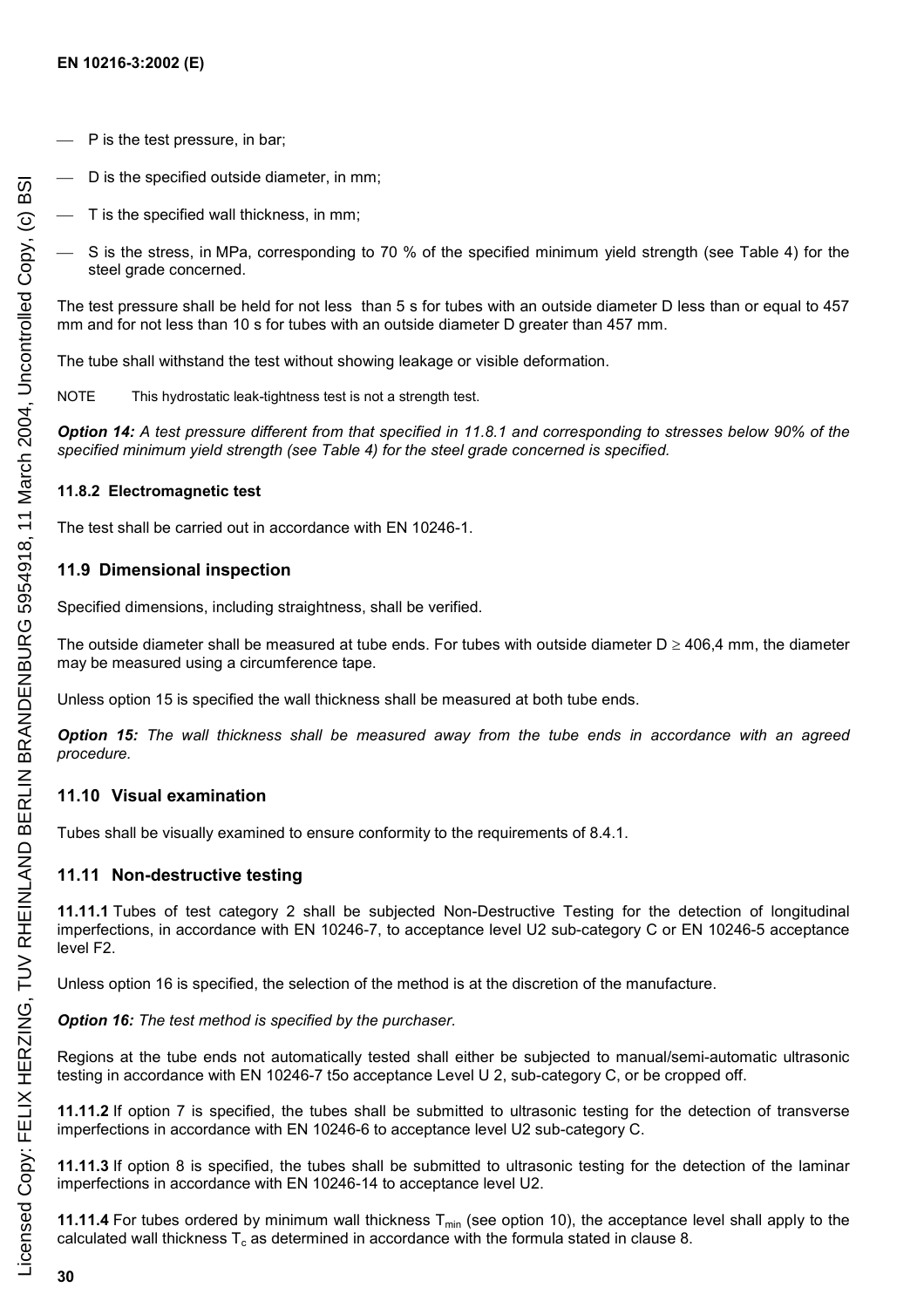#### **11.12 Material identification**

Each tube made of steel grades P460 , P620 and P690 shall be tested by an appropriate method to ensure that the correct grade is being supplied.

#### **11.13 Retests , sorting and reprocessing**

For retest, sorting and reprocessing the requirements of EN 10021 shall apply.

#### **12 MARKING**

#### **12.1 Marking to be applied**

The marking shall be indelibly marked on each tube at least at one end. For tubes with outside diameter  $D \le 51$  mm the marking on tubes may be replaced by the marking on a label attached to the bundle or box.

The marking shall include the following information:

- the manufacturer's name or trade mark ;
- the number of this European standard and the steel name (see 5.2);
- $\frac{1}{2}$  the test category except for grade P 620 and P 690 (see 9.3);
- the cast number or a code number;
- the mark of the inspection representative;
- an identification number (e.g. order or item number) which permits the correlation of the product or delivery unit to the related documents.

Example of marking:

 $X - EN$  10216-3 - P355N - TC1 - Y - Z<sub>1</sub> - Z<sub>2</sub>

where:

- $\equiv$  X is the manufacturer's mark:
- TC1 is the designation of the test category 1;
- Y is the cast number or a code number;
- $\overline{Z}_1$  is the mark of the inspection representative;
- $\overline{Z}_2$  is the identification number.

#### **12.2 Additional marking**

*Option 17: Additional marking, as agreed upon at the time of enquiry and order, shall be applied.*

#### **13 PROTECTION**

The tubes shall be delivered without a temporary protective coating.

*Option 18: A temporary protective coating or durable coating and/or lining shall be applied.*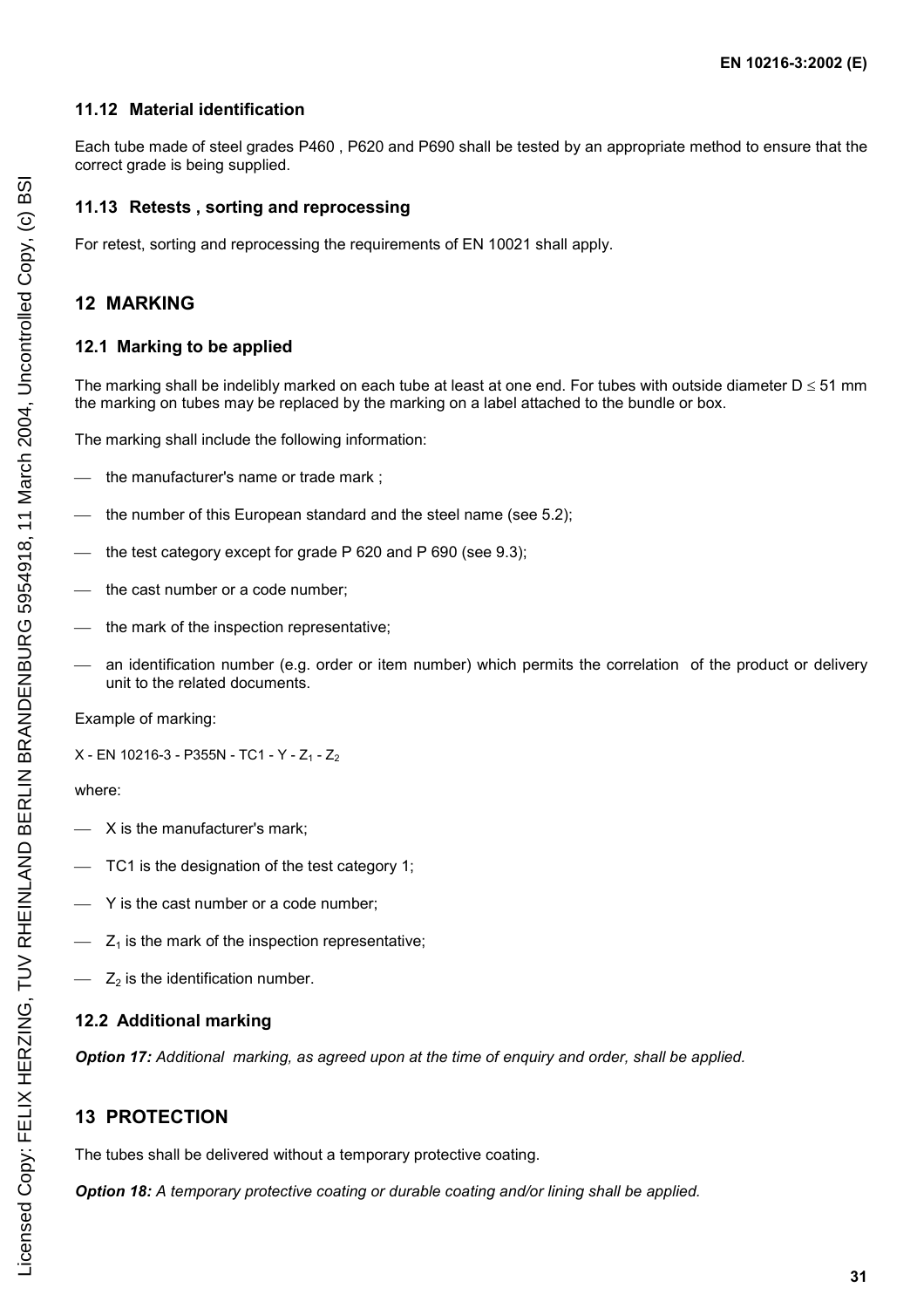## **Annex A (normative)**

Elevated temperature properties for steel grades P275NL1 and NL2

| Wall thickness T       | Rp $_{0.2}$ (MPa) at a temperature of $^{\circ}$ C |     |     |     |     |     |     |
|------------------------|----------------------------------------------------|-----|-----|-----|-----|-----|-----|
| mm                     | 100                                                | 150 | 200 | 250 | 300 | 350 | 400 |
| $\leq 20$              | 255                                                | 235 | 206 | 186 | 157 | 137 | 118 |
| $> 20$ to $\leq 50$    | 245                                                | 226 | 206 | 186 | 157 | 137 | 118 |
| $> 50$ to $\leq 65$    | 235                                                | 216 | 196 | 177 | 147 | 127 | 108 |
| > 65 to ≤ 80           | 226                                                | 206 | 186 | 167 | 137 | 117 | 98  |
| $> 80$ to $\leq 100$   | 216                                                | 196 | 177 | 157 | 127 | 108 | 88  |
| <sup>a</sup> see 8.3.2 |                                                    |     |     |     |     |     |     |

#### **Table A1 - Minimum 0,2 %- proof strength** a

**Table A.2 - Minimum tensile strength a**

| Wall thickness T     | $R_m$ (MPa) at a temperature of ${}^{\circ}C$ |     |     |     |     |     |     |
|----------------------|-----------------------------------------------|-----|-----|-----|-----|-----|-----|
| mm                   | 100                                           | 150 | 200 | 250 | 300 | 350 | 400 |
| $\leq 30$            | 340                                           | 330 | 310 | 310 | 310 | 300 | 290 |
| > 30 to ≤ 50         | 320                                           | 310 | 290 | 290 | 290 | 280 | 270 |
| $> 50$ to $\leq 80$  | 300                                           | 290 | 270 | 270 | 270 | 260 | 250 |
| $> 80$ to $\leq 100$ | 290                                           | 280 | 260 | 260 | 260 | 250 | 240 |
| а<br>see 8.3.2       |                                               |     |     |     |     |     |     |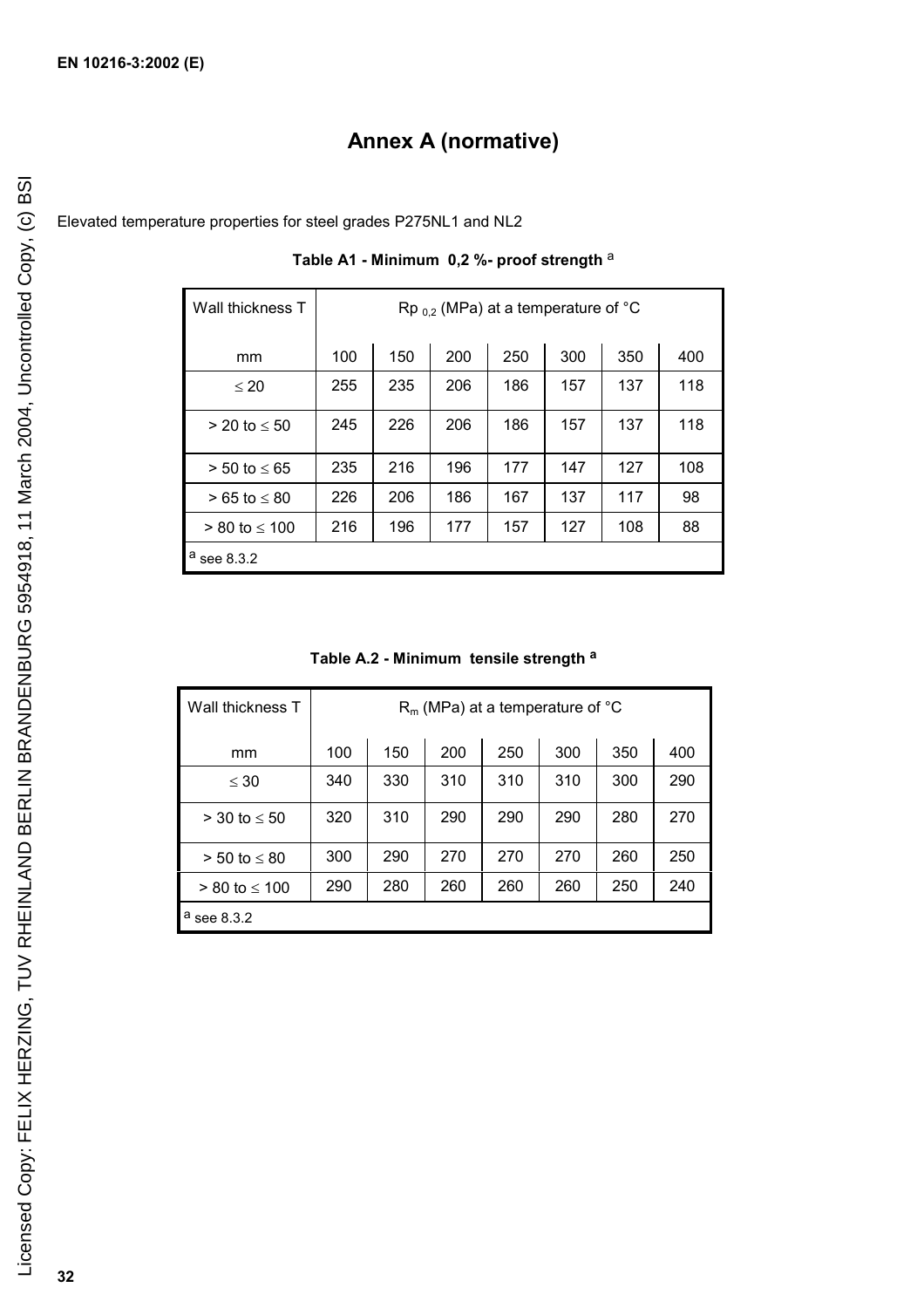## **Annex ZA (informative)**

#### **CLAUSES OF THIS EUROPEAN STANDARD ADDRESSING ESSENTIAL REQUIREMENTS OR OTHER PROVISIONS OF EU DIRECTIVES**

This European Standard has been prepared under a mandate given to CEN by the European Commission and the European Free Trade Association and supports essential requirements of EU Directive 97/23/EC.

Warning: Other requirements and other EU Directives may be applicable to the product(s) falling within the scope of this European Standard.

The clauses of this European Standard are likely to support the essential requirements of section 4 of annex 1, "Essential safety requirements" of the Pressure Equipment Directive 97/23/EC.

Compliance with this European Standard provides one means of conforming with the specific essential requirements of the Directive concerned.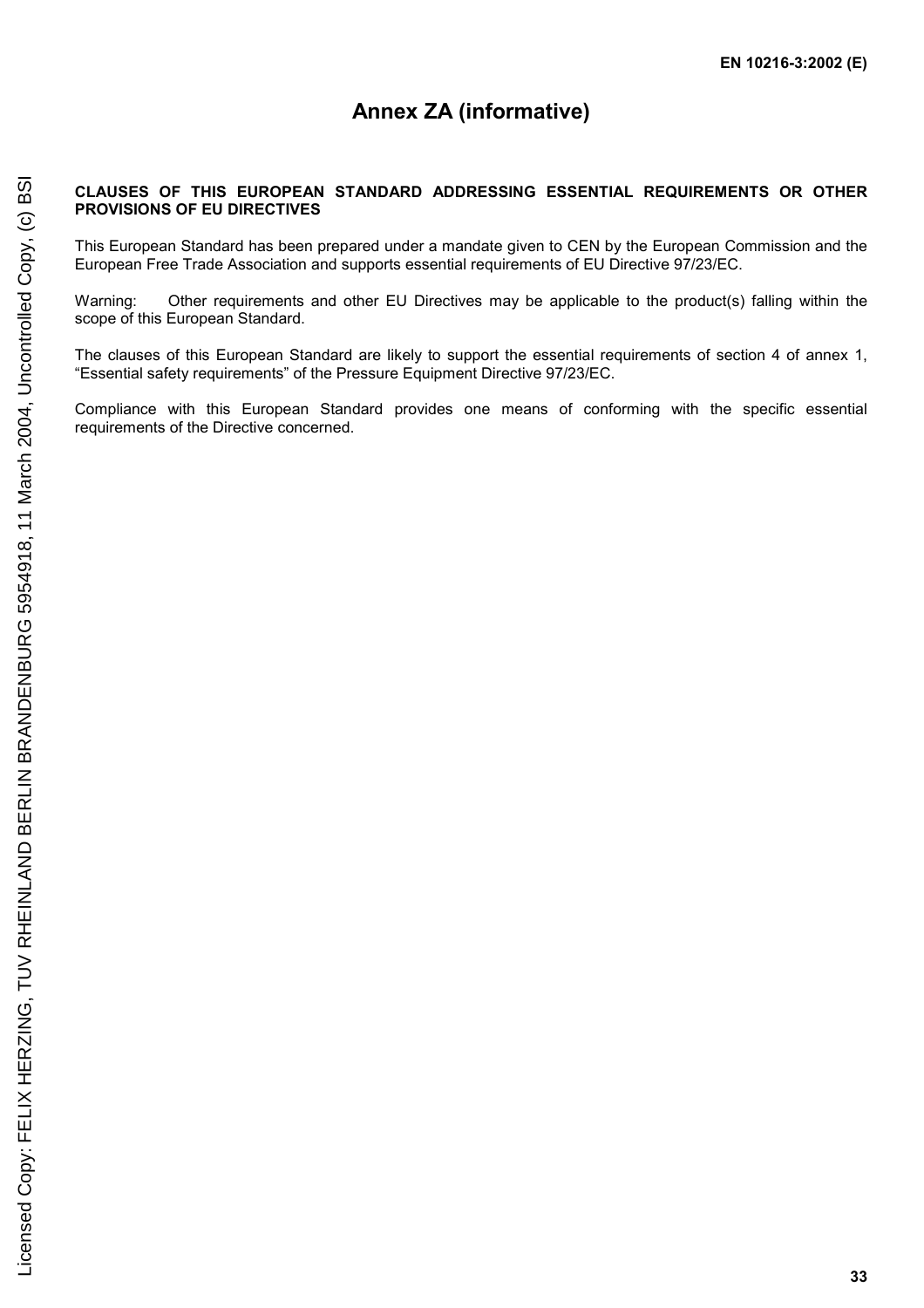# **Bibliography**

EN 473, *Non destructive testing - Qualification and certification of NDT personnel - General principles*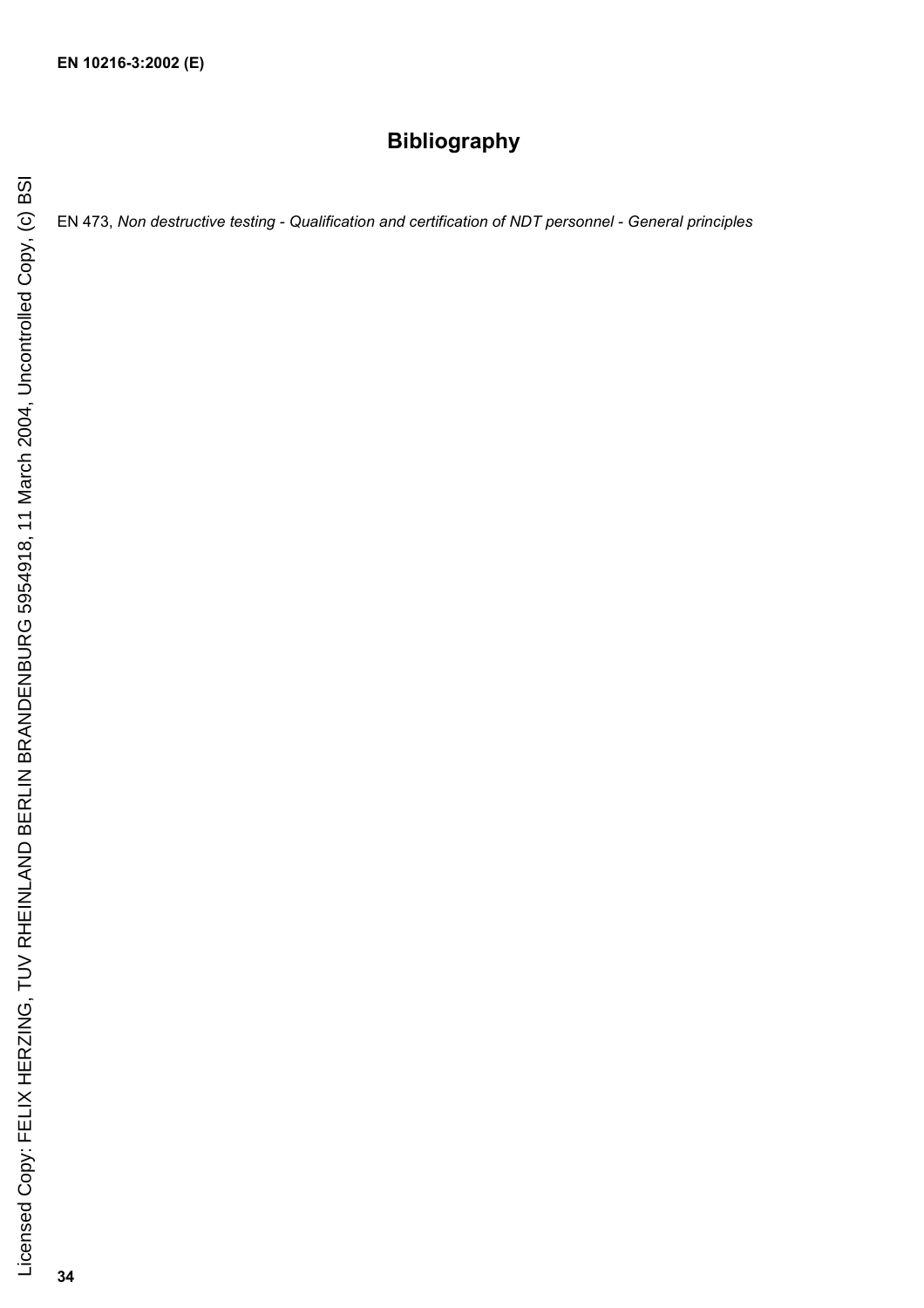Licensed Copy: FELIX HERZING, TUV RHEINLAND BERLIN BRANDENBURG 5954918, 11 March 2004, Uncontrolled Copy, (c) BSI Licensed Copy: FELIX HERZING, TUV RHEINLAND BERLIN BRANDENBURG 5954918, 11 March 2004, Uncontrolled Copy, (c) BSI